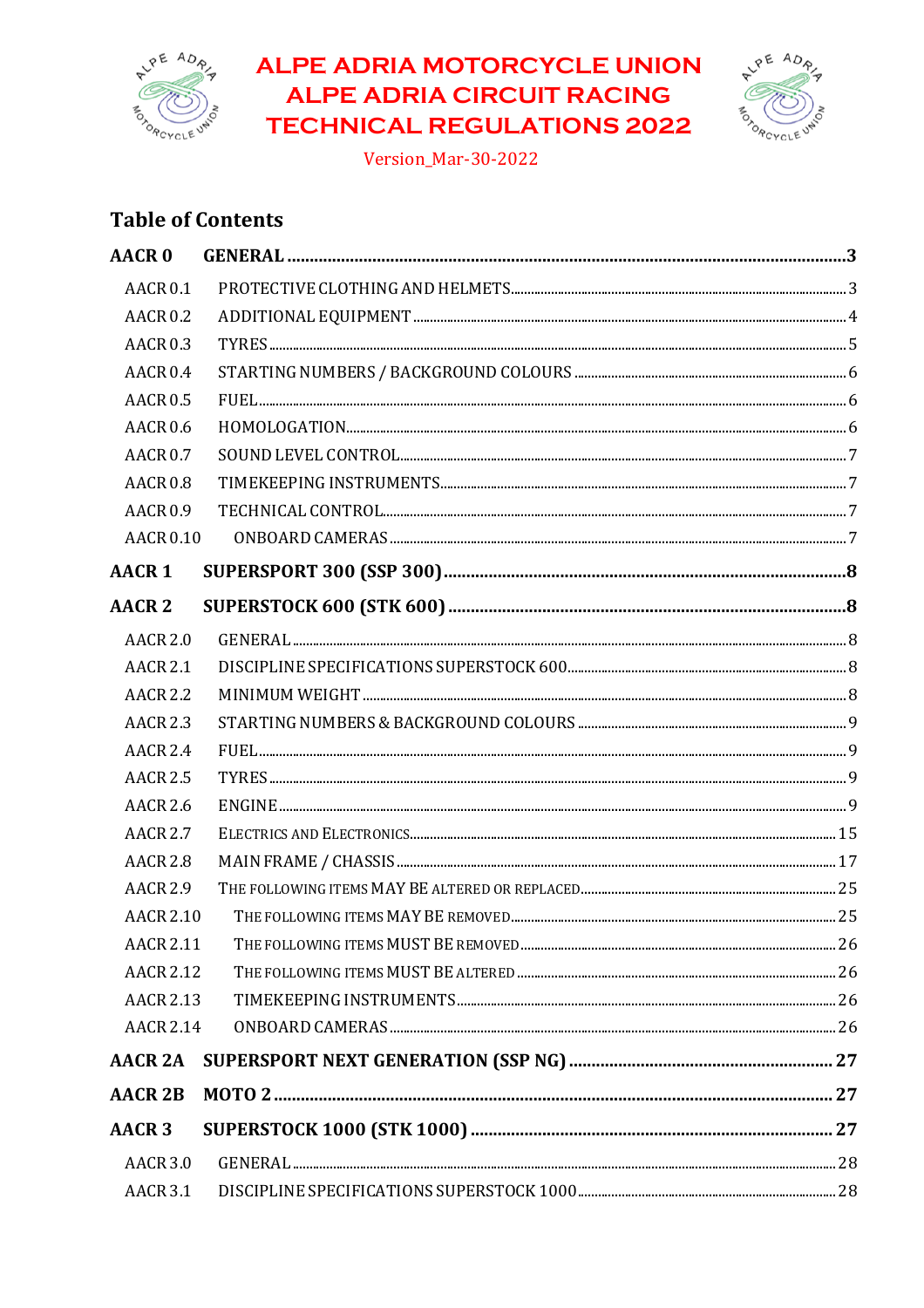| <b>AACR 3.2</b>    |                                               |  |
|--------------------|-----------------------------------------------|--|
| <b>AACR 3.3</b>    |                                               |  |
| <b>AACR 3.4</b>    |                                               |  |
| <b>AACR 3.5</b>    |                                               |  |
| <b>AACR 3.6</b>    |                                               |  |
| <b>AACR 3.7</b>    |                                               |  |
| <b>AACR 3.8</b>    |                                               |  |
| <b>AACR 3.9</b>    |                                               |  |
| <b>AACR 3.10</b>   |                                               |  |
| <b>AACR 3.11</b>   |                                               |  |
| <b>AACR 3.12</b>   |                                               |  |
| <b>AACR 3.13</b>   |                                               |  |
| <b>ACCR 3.14</b>   |                                               |  |
| AACR 4             |                                               |  |
| <b>AACR 4.0</b>    |                                               |  |
| <b>AACR 4.1</b>    |                                               |  |
| <b>AACR 4.2</b>    |                                               |  |
| <b>AACR 4.3</b>    |                                               |  |
| <b>AACR 4.4</b>    |                                               |  |
| <b>AACR 4.5</b>    |                                               |  |
| <b>AACR 4.6</b>    |                                               |  |
| <b>AACR 4.7</b>    |                                               |  |
| <b>AACR 4.8</b>    |                                               |  |
| <b>AACR 4.9</b>    |                                               |  |
| <b>AACR 4.10</b>   |                                               |  |
| <b>AACR 4.11</b>   |                                               |  |
| <b>AACR 4.12</b>   |                                               |  |
| <b>AACR 4.13</b>   |                                               |  |
| <b>AACR 4.14</b>   |                                               |  |
| <b>APPENDIX A:</b> |                                               |  |
| <b>APPENDIX B:</b> | MINIMUM WEIGHTS / THROTTLE BODY DIMENSIONS 69 |  |
|                    |                                               |  |

Changes to the regulations compared to 2021 are shown in bold and red.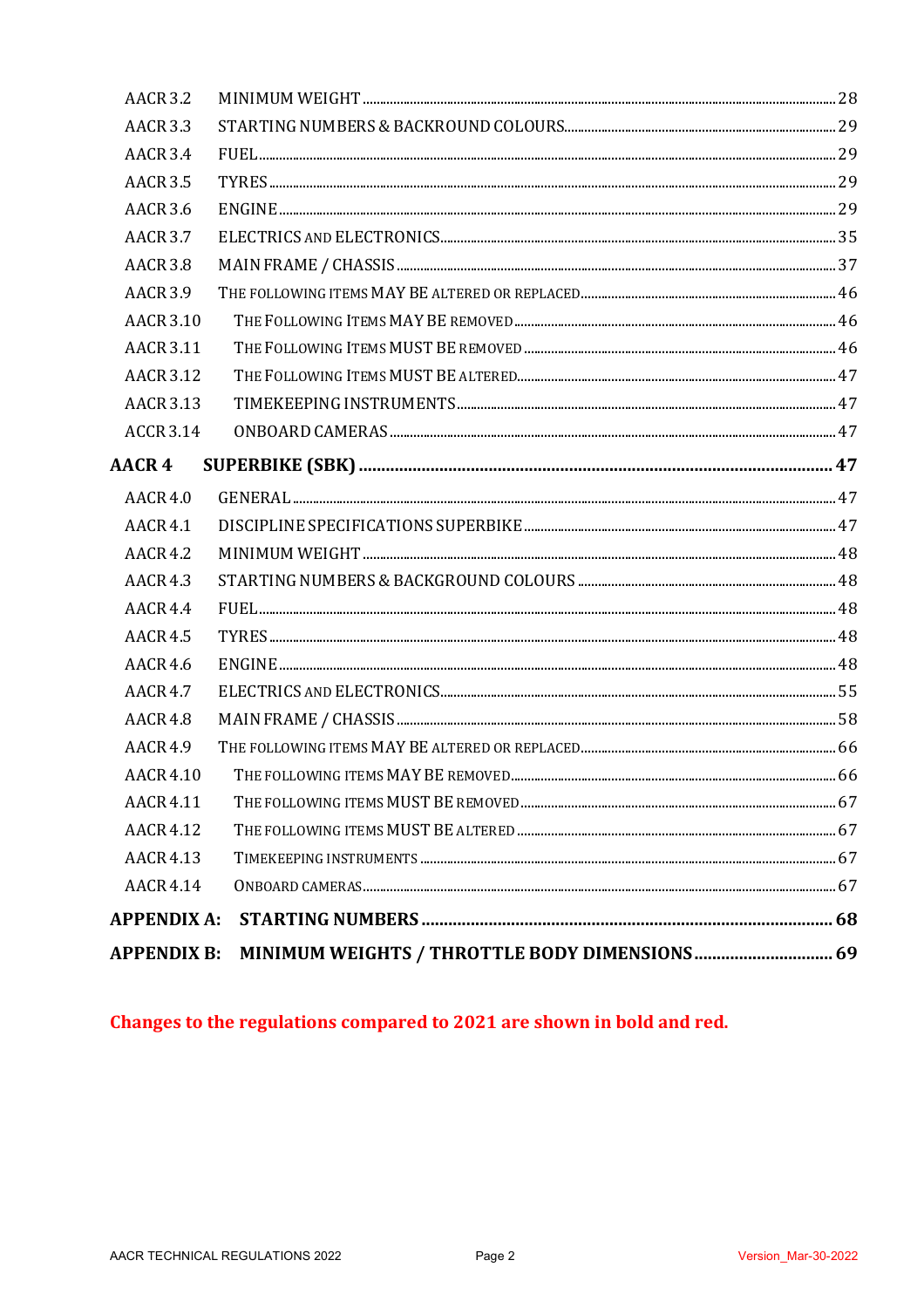# **AACR 0 GENERAL**

- a) The Alpe Adria Road Racing Commission may make amendments to the technical regulations at any time.
- b) Each rider can pass the Technical Control with one motorcycle only. The Technical Officers should re-inspect any motorcycle that has been involved in any accident, and if it is necessary to issue a new technical control sticker for a rebuilt motorcycle. If a motorcycle is completely damaged, the Chief Technical Officer can allow the rider to pass the Technical Control with a second motorcycle. But at any time of the event only one motorcycle per rider and class is allowed.
- c) During practices: If a motorcycle is found not to be in conformity with the technical regulations during or after the practices, its rider will be given a penalty for the event such as a ride-through, a drop of any number of grid positions for the next race, suspension and/or withdrawal of Championship or Cup points.
- d) After a race: If a motorcycle is found not to be in conformity with the technical regulations after a race, its rider will be given a penalty such as time penalty or disqualification.
- e) If during the practice sessions or the race itself a Technical Officer states a fault in a motorcycle that could represent a danger for the other riders, he must immediately inform the Clerk of the Course.
- f) Random technical controls can be carried out during practices and at the end of practices in the technical control area.
- $g$ ) The rider is at all times responsible for his motorcycle.
- h) Motorcycles must comply with the Technical Regulations at any time of an event.

#### **AACR 0.1 PROTECTIVE CLOTHING AND HELMETS**

- a) Riders must wear a complete leather suit with additional leather padding or other protection on the principal contact points, knees, elbows, shoulders, hips etc.
- b) Linings or undergarments must not be of a synthetic material, which might melt and cause damage to the rider's skin.
- c) Riders must also wear leather gloves and boots, which with the suit provide complete coverage from the neck down.
- d) Leather substitute materials may be used, provided the Chief Technical Officer has checked them.
- e) Use of a back protector is mandatory.
- f) Riders must wear a helmet, which is in good condition, provides a good fit and is properly fastened.
- g) Helmets must be of the full-face type and must **comply with** one of the recognised international standards:
	- Europe: ECE 22-05, (only "P" type)
	- Japan: **HS T 8133:2007 (valid until 31.12.2019\*)**; JIS T 8133:2015 (only type 2 "Full Face")
	- USA: **SNELL M 2010 (valid until 31.12.2019\*)**; SNELL M 2015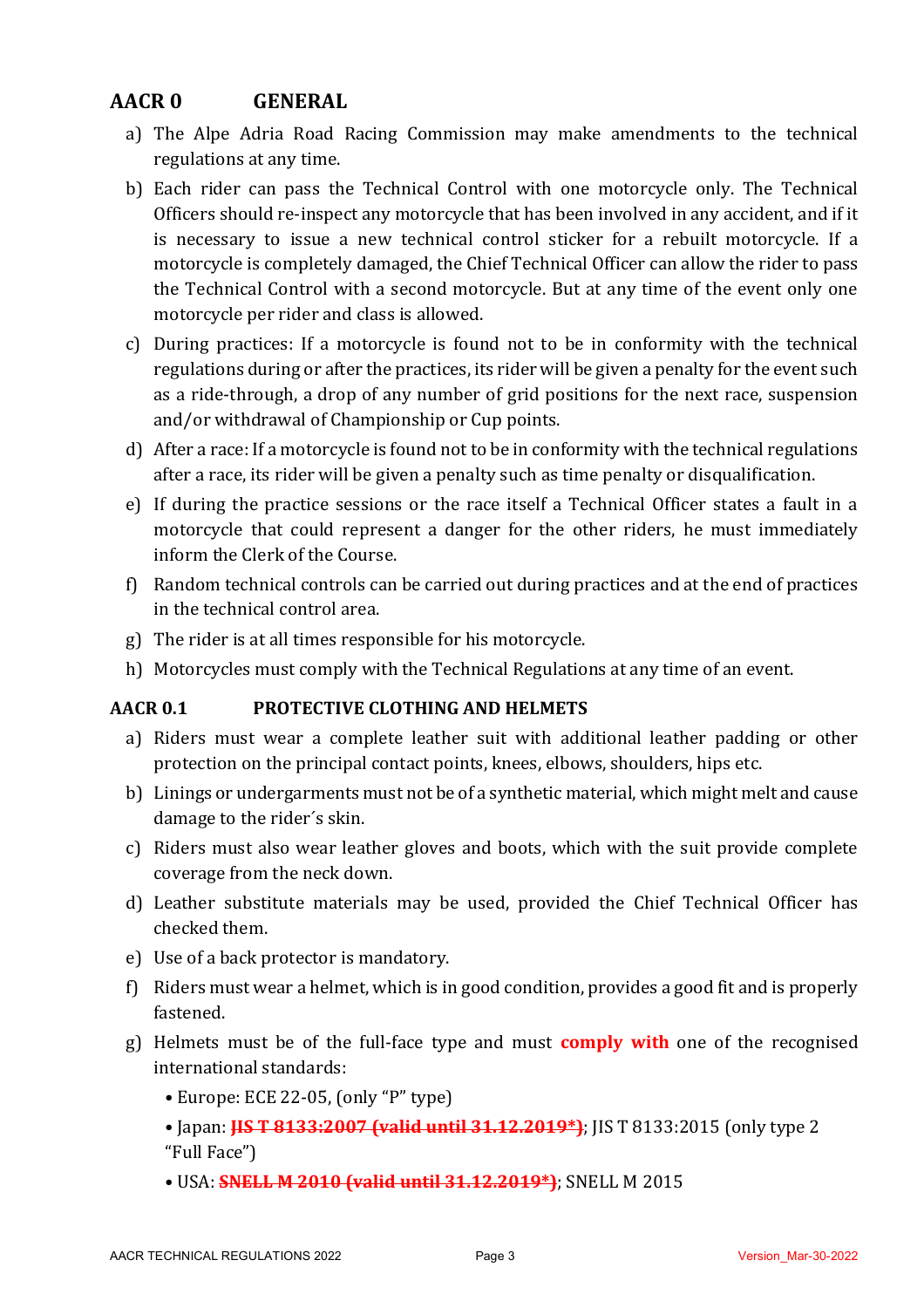### **\* Valid for 2021 season in Alpe Adria Circuit Racing.**

Helmets with double D-Ring fasteners are mandatory! New FIM helmet standards **FRHPhe-01** is highly recommended, and will be **mandatory for 2023 season.** 

- h) Visors must be made of a shatterproof material.
- i) Disposable "tear-offs" are permitted.
- **j)** Only helmets with a valid and identifiable label will be accepted.
- k) Any question concerning the suitability or condition of the riders clothing and/or helmet should be decided by the Chief Technical Officer, who can, if he wishes so, consult the manufacturers of the product before making a final decision.

### **AACR 0.2 ADDITIONAL EQUIPMENT**

### **0.2.1 Brake lever protection:**

Motorcycles must be equipped with a brake lever protection (guard), intended to protect the handlebar brake lever from being accidentally activated in case of collision with another motorcycle. FIM approved guards are permitted without regard to the material.

The Chief Technical Officer has the right to refuse any guard not satisfying this safety purpose.

#### **0.2.2 Chain guard:**

All motorcycles must be equipped with a chain guard (shark fin) in such a way to reduce the possibility that any part of the rider's body can be trapped between the lower chain run and the final drive sprocket at the rear wheel. The chain guard must be mounted with minimum 2 steel bolts (min. 6 mm diameter). The Chief Technical Officer has the right to refuse any guard not satisfying this safety purpose.

#### **0.2.3 Rear safety light:**

All motorcycles must have a functioning red light mounted at the rear of the motorcycle. This light must be switched on any time the motorcycle is on the track or is ridden in the pit lane and the Race Direction declares the session WET.

All lights must comply with the following:

- a) The rear light must be mounted on the motorcycle during the whole time of the event.
- b) The rear light must be mounted properly with screws. Mounting the rear light with tape is forbidden. Mounting with hook-and-loop fasteners is allowed when the wiring of the light is connected to the motorcycle.
- c) The luminous field should be at least  $4 \text{ cm}^2$  (e.g. rectangular 4 cm x 1 cm, circular Ø 2.25 cm).
- d) Lightning direction must be parallel to the motorcycle centre line (motorcycle running direction), and be clearly visible from the rear at least 15 degrees to both left and right sides of the motorcycle centre line.
- e) The rear light must be mounted near the end of the seat/rear bodywork and approximately on the motorcycle centre line, in a position approved by the Chief Technical Officer. In case of dispute over the mounting position or visibility, the decision of the Chief Technical Officer will be final.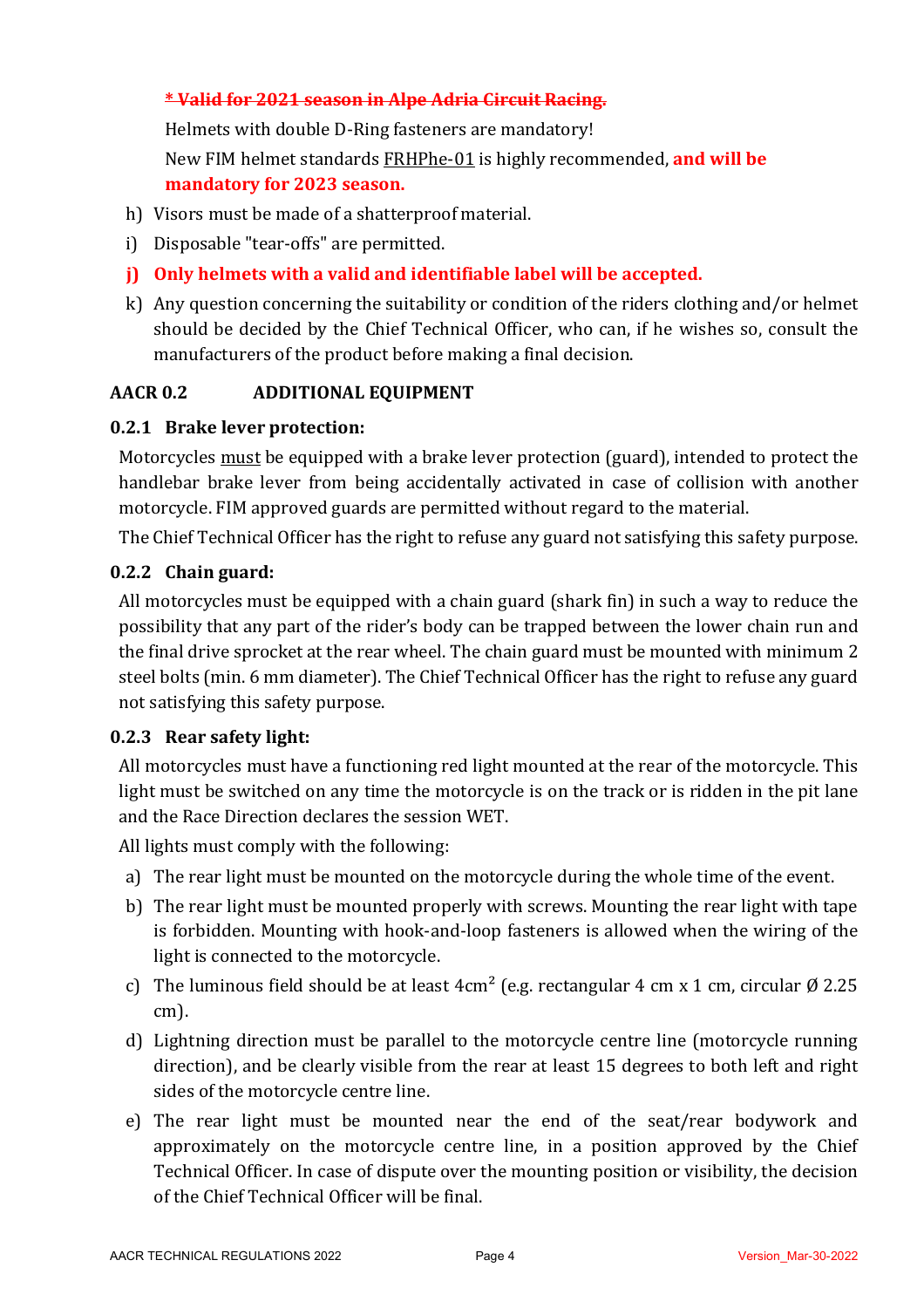- f) Power output/luminosity should be equivalent to minimum 10 W (incandescent) or 1 W (LED).
- g) The output must be continuous no flashing safety light whilst the motorcycle is on the track. Flashing is allowed only in the pit lane when the pit limiter is active.
- h) The safety light power supply may be separated from the motorcycle.
- i) The Chief Technical Officer has the right to refuse any light system not satisfying this safety purpose.

### **0.2.4 Kill switch:**

All motorcycles must be equipped with a functional ignition kill switch or button mounted on the handlebar (within reach of the hand while on the hand grips) that is capable of stopping a running engine. The button or switch must be RED.

### **0.2.5 Airbag Systems:**

The use of mechanical Airbag Systems is strictly forbidden.

The Chief Technical Officer has the right to refuse any system not satisfying this safety **purpose.**

### **AACR 0.3 TYRES**

- a) Maximum number of tyres for each event:
	- i. There is no maximum number of tyres.
- **b)** The brand of tires is free, but tires of Dunlop and Pirelli brand must be purchased from the official suppliers in the paddock.
- **c)** All Dunlop and Pirelli tyres in use must be easily identifiable with the official tyre **stickers.** Using Dunlop and Pirelli tyres without the official tire stickers is **forbidden.**
- **d)** A corresponding number of official tyre stickers will be handed over personally, to **the riders/teams only, by the tyre suppliers.**
- **e)** The official tyre stickers must be placed on the side of motorcycle, which is facing **to the pit lane before the motorcycle is entering the track.**
- f) Sticker requirements: Stickers must be used for all Qualifying Practices and Races. In Free Practices and Warm Up's, stickers are not required.
- g) Tyres must be a fully moulded type carrying all size and sidewall markings of the tyres for commercial sale to the public.
- h) Slick tyres are allowed in all classes.
- i) The tyres must have a DOT and/or E-Mark, the DOT and/or E-mark must be on the tyre sidewall.
- j) Any modification or treatment of the tyres (cutting, grooving) is forbidden.
- k) Wet tyres and intermediate tyres can be used only when the Race Direction has declared the race or practice "WET".
- l) Wet tyres must be a fully moulded tyre.
- m) Wet tyres do not need to carry a DOT and/or E-marks; however, these tyres must be marked "not for highway use" or "NHS".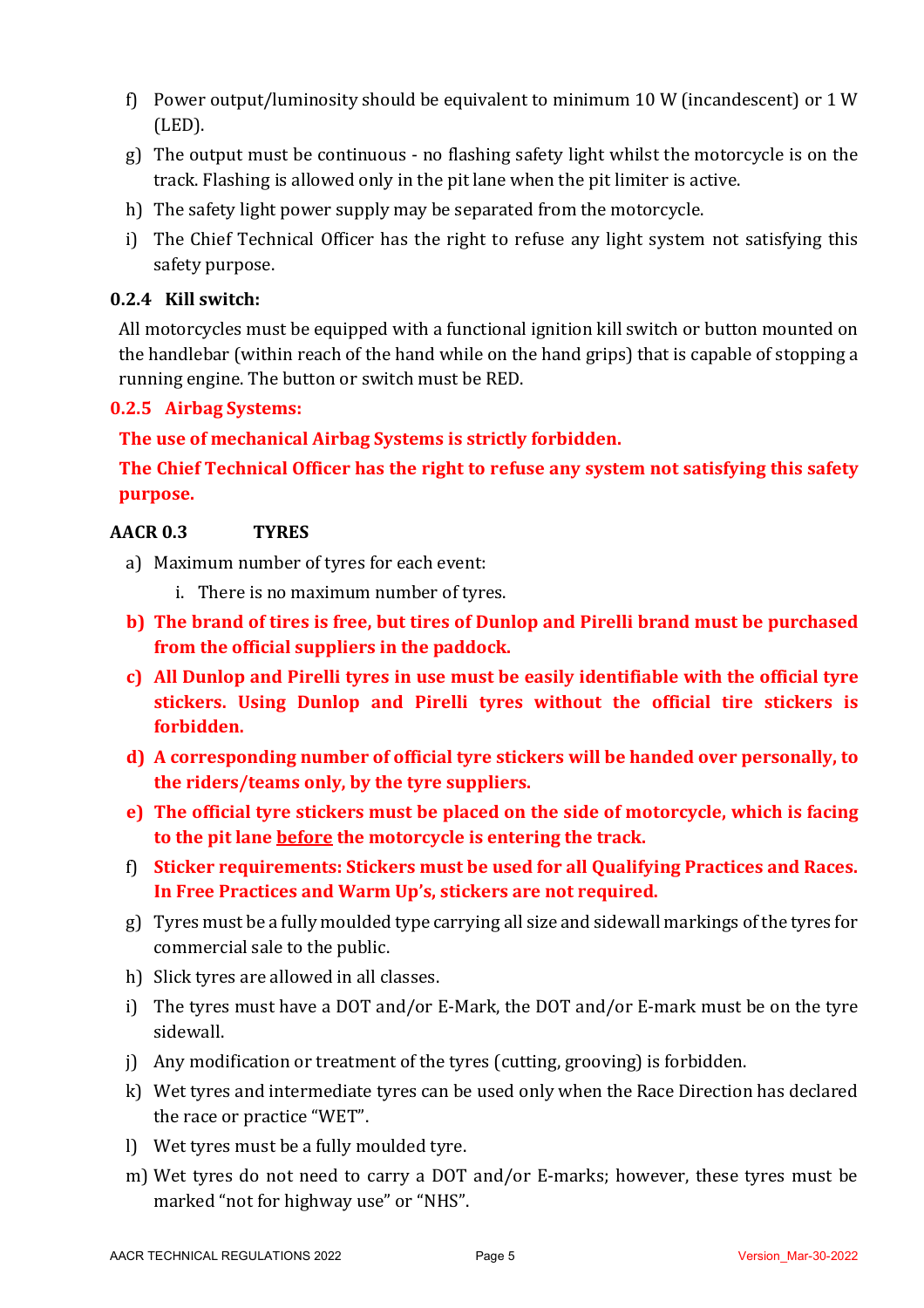# **AACR 0.4 STARTING NUMBERS / BACKGROUND COLOURS**

The colours of the starting numbers and backgrounds are defined separately in the regulation of the class concerned. The number must be clearly visible and in a good shape.

The allocated number ( $&$  plate) for the rider must be affixed on the motorcycle as follows:

- a) One on the front, either in the centre of the fairing or slightly off to one side. The number must be centred on the background with no advertising within 25 mm in all directions.
- b) One, on each side on the lower rear portion of the lower fairing; see Appendix A. The number must be centred on the background.
- c) Numbers must be easily legible in a clear simple font and contrast strongly with the background colour.
- d) Backgrounds must be of one single colour and must be clearly visible around all edges of the number (including outline). Backgrounds must protrude the numbers within 15 mm in all directions.
- e) Any outlines must be of a contrasting colour and the maximum width of the outline is 3 mm.
- f) Reflective or mirror type numbers are not permitted.
- g) Numbers cannot overlap.

In case of a dispute concerning the legibility of numbers, the decision of the Chief Technical Officer is final.

| The sizes for all the front numbers are: | Minimum height                | 120 mm          |
|------------------------------------------|-------------------------------|-----------------|
|                                          | Minimum width                 | 60 mm           |
|                                          | Minimum stroke                | $20 \text{ mm}$ |
|                                          | Minimum space between numbers | $10 \text{ mm}$ |
| The sizes for all the side numbers are:  | Minimum height                | 100 mm          |
|                                          | Minimum width                 | 50 mm           |
|                                          | Minimum stroke                | $15 \text{ mm}$ |
|                                          | Minimum space between numbers | $10 \text{ mm}$ |

# **AACR 0.5 FUEL**

- a) All engines must function on normal unleaded fuel with a maximum lead content of 0.005 g/l (unleaded) and a maximum MON of 90, see FIM Superbike, Supersport & Supersport 300 World Championship Regulations **2020**, Art. 2.8.
- b) At the technical control each rider must declare the brand and type of fuel he is using.
- c) At least 1/2 litre fuel must remain in the fuel tank of all the motorcycles that finished the race to take samples if needed.

# **AACR 0.6 HOMOLOGATION**

All motorcycles require a FIM homologation (see Appendix "FIM HOMOLOGATION REGULATIONS" in the FIM Superbike, Supersport & Supersport 300 World Championship Regulations **2020**).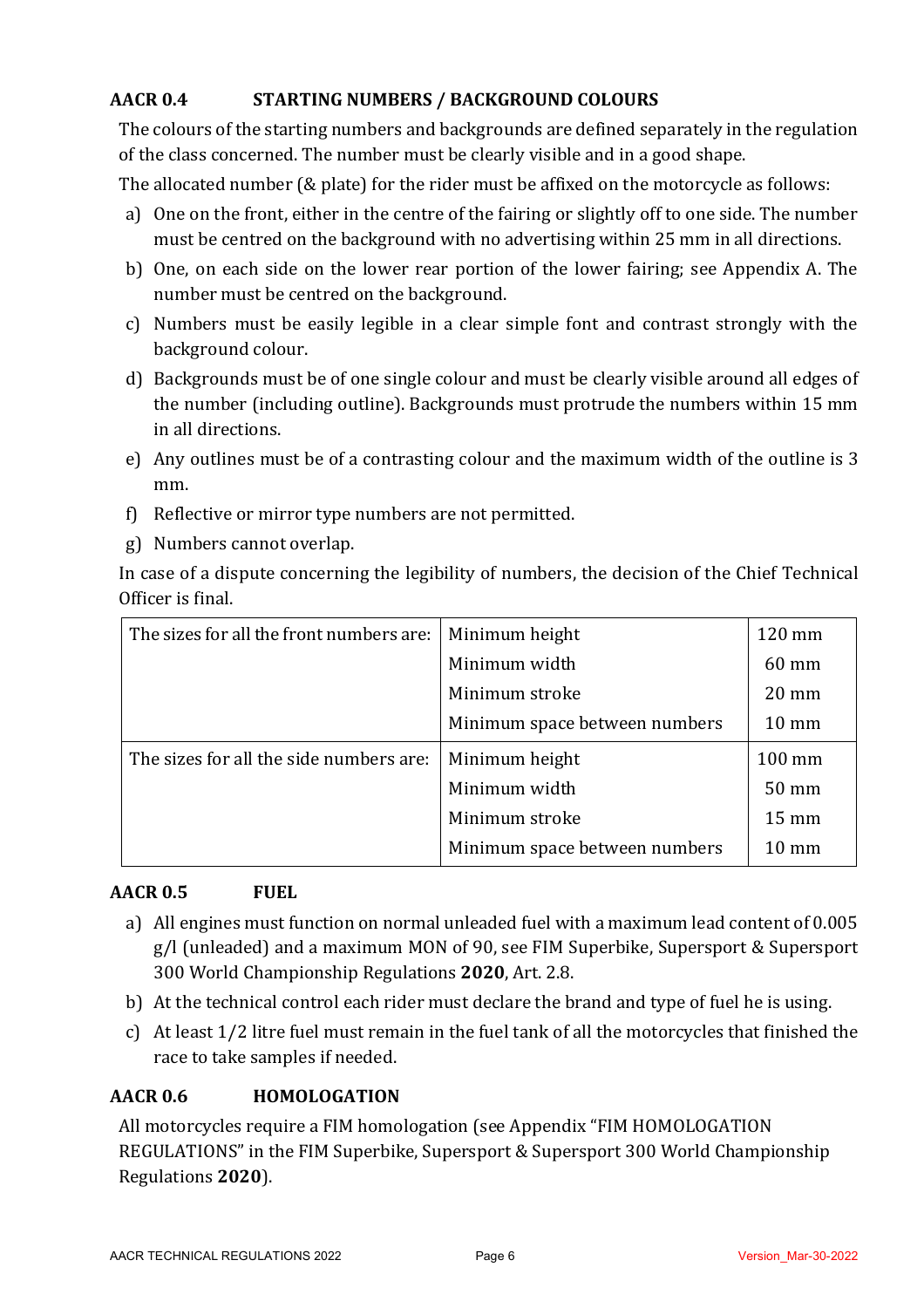All motorcycles must comply in every respect with all the requirements for Road Racing as specified in these Technical Regulations, unless they are already equipped as such on the homologated motorcycle.

Once a motorcycle has obtained a homologation, it may be used for racing in the corresponding class for a maximum period of 17 years **(Model Year 2006 or newer)**, or until such time that the homologated motorcycle is disqualified by new rules or changes in the Technical Regulations for the corresponding class.

# **AACR 0.7 SOUND LEVEL CONTROL**

The noise limits are defined separately in the regulation of the class concerned.

For all AA classes the methods of measurement will be according to the methods described in the FIM Superbike, Supersport & Supersport 300 World Championship Regulations 2020; Article 2.12 "SOUND LEVEL CONTROL".

# **AACR 0.8 TIMEKEEPING INSTRUMENTS**

All motorcycles must have a correctly positioned timekeeping transponder. The transponder must be supplied or approved by the official Timekeeper and fixed on the side of the motorcycle in the longitudinal centre of the motorcycle (typically close the swing-arm pivot), on either the left or right side, as low as possible and avoiding being shielded by carbon bodywork. The position will be appointed and controlled by the Chief Technical Officer.

Correct attachment of the transponder bracket consists of a minimum of two tie-wraps, but preferably by screws or rivets. Any transponder-retaining clip must also be secured by a tiewrap. Hook and loop fasteners (e.g. Velcro®) or adhesive alone will not be accepted.

The transponder must be working at all times during practices and races, also when the engine is switched off.

The Chief Technical Officer has the right to refuse any mounting solution not satisfying these requirements.

# **AACR 0.9 TECHNICAL CONTROL**

- a) All motorcycles must be presented at the technical control with the lower fairing removed. The oil pan, oil drain plug, oil filler cap, oil filter and - if existing - oil radiator and oil lines must be clearly visible.
- b) All riders / teams must be prepared to disassemble their engines completely at the Parc Ferme inspection. Therefore, all necessary tools and spare parts must be available.
- c) After a crash, the rebuilt motorcycle must be inspected before its use by the Technical Officers for safety checks and a new seal will be placed on the motorcycles frame.

# **AACR 0.10 ONBOARD CAMERAS**

- a) Onboard cameras can only be used with the permission of the Race Direction.
- b) When a rider/team has obtained this permission, the motorcycle with the camera installed must be presented to the Technical Control.
- c) Cameras must be mounted inside the fairing or on the top  $\ell$  bottom side of the rear seat bodywork.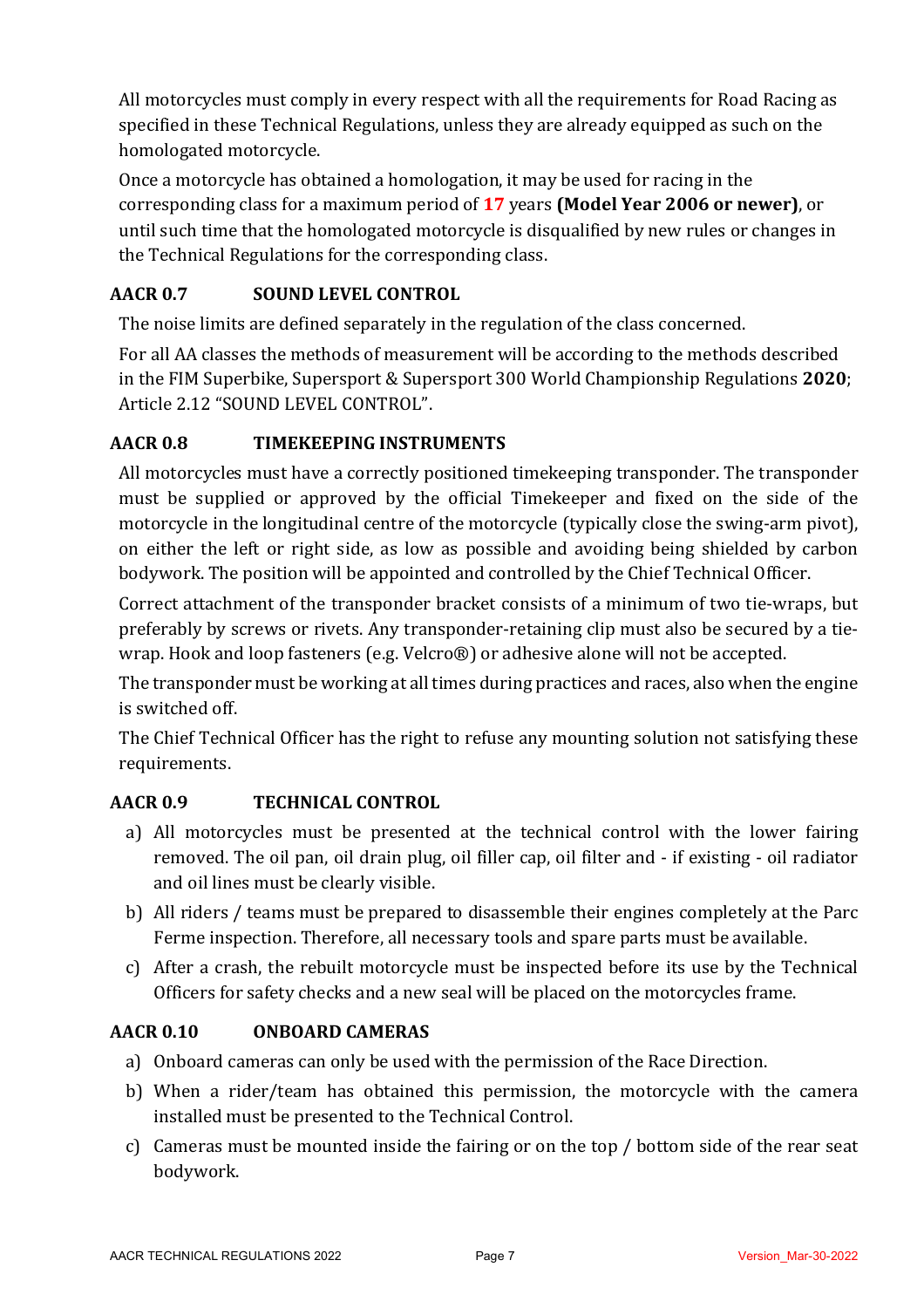- d) Cameras must be fixed securely to the motorcycle. Adhesives are only accepted when it is originally by the camera manufacturer.
- e) Cameras must be secured to the motorcycle with an additional steel cable.
- f) The Chief Technical Officer has the right to refuse any solution not satisfying these requirements.

# **AACR 1 SUPERSPORT 300 (SSP 300)**

Look at the code European SSP 300 Cup Technical Regulations **RR 028T 2022** and its annexations.

# **AACR 2 SUPERSTOCK 600 (STK 600)**

# **AACR 2.0 GENERAL**

The following rules are intended to permit limited changes to the homologated motorcycle in the interests of safety and improved competition between various motorcycle concepts.

EVERYTHING THAT IS NOT AUTHORISED AND PRESCRIBED IN THESE RULES IS STRICTLY

### FORBIDDEN.

Superstock motorcycles require an FIM homologation (see AACR 0.6).

All motorcycles must be normally aspirated.

All parts and systems not specifically mentioned in the following articles must remain as originally produced by the manufacturer for the homologated motorcycle.

As the name SUPERSTOCK implies, limited modifications are allowed to the motorcycles. Most modifications are only allowed for safety reasons.

The appearance from both front, rear and the profile of Superstock 600 motorcycles must (except when otherwise stated) remain as originally produced by the manufacturer for the homologated motorcycle.

The appearance of the exhaust system is excluded from this rule.

# **AACR 2.1 DISCIPLINE SPECIFICATIONS SUPERSTOCK 600**

- 4 cylinders over 401 cc up to 600 cc 4-stroke
- 3 cylinders over 401 cc up to 675 cc 4-stroke
- 2 cylinders over 401 cc up to 750 cc 4-stroke

The displacement capacity, bore and stroke must remain at the homologated size. Modifying the bore and stroke to reach class limits is not allowed.

# **AACR 2.2 MINIMUM WEIGHT**

- a) The minimum weight for each motorcycle in running condition is 162 kg.
- b) At any time of the event, the weight of the whole motorcycle (including the tank and its contents) must not be lower than the specified minimum weight.
- c) There is no tolerance on the minimum weight.
- d) During the final technical inspection at the end of the race, the selected motorcycles and riders will be weighted in the condition they finished the race, and the established weight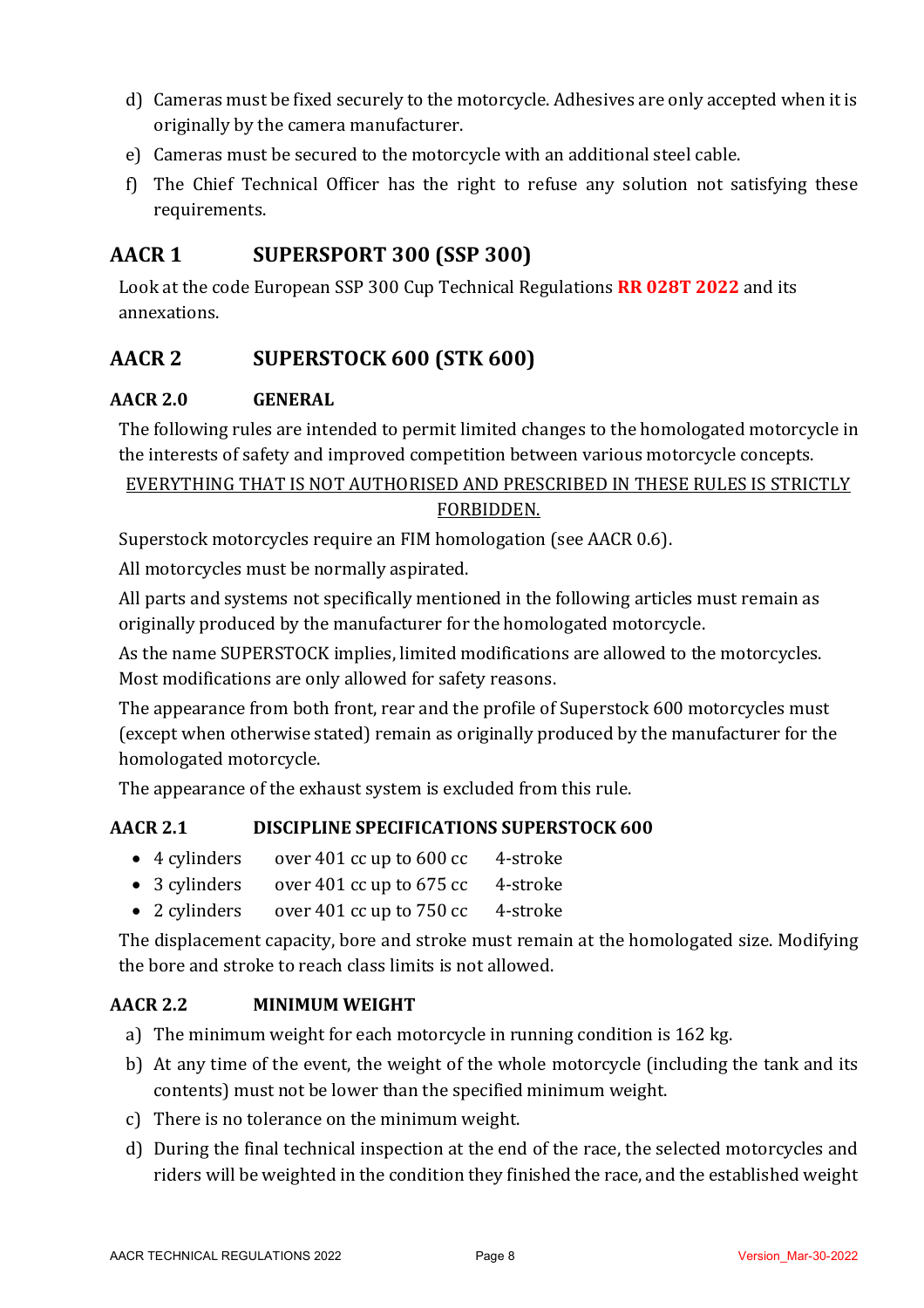limit must be met in this condition. Nothing may be added to the motorcycle. This includes all fluids.

- e) During the practice and qualifying sessions, riders may be asked to submit their motorcycle to a weight control. In all cases the rider must comply with this request.
- f) The use of ballast is allowed to stay over the minimum weight limit.
- g) The use of ballast is allowed to stay over the minimum weight limit and must be declared to the Chief Technical Officer at the preliminary checks. Fuel in the fuel tank can be used as ballast.
- h) The ballast must be made from solid metal piece(s), firmly and securely connected, either through an adapter or directly to the main frame or engine, with minimum 2 steel bolts (min. 8 mm diameter, 8.8 grade or higher). Other equivalent technical solutions must be submitted to the Chief Technical Officer for his approval.

### **AACR 2.3 STARTING NUMBERS & BACKGROUND COLOURS**

Red background with yellow numbers or white background with blue numbers (see AACR Technical Regulations Appendix A and AACR 0.4 for sizes and specifications).

| <b>AACR 2.4</b> | <b>FUEL</b> |
|-----------------|-------------|
|-----------------|-------------|

See AACR 0.5

**AACR 2.5 TYRES**

See AACR 0.3.

# **AACR 2.6 ENGINE**

The number of engines is free.

# **AACR 2.6.1 Cylinder Head**

- a) Must be the original fitted and homologated part with no modification allowed, except  $2.6.1.b$ .
- b) The resurfacing of the cylinder heads sealing surface is permitted but only up to minus 0,1 mm below the homologated tolerance.
- c) No material may be added or removed from the cylinder head.
- d) The gaskets can be changed.
- e) The valves, valve seats, guides, springs, tappets, oil seals, shims, cotter valve, spring base and spring retainers must be as originally produced by the manufacturer for the homologated motorcycle.
- f) Valve spring shims may be changed.
- g) Valve seats:
	- i. Must be the original part as produced for the homologated motorcycle.
	- ii. Valve seat angle must remain as homologated.
	- iii. Valve seat width is free.
	- iv. Cutting of top and bottom angles is free. Radius cutting is allowed.
	- v. Machining of ports and combustion chambers is strictly forbidden.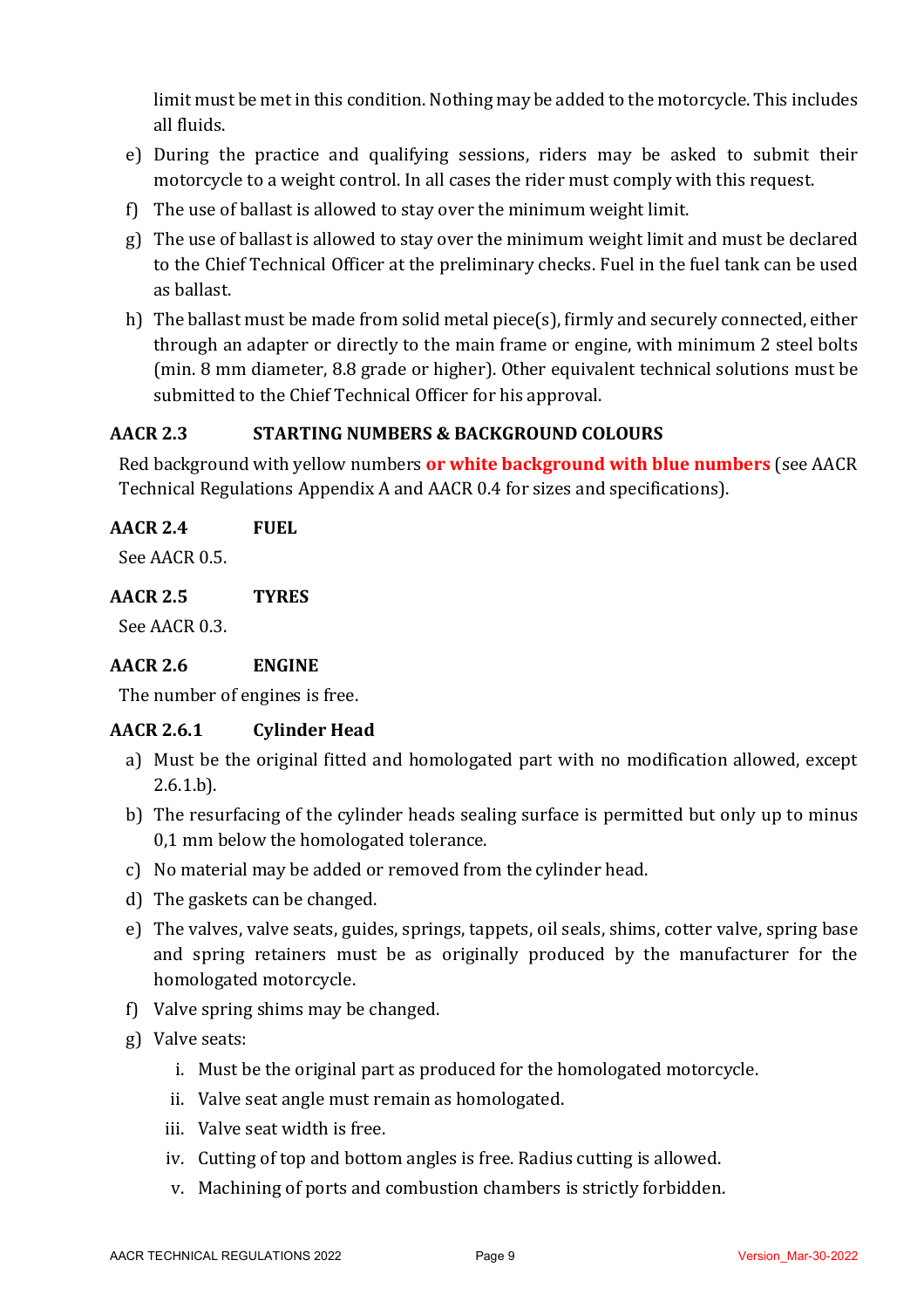# **AACR 2.6.2 Camshafts**

- a) Must be the original fitted and homologated part with no modification allowed.
- b) At the technical checks for direct valve operation systems the cam lobe lifts are measured; for indirect valve operation systems (i.e. where cam followers are fitted), the valve lift is measured.
- c) The timing of the camshafts is free; however, no machining of the camshaft is authorized.

# **AACR 2.6.3 Camshaft Sprockets or Gears**

- a) Camshaft sprockets or camshaft gears may be modified or replaced.
- b) Pressed on cam sprockets may be replaced with an adjustable boss and cam sprocket.
- c) The cam drive system (chain drive or gears) must remain as homologated.
- d) Cam chain and tensioner can be modified or replaced.

# **AACR 2.6.4 Cylinders**

Must be the original fitted and homologated part with no modification allowed.

# **AACR 2.6.5 Pistons**

Must be the original fitted and homologated part with no modification allowed.

# **AACR 2.6.6 Piston Rings**

Must be the original fitted and homologated part with no modification allowed.

# **AACR 2.6.7 Piston Pins and Clips**

Must be the original fitted and homologated part with no modification allowed.

# **AACR 2.6.8 Connecting Rods**

Must be the original fitted and homologated part with no modification allowed.

# **AACR 2.6.9 Crankshaft**

Must be the original fitted and homologated part with no modification allowed.

# **AACR 2.6.10 Crankcase and all other Engine Cases**

- a) Crankcases must remain as homologated. No modifications are allowed (including painting, polishing and lightening).
- b) Repairing the crankcase by welding or using Epoxy is allowed.
- c) It is not allowed to add a pump or any other device to create a vacuum in the crankcase. If a vacuum pump is installed on the homologated motorcycle then it can be used only as homologated.
- d) Lateral (side) covers may be altered, modified or replaced. If altered or modified, the cover must have at least the same resistance to impact as the original part.
- e) All lateral covers/engine cases containing oil and which could be in contact with the ground during a crash, must be protected by a second cover made from metal, such as aluminium alloy, stainless steel, steel or titanium. Covers made of composite materials are not permitted.
- f) The secondary cover should cover a minimum of  $1/3$  of the original cover. It must have no sharp edges to damage the track surface.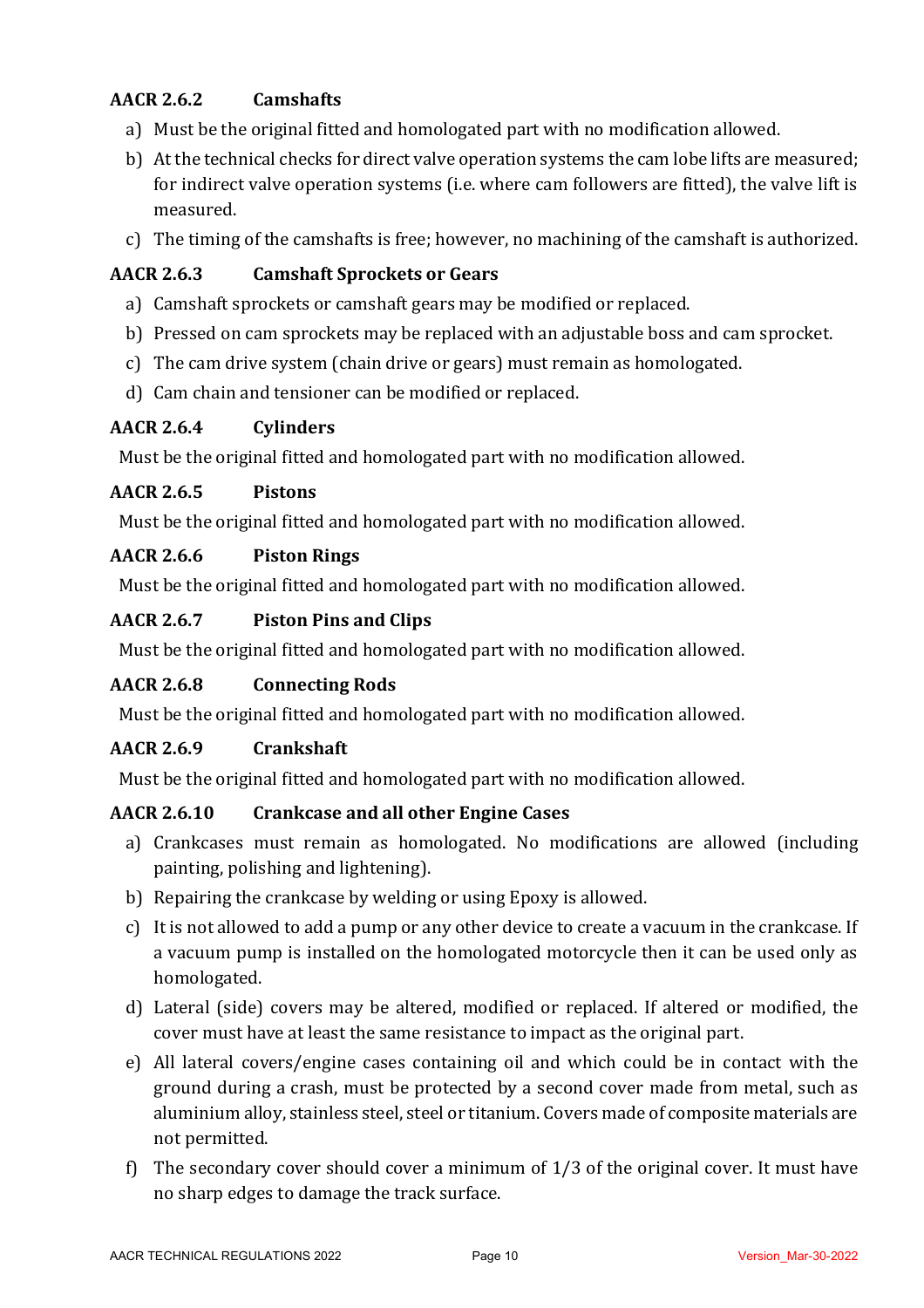- $g$ ) Plates or crash bars made from aluminium or steel are also permitted in addition to these covers. All of these devices must be designed to be resistant against sudden shocks, abrasions and crash damage.
- h) Plates/crash bars/frame sliders must not protrude outside the fairing for more than 30 mm.
- i) FIM approved covers will be permitted without regard of the material or its dimensions.
- i) These covers must be fixed properly and securely with a minimum of three  $(3)$  case cover screws that also mount the original covers/engine cases to the crankcases.
- k) Oil containing engine covers must be secured with steel bolts.
- l) The Chief Technical Officer has the right to refuse and forbid any cover not satisfying this safety purpose, if the evidence shows that the cover is not effective.
- m) No damaged **or repaired** covers will be permitted unless approved by the Chief Technical Officer.

# **AACR 2.6.11 Transmission / Gearbox**

- a) Must be the original fitted and homologated part with no modification allowed except:
	- i. The positive neutral selector mechanism may be removed.
	- ii. Shift star/indexer spring, roller and detent may be replaced but must function as originally designed on the homologated motorcycle.
- b) Quick shifters are free.
- c) Other modifications to the gearbox or selector mechanism are not allowed.
- d) Countershaft sprocket, rear wheel sprocket, chain pitch and size can be changed.
- e) The sprocket cover can be modified or eliminated.
- $f$ ) The chain tensioner is free.
- g) Chain guard can be removed.
- h) Transmission gear shifter shaft supporting brackets can be added.
- i) Add on quick shift modules / additional modules are allowed to enable upshifts and downshifts. "Downshift blipping" is allowed.
- j) No power source (i.e. hydraulic or electric) can be used for gear selection, if not installed in the homologated motorcycle.

# **AACR 2.6.12 Clutch**

- a) Clutch system (wet or dry type) must remain as homologated.
- b) The method of operation (by cable or hydraulic) may be changed.
- c) Friction and drive discs may be changed, the number of discs is free.
- d) Clutch springs may be changed, the number of springs is fee.
- e) Clutch outer basket must be the originally fitted and homologated part but may be reinforced.
- f) Primary driven gear must remain as originally produced for the homologated motorcycle with no modification allowed.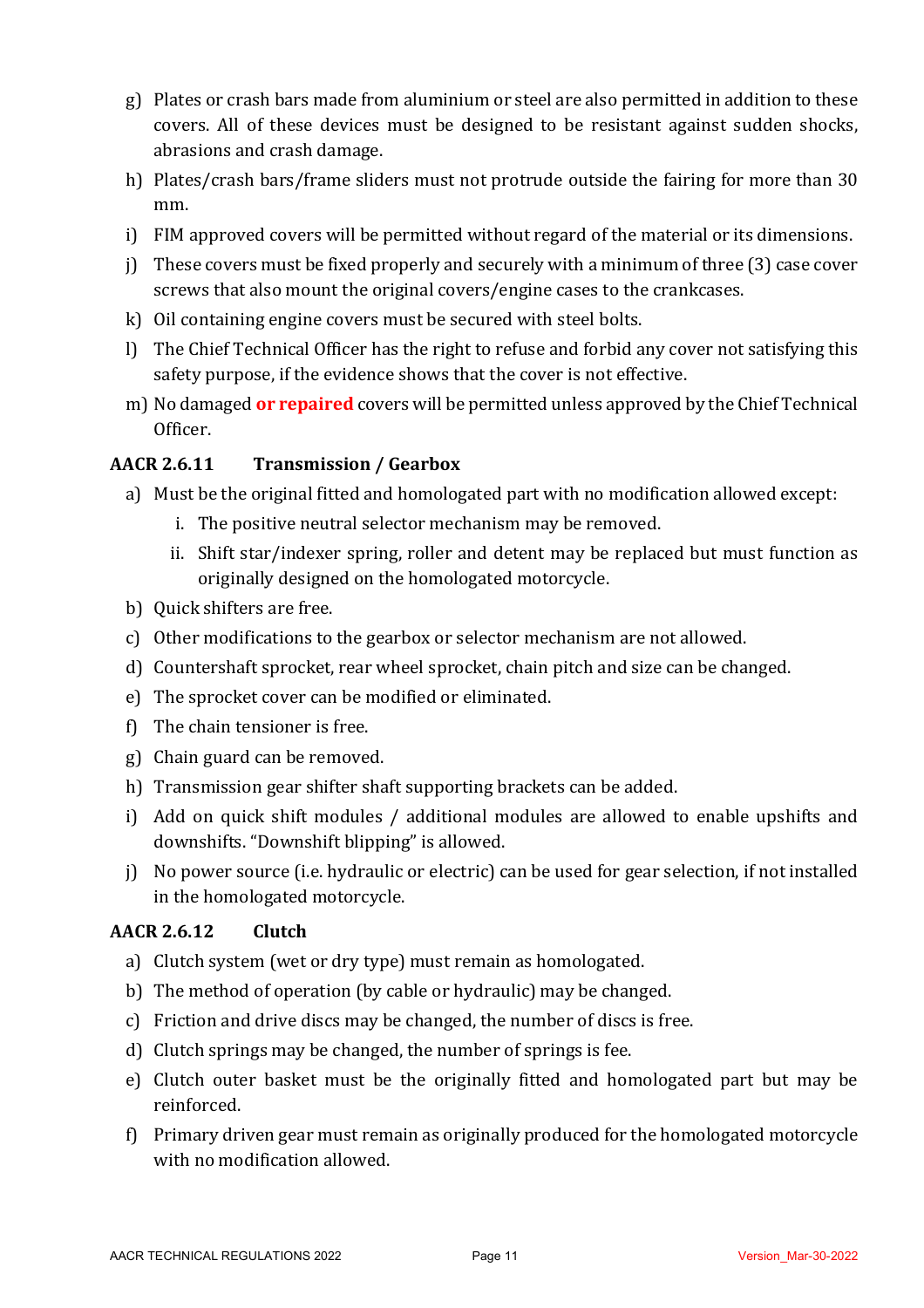- g) The original clutch inner assembly may be modified or replaced by an aftermarket clutch, also including back torque limiting capabilities (slipper type).
- h) Clutch fluid reservoir can be replaced.
- i) Clutch lines/cables can be replaced.
- i) No power source (i.e. hydraulic or electric) can be used for clutch operation, if not installed in the homologated motorcycle.

# **AACR 2.6.13 Oil Pumps and Oil Lines**

- a) Oil pump may be modified or replaced from those fitted to the homologated motorcycle but modifications of the crankcase are not allowed.
- b) The oil pump drive may be modified or changed.
- c) The oil pressure relief valve is free.
- d) Oil lines may be modified or replaced. Oil lines containing positive pressure, if replaced, must be of braided reinforced construction with swaged or threaded connectors.

# **AACR 2.6.14 Engine Cooling System**

- a) The only permitted liquid engine coolant for the water-cooling system is water without additives.
- b) The water pump may be modified or changed, but modifications of the crankcase are not allowed.
- c) The water pump drive may be modified or changed.
- d) Protective meshes may be added in front of the oil and water radiator(s).
- e) The cooling system hoses/pipes and catch tanks may be modified or changed.
- f) Radiator fan and wiring may be changed modified or removed.
- g) Radiator cap is free.
- h) The original water radiator can be modified or replaced, Extra mounting brackets to accommodate the radiator are permitted.
- i) Water and oil thermostat can be modified, replaced or removed.
- j) Thermal switches and water temperature sensor can be modified, replaced or removed.
- k) The original oil radiator can be modified, replaced or removed.
- l) Additional water radiators and oil coolers can be added. Extra mounting brackets to accommodate these radiators / coolers are allowed.
- m) Oil coolers can be installed even if the homologated motorcycle does not have one.
- n) The appearance from the front, the rear and the profile of the motorcycle must conform to the homologated shape after the addition of radiators /oil coolers.
- o) All radiators / coolers must be mounted below the lower fork bridge (triple clamp).

# **AACR 2.6.15 Air Box**

- a) Must be the original fitted and homologated part with no modification allowed, but the air box drains must be sealed.
- b) Air filters, internal flap type valve, sensors and vacuum fittings may be removed, modified, or replaced with aftermarket parts.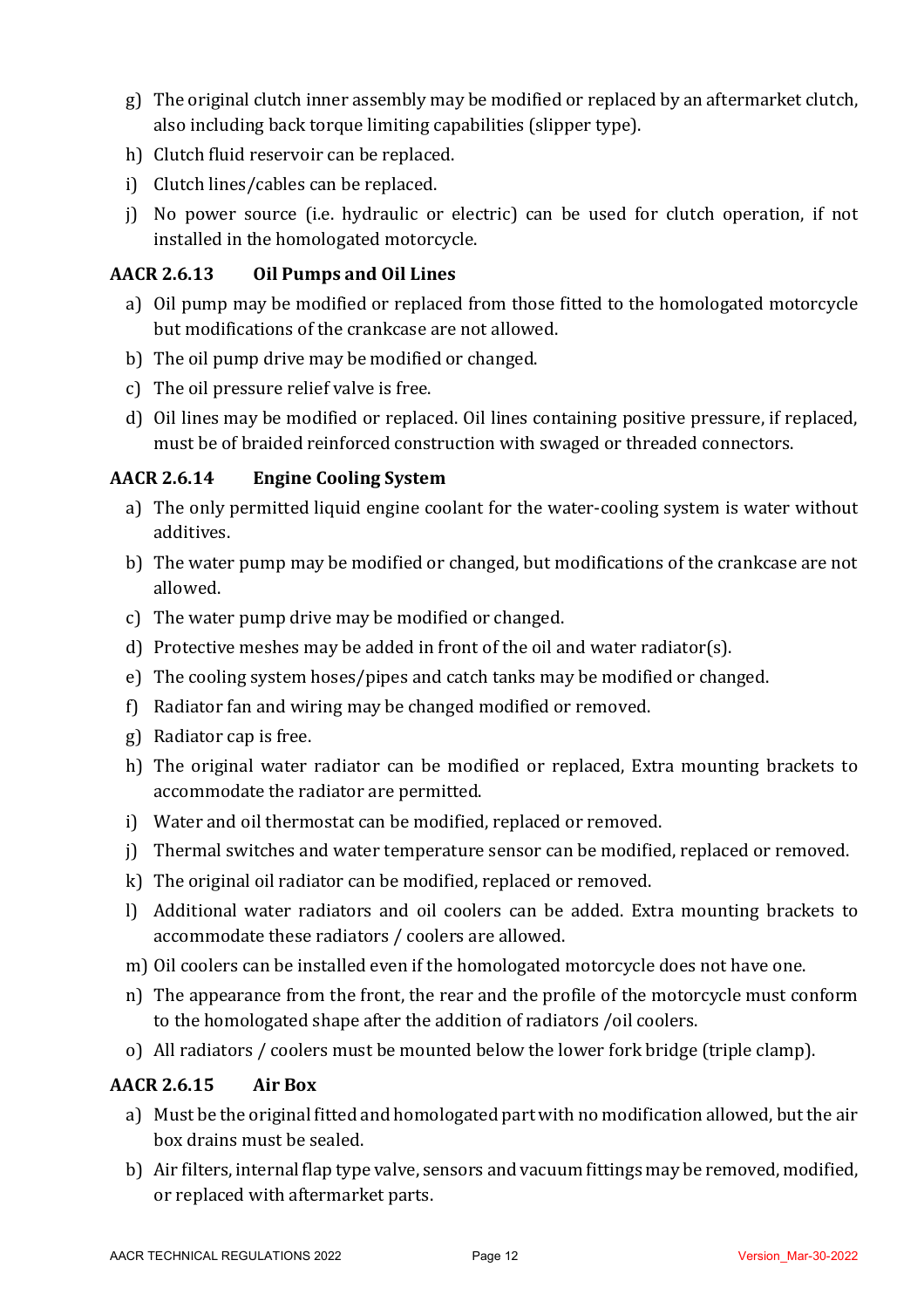- c) All motorcycles must have a closed breather system. The oil breather line(s) must be connected, may pass through an oil catch tank and must exclusively discharge in the air box.
- d) Ram air tubes or ducts running from the fairing to the air box may be modified, replaced or removed. The material is free. If tubes/ducts are used, they must be attached to the original, unmodified air box inlets.
- e) No heat protection can be attached to the air box.
- f) The engine breathers must remain original (number and size).

# **AACR 2.6.16 Fuel Injection System / Fuel Supply**

Fuel injection system / fuel supply refer to throttle bodies, fuel injectors, fuel lines and pipes, fuel pump, fuel pressure regulator and intake tract devices (static or variable length).

- a) The original homologated fuel injector system must be used without any modification.
- b) The throttle bodies must be stock and unaltered from the original specification and manufacture and in the same position as on the homologated motorcycle.
- c) The fuel injectors must be stock and unaltered from the original specification and manufacture and in the same position as on the homologated motorcycle.
- d) Bell mouths must remain as originally produced by the manufacturer for the homologated motorcycle.
- e) Butterfly valves must remain as originally produced by the manufacturer for the homologated motorcycle.
- f) Variable intake tract devices cannot be added if they are not present on the homologated motorcycle and they must remain identical and operate in the same way as the homologated system. All parts of the variable intake tract device must remain exactly as homologated.
- g) Existing variable intake tract devices can be deactivated or removed.
- h) Secondary throttle valves and shafts may be removed or fixed in the open position and the electronics may be disconnected or removed.
- i) Air and air/fuel mixture can go to the combustion chamber exclusively though the throttle body butterflies.
- j) Electronically controlled throttle valves, known as "ride-by-wire", may be only used if the homologated model is equipped with the same system. Software may be modified but all the safety systems and procedures designed by the original manufacturer must be maintained.
- k) Fuel pump and fuel pressure regulator must be the original fitted and homologated parts with no modification allowed.
- l) The fuel pressure must be as homologated.
- m) The pressure tolerance at the technical control is  $+0.5$  bar in respect to the maximum pressure of the homologated motorcycle.
- n) Fuel lines from the fuel tank to the delivery pipe assembly(s) may be replaced and must be located in such a way that they are protected from crash damage.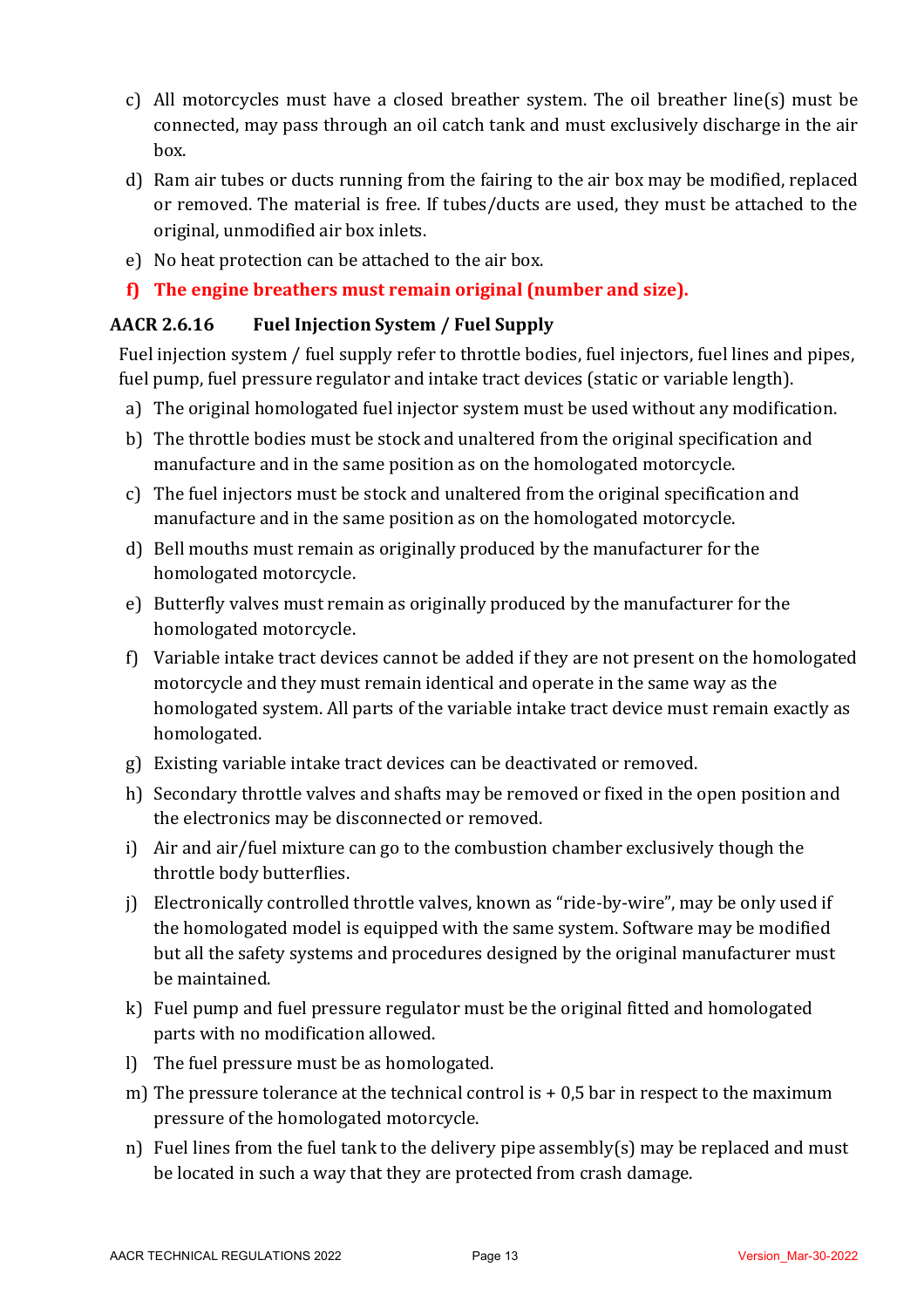- o) Fuel lines from the fuel tank up to the injectors (fuel hoses, delivery pipe assembly, joints, clamps) may be modified or replaced.
- p) Quick connectors or dry break quick connectors may be used.
- q) Fuel filters may be added.

# **AACR 2.6.17 Fuel Tank**

- a) Fuel tank must remain as originally produced by the manufacturer for the homologated motorcycle with no modification allowed.
- b) All fuel tanks must be completely filled with fire-retardant material (open-celled mesh, i.e. "Explosafe®").
- c) Fuel tanks with tank breather pipes must be fitted with non-return valves that discharge into a catch tank with a minimum volume of 250cc made of a suitable material.
- d) Fuel tank filler cap may be altered or replaced from those fitted to the homologated motorcycle. Fuel cap when closed must be leak proof. Additionally, they must be securely locked to prevent accidental opening at any time.
- e) Fuel petcock (if existing) may be altered, replaced or removed.
- f) Fuel vent lines may be replaced.
- g) A rider spacer/pad may be fitted to the rear of the tank with permanent or nonpermanent adhesive. The material is free.
- h) The tank can have a cover fitted over it. This cover must fit the shape of the fuel tank.
- i) The sides of the fuel tank may be protected with a cover made of a composite material. These protectors must fit the shape of the fuel tank.
- j) A fuel tank drain valve can be installed and must be located in such a way that it is protected from crash damage.
- $k$ ) A spacer between fuel tank and fuel pump can be installed.
- l) The fuel tank may have a heat protection shield /mat attached to its bottom and engine side.

# **AACR 2.6.18 Exhaust System**

- a) Exhaust pipes and silencers may be modified or changed. Catalytic converters must be removed.
- b) The number of the final exhaust silencer(s) must remain as homologated.
- c) For safety reasons the exposed edge(s) of the exhaust pipe(s) outlet must be rounded to avoid any sharp edges.
- d) Wrapping of the exhaust system is not allowed except in the area of the rider's foot or an area in contact with the fairing for protection from heat.
- e) Titanium and carbon exhausts and silencers are allowed.
- f) The basic noise limit is 107 dB/A (with a 3 dB/A tolerance after the race only). Some circuits may have a lower noise limit. This will be published in the Supplementary Regulations of the respective event.
- g) The test RPM for noise control will be as follows:
	- 2-cylinder engines: 5.500 RPM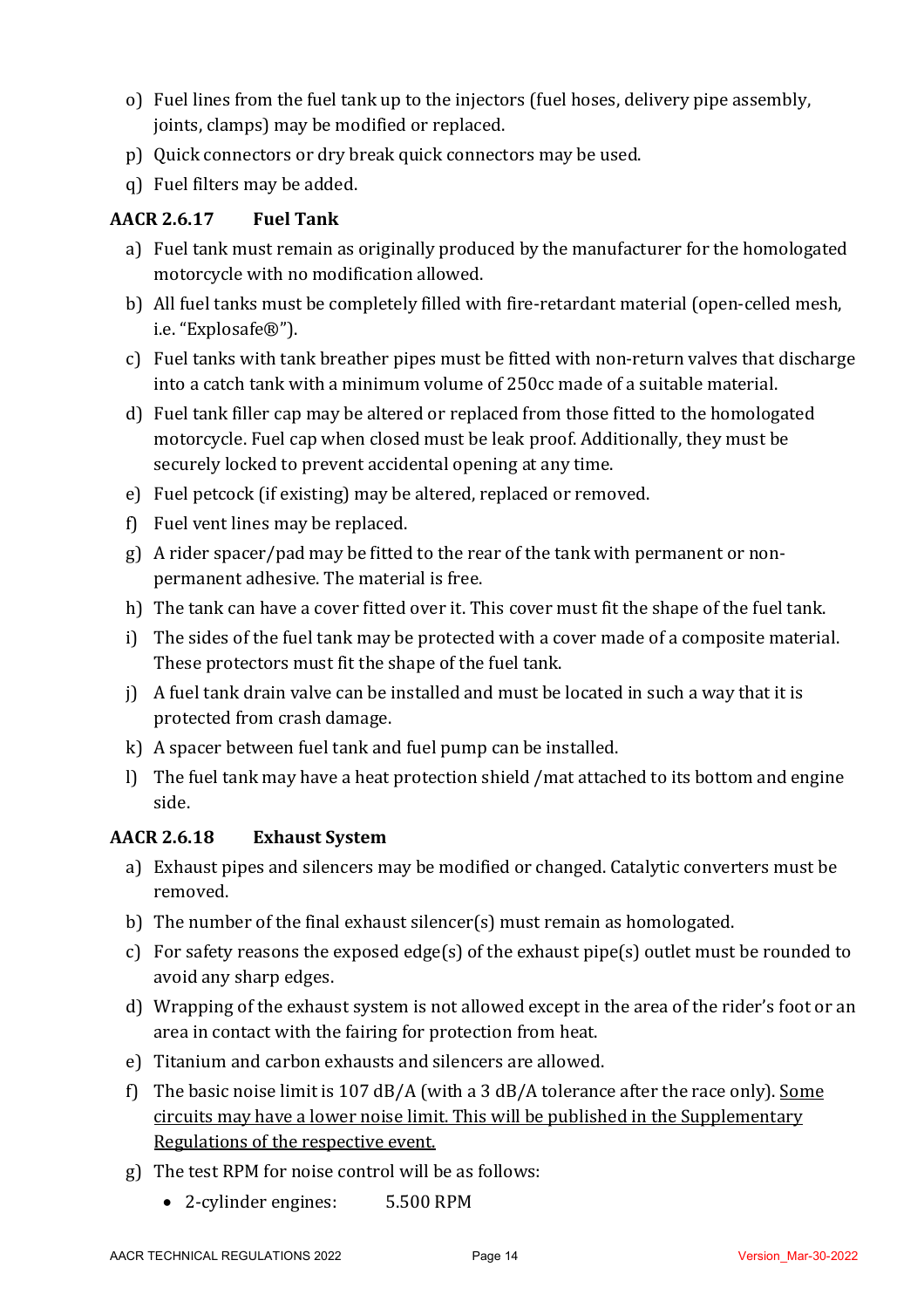- 3-Cylinder engines: 6.500 RPM
- 4-cylinder engines: 7.000 RPM

# **AACR 2.6.19 Sound level control**

See AACR 0.7.

# **AACR 2.7 Electrics and Electronics**

# AACR 2.7.1 **Engine control system (ECU)** / Electronics

- a) The engine control system (ECU) must be either:
	- i. The original system as homologated. Flashing the original ECU is allowed, hardware modifications of the ECU are not allowed.
	- ii. The original system (with the production ECU and no change of software) (option i.) may have commercially available external ignition and/or injection module/s added. The total combined retail price (software and tuning tools included) on sale to the general public cannot be higher than  $\epsilon$  4.000 (tax excluded). A special connector may be used to connect the module/s and the ECU.
	- iii. An FIM/AA approved "Superstock Kit" model (produced and/or approved by the motorcycle manufacturer) may be used. Flashing the KIT-ECU is allowed, hardware modifications of the ECU are not allowed. Commercially available external ignition and/or injection module/s may be added. A special connector/adaptor may be used to connect the  $ECU(s)$  and the original wiring harness. The combined retail price of the full system including software, tuning tool, download / connection cable any activations, upgrades and wiring harness(s) must be less than:
		- 1.  $€$  4.000 (tax excluded) if the system excludes data logging.
		- 2.  $\epsilon$  5.000 (tax excluded) if the system includes data logging.

The ECU (with software and activations) and harness parts must be individually priced and available separately. The separate ECU and harness total must respect the above limits.

- iv. The FIM World Supersport 600 approved ECU MecTronik MKE7 (part number WSS600 A). The sole official supplier of this ECU is Solo Engineering. www.soloengineering.com, sales@soloengineering.com. When using this ECU, Art. 2.5.9.1 in the FIM Superbike, Supersport & Supersport 300 World Championship Regulations 2020 is mandatory.
- b) Central unit (ECU) may be relocated.
- c) Corner by corner or distance/position-based adjustments are not allowed.
- d) Optional equipment sold by the motorcycle Manufacturer for the homologated model is considered not homologated with the motorcycle and must follow the requirements for approved electronics / data loggers.
- e) During an event the Chief Technical Officer has the right to ask a rider/team substitute their ECU or external module(s) with the FIM  $/$  AA sample received from the Manufacturer. The change has to be done before Sunday warm up.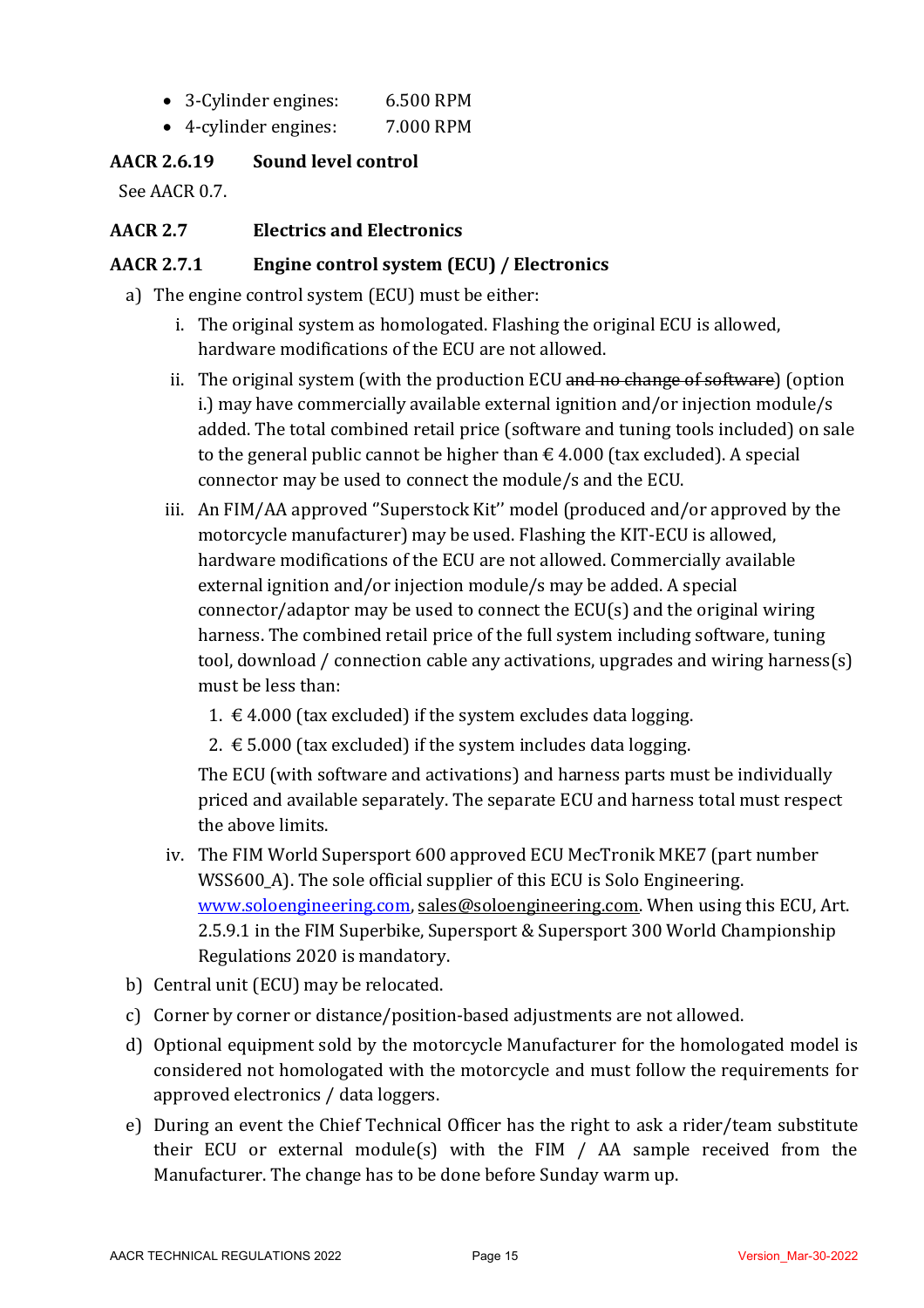- f) No extra sensors can be added for **engine** control strategies except shift rod sensor, wheel speed sensors and lambda sensors. Any of these sensors must be included in the Kit ECU and Harness package if required for strategies (including closed loop lambda).
- $g$ ) Other additional electronic hardware not present on the original homologated motorcycle cannot be added with the exceptions noted below.
- h) Resistors/load may be added to replace the parts of the electrical system that have been removed (including lights and lambda sensors) to prevent ECU errors.
- i) An ABS replacement/bypass may be fitted and/or the ABS unit may be dismantled to leave just its ECU.
- j) The external fuel injection modules / ignition modules may not alter any sensor signal relating to the ride by wire system / ECU or control / actuate any part of the motorcycle excepting the fuel injectors / ignition coils.
- k) Lambda closed loop /auto tuning is permitted.
- l) No external modules may add traction control strategies (such as Traction Control, Launch Control, Anti Wheelie Control) unless originally fitted to the homologated motorcycle or included in the Racing Kit (which must be produced and/or approved by the motorcycle manufacturer) for the homologated motorcycle.
- m) Control strategies (such as Traction Control, Launch Control, Anti Wheelie Control) is only allowed when it is originally fitted to the homologated motorcycle or included in the Racing Kit (which must be produced and/or approved by the motorcycle manufacturer) for the homologated motorcycle.
- n) Data logging systems:
	- i. The data logging system is free, but the specifications listed below must be respected.
	- ii. The Data Logger unit must be available for sale to the public.
	- iii. The sensors must be simple function. No inertial platforms are allowed to be added if an inertial platform is not installed originally on the homologated motorcycle.
	- iv. CAN (or other data protocol) communication from the ECU to an approved Data Logger is allowed without any limitation in CAN channel logger number.
	- v. The Data Logger may not act to control any strategy or setting in the  $ECU$  except to replicate the original dashboard signals if the original dashboard is replaced. The logger may not automate these setting changes.
- o) The maximum total price of other active/control/calculation units such as lambda driver modules, quick shifter and analogue to CAN converters is  $\epsilon$  1.000 (tax excluded). These devices must be approved by FIM / Alpe Adria.
- p) Telemetry is not allowed.
- g) No remote or wireless connection to the motorcycle for any data exchange or setting is allowed whilst the engine is running or the bike is moving.
- $r$ ) The wiring harness is free.
- s) Downshift blipping is allowed. External downshift blip modules are allowed.
- t) The addition of an infrared (IR) or GPS based lap timing system is allowed.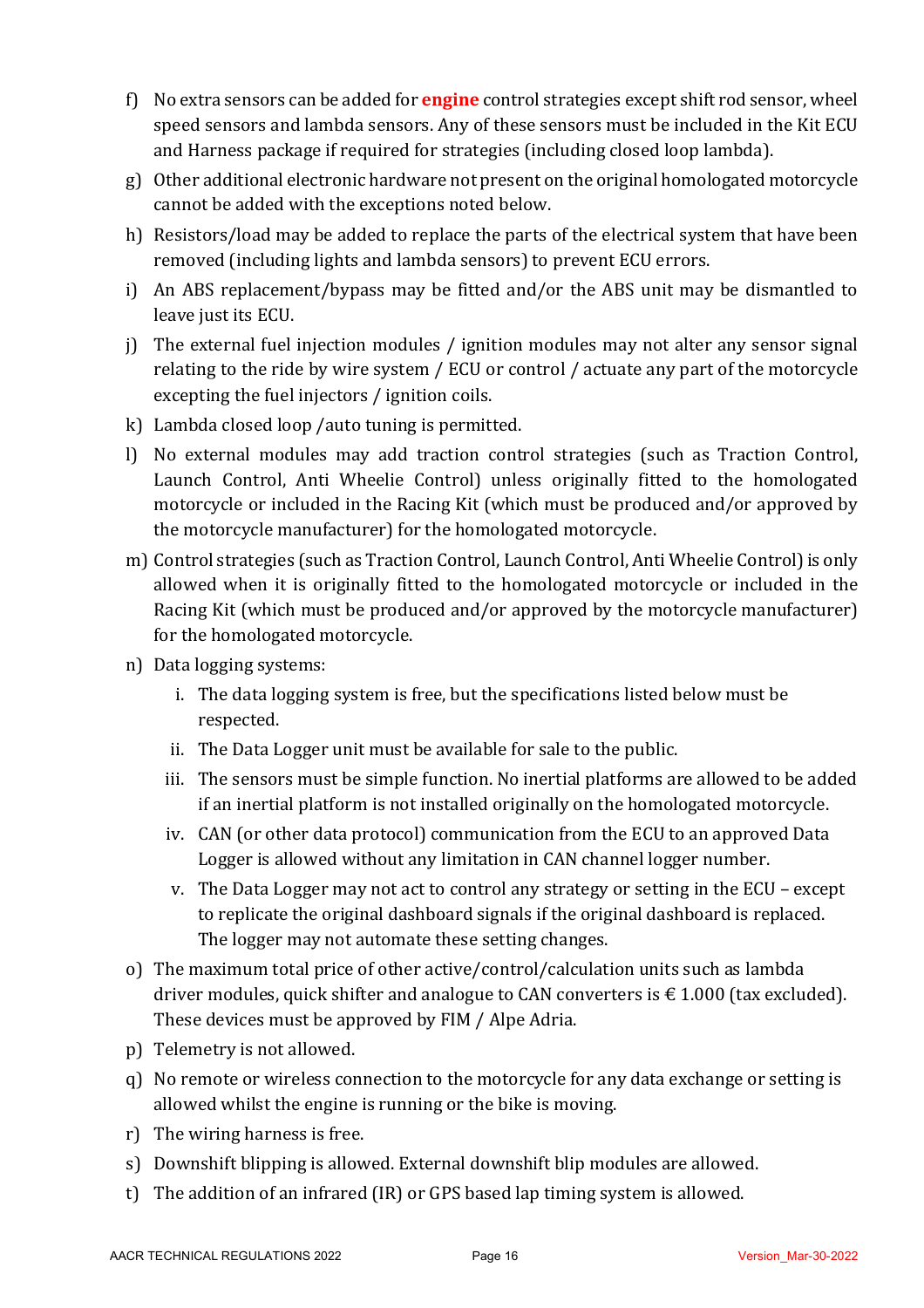- u) Dashboard is free. It may incorporate the Data Logger. There must remain a working tachometer display.
- v) Spark plugs may be replaced.
- w) Spark plug caps / coil on plug, ignition cables and ignition harness are free.
- x) The battery is free and may be relocated. The maximum capacity is 10 Ah.
- y) A lap timer can be fitted.

# **AACR 2.7.2 Generator, Alternator and Electric Starter**

- a) The generator (ACG) must be the originally fitted and homologated part with no modification allowed.
- b) The stator must be fitted in its original position and without offsetting.
- c) The electric starter must operate normally and always be able to start the engine during the event.
- d) During Parc Ferme, the starter must crank the engine at a suitable speed for starting for a minimum of 2 seconds without the use of a boost battery. No boost battery may be connected to the motorcycle at any time of the event.
- e) The generator must always charge the battery in a sufficient way when the engine is running. The charging voltage must be corresponding to the charging voltage listed in the service manual / kit manual of the homologated motorcycle.
- f) The regulator/rectifier may be modified or replaced.
- g) Operating the motorcycle on the battery only (without a functioning generator) is not allowed.

# **AACR 2.8 MAIN FRAME / CHASSIS**

- a) The use of titanium and carbon (or similar composite materials) in the construction of the main frame, rear sub frame, swing arm and swing arm pivot bolt, front forks, triple clamps, wheel axles, engine mounting parts and handlebars is forbidden. The use of titanium and aluminium alloys in the construction of swing arm pivot bolts and wheel axles is forbidden.
- b) Unless otherwise stated, the use of titanium and aluminium alloys for nuts and screws is allowed.
- c) During the entire duration of the event each rider can only use one (1) complete motorcycle, as presented for Technical Control, with the frame clearly identified with a seal and a valid frame number / chassis number. In case the frame will need to be replaced, the rider or team must request the use of a  $2<sup>nd</sup>$  motorcycle to the Chief Technical Officer.
- d) After a crash, the rebuilt motorcycle must be inspected before its use by the Technical Officers for safety checks and a new seal will be placed on the motorcycles frame.
- e) No other spare motorcycle may be on the track.

# **AACR 2.8.1 Frame Body and Rear Sub Frame**

a) The frame must remain as originally produced by the manufacturer for the homologated motorcycle.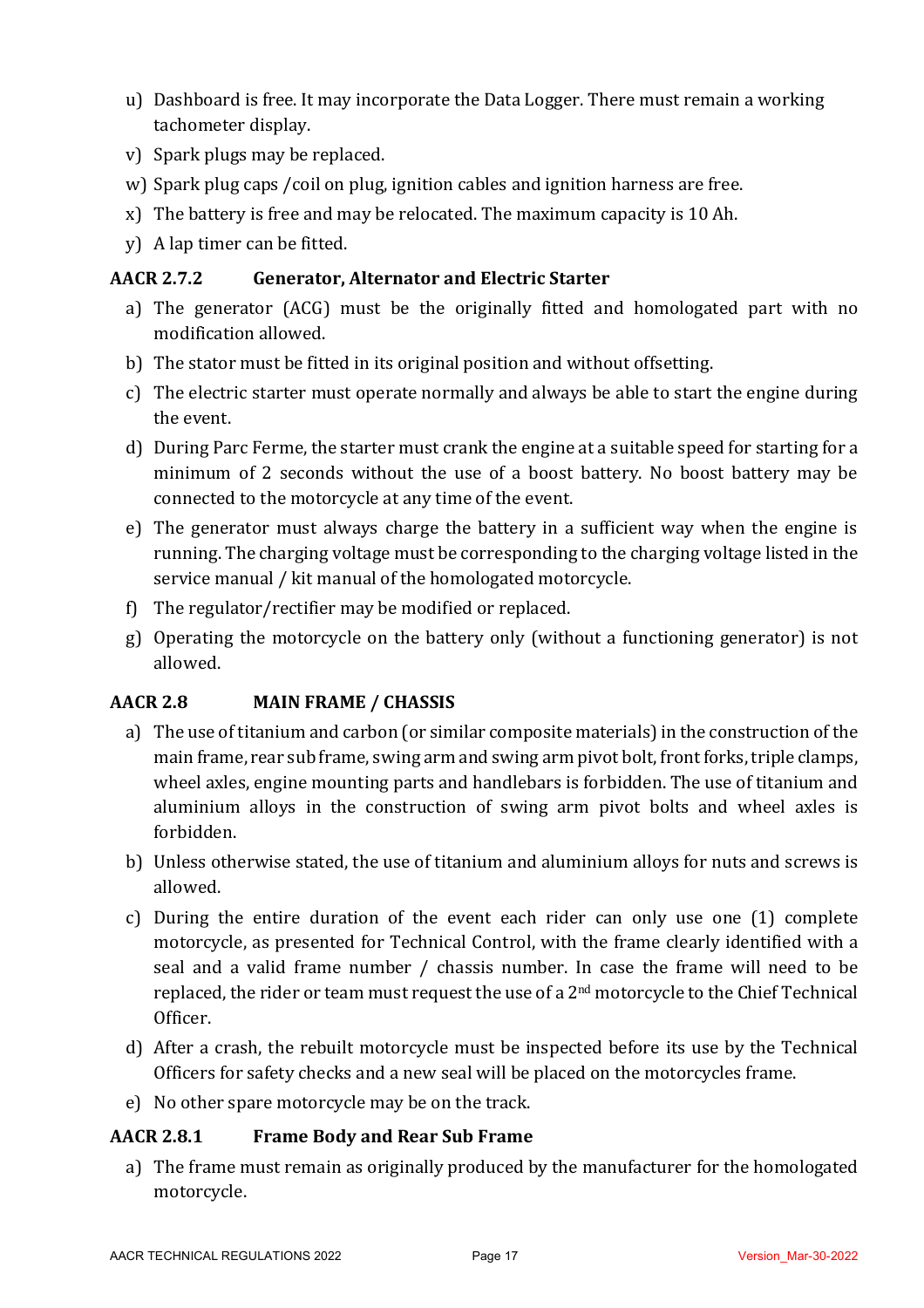- b) Holes may be drilled on the frame only to fix approved components (i.e. fairing brackets, steering damper mount, sensors, etc.).
- c) The sides of the frame body may be covered by protective parts made of plastic or composite material. These protectors must fit the form of the frame.
- d) Crash protectors may be fitted to the frame, using existing points (max. length:  $50 \text{ mm}$ ). or fitted into the ends of the wheel axles (max. length: 30 mm).
- e) Crash protectors / frame sliders must not protrude outside the fairing for more than 30 mm.
- f) Nothing may be added by welding or removed by grinding from the main frame body.
- g) All motorcycles must display a valid vehicle identification number (frame number / chassis number) punched on the frame body.
- h) Engine mounting brackets or plates may be modified or replaced, but the use of titanium and carbon (or similar composite materials) is forbidden.
- i) Engine mounting axles, bolts and nuts can be modified or replaced, but must be made of a steel alloy.
- j) Suspension linkage mounting points on the frame must remain as originally produced by the manufacturer for the homologated motorcycle with no modification allowed.
- $k$ ) Front sub frame / fairing mount may be modified or replaced. The material is free.
- l) Rear sub frame may be modified or replaced, but the use of titanium and carbon (or similar composite materials) is forbidden. Repairing and welding of the sub frame is allowed.
- m) Additional seat brackets may be added, non-stressed protruding brackets may be removed if they do not affect the safety of the construction or assembly. Bolt-on accessories to the rear sub-frame may be removed.
- n) The side stand bracket may be cut or removed.
- o) The paint scheme is not restricted but polishing the frame body or sub-frame is not allowed.
- **p)** If the homologated motorcycle has inserts for the steering bearings or swingarm pivot bolt, then these inserts can be modified or replaced. Modifying the frame body **is not allowed.**

# **AACR 2.8.2 Suspension - General**

- a) The price limits are:
	- i. Fork: For the fork kit, including all parts such as  $-$  but not limited to  $-$  cartridge, springs (1set), adjusters, fork caps, blanking inserts, seals, bushes but excepting oil and fitting, the price limit is  $\epsilon$  3.000 excluding tax.
	- ii. Shock Absorber/RCU: For the complete shock absorber/RCU including  $-$  but not limited to  $-$  spring (1 piece), pre-load adjuster and length/ride height adjuster, the price limit is  $\epsilon$  2.000 excluding tax.
- b) Electronic suspension: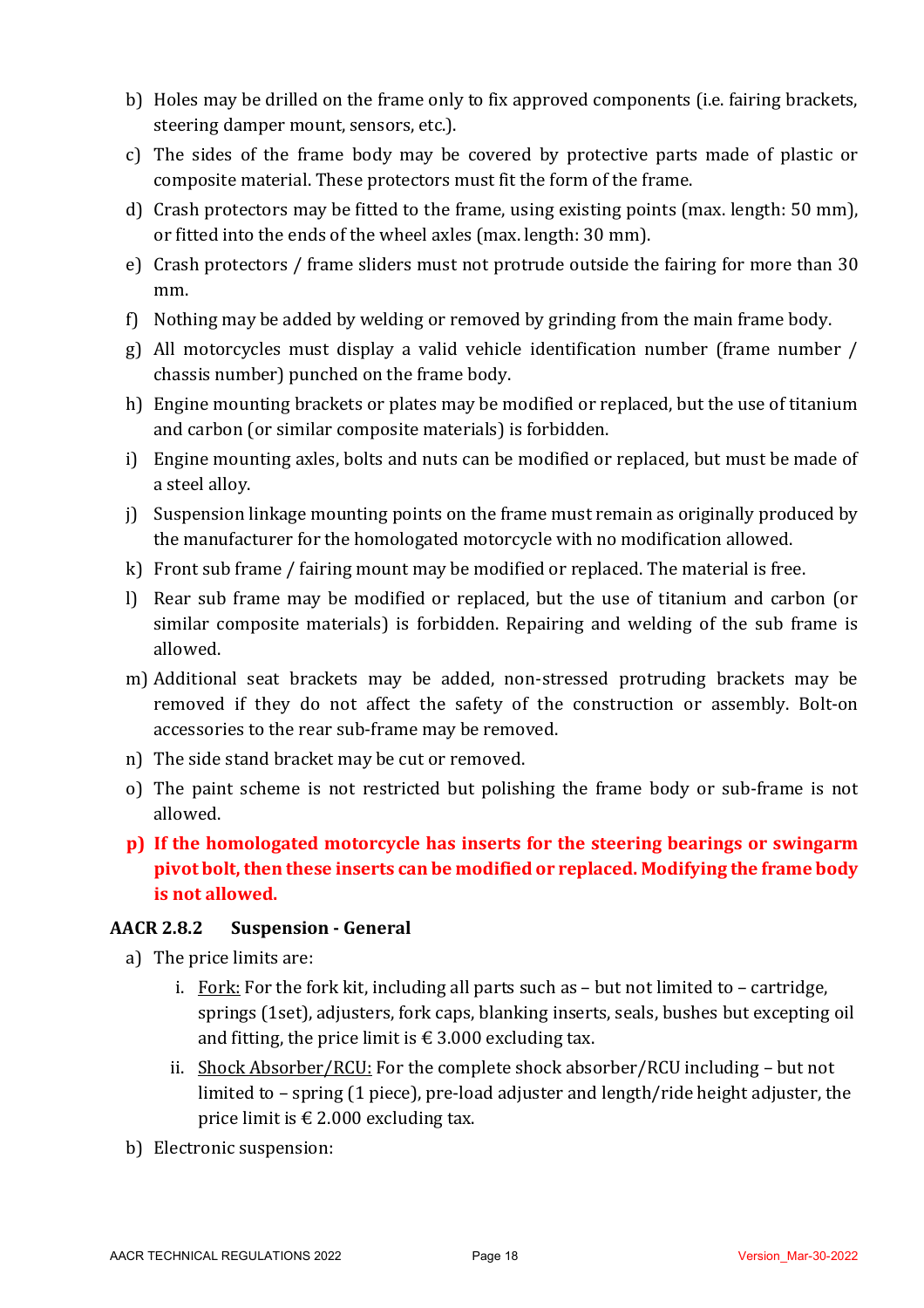- i. No aftermarket or prototype electronically-controlled suspensions can be used. Electronically-controlled suspension can only be used if already present on the production model of the homologated motorcycle.
- ii. The electronically-controlled valves must remain as homologated. The shims, spacers and springs not connected with these valves can be changed.
- iii. The ECU for the electronic suspension must remain as homologated and cannot receive any motorcycle or track position or sector information; the suspension cannot be adjusted relative to track position.
- iv. The electronic interface between the rider and the suspension must remain as on the homologated motorcycle. It is allowed to remove or disable this rider interface.
- v. The electronic suspension system must work safely in the event of an electronic failure.
- vi. Electro-magnetic fluid systems which change the viscosity of the suspension fluids $(s)$  during operation are not permitted.
- c) Electronic controlled steering dampers cannot be used if not installed on the homologated motorcycle for road use. However, it must be completely standard (any mechanical or electronic part must remain as homologated).

# **AACR 2.8.3 Front Fork and Fork Clamps**

- a) Forks (stanchions, stems, wheel spindle, upper and lower fork clamps, etc.) must be the originally fitted and homologated parts with the following modifications allowed:
	- i. The upper and lower fork clamps (triple clamp, fork bridges and stem) must remain as originally produced by the manufacturer on the homologated motorcycle
	- ii. Steering stem pivot position must remain in the homologated position (as supplied on the production motorcycle). If the standard motorcycle has inserts, then the inserts can be modified or replaced.
	- iii. Steering bearings are free.
	- iv. A steering damper may be added or replaced with an after-market damper.
	- v. The steering damper cannot act as a steering lock limiting device.
	- vi. Fork caps can be modified or replaced to allow external adjustment. This does not include the mechanical fork leg that is part of the homologated electronic fork set.
	- vii. The original surface finish of the fork tubes (stanchions, fork pipes) may be changed. Additional surface treatments are allowed.
	- viii. Fork bushings and oil seals are free.
	- ix. Dust seals may be modified, changed or removed if the fork remains totally oilsealed.
- b) Mechanical Forks: Original internal parts of the homologated forks may be modified or changed. After-market damper kits or valves may be installed.
- c) Electronic Suspensions:
	- i. No aftermarket or prototype electronically controlled suspension may be used, unless such suspension is already present on the production model of the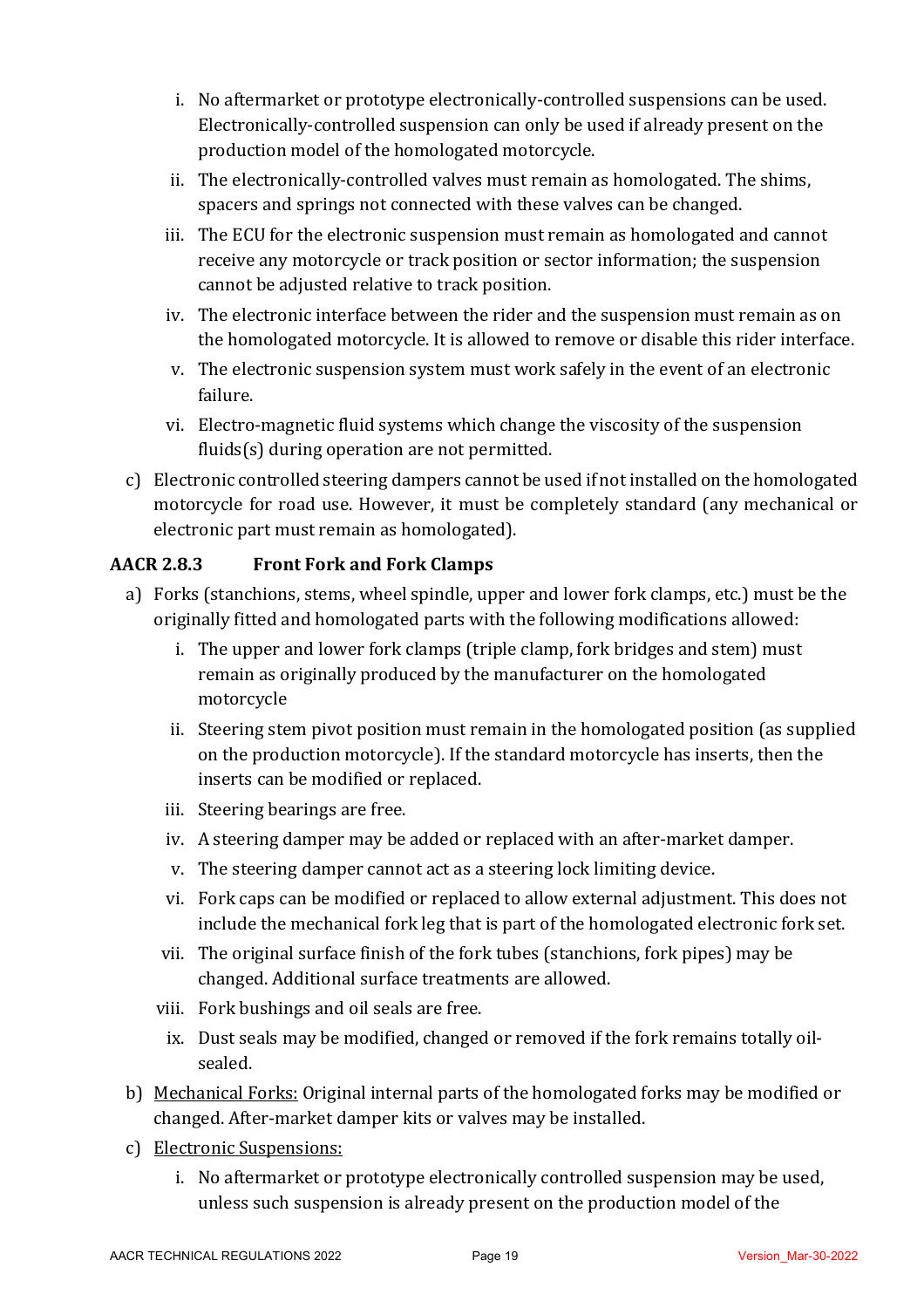homologated motorcycle, and it must remain completely standard (all mechanical or electronic parts must remain as homologated, with the exception of shims and springs).

- ii. The electronic front suspension may be replaced with a mechanical system from a similar homologated model from the same manufacturer.
- iii. Electronic forks may have their complete internal parts (including all electronic control) replaced with an approved conventional damping system and it will be considered as a mechanical fork.
- d) Any quality and quantity of oil can be used in the front forks.
- e) The protrusion (height and position of the front fork in relation to the fork crowns) is free.
- f) Fixing and mounting points for front brake callipers must remain as homologated.

# **AACR 2.8.4 Swing Arm**

- a) The swing arm must be the originally fitted and homologated part with no modification allowed.
- b) The swing arm pivot bolt and nut may be modified or replaced, but must be made of a steel alloy.
- c) Swing arm pivot position must remain in the homologated position (as supplied on the production motorcycle). If the standard motorcycle has inserts, then the inserts can be modified or replaced.
- d) Rear axle/chain adjuster can be **modified or** changed to an aftermarket product.
- e) A solid protective cover (shark fin) must be fixed to the swing arm, and must always cover the opening between the lower chain run, swing arm and rear wheel sprocket, irrespective of the rear wheel position.
- f) Rear wheel stand brackets may be added to the swing arm by welding or by bolts. Brackets must have rounded edges (with a large radius) viewed from all sides. Fastening screws must be recessed. An anchorage system or point(s) to keep the original rear brake calliper in place may be added to the rear swing arm.
- g) The sides of the swing arm may be protected by protective parts made of plastic or composite material. These protectors must fit the form of the swing arm.

# **AACR 2.8.5 Rear Suspension Unit**

- a) Rear suspension unit (shock absorber and its spring) may be replaced with an approved unit, but the original attachments to the frame and swing arm or linkage must be as homologated.
- b) Rear suspension linkage parts can be modified or replaced.
- c) Removable top shock mounts can be modified or replaced.
- d) Mechanical Suspensions: Rear suspension unit and spring may be changed.
- e) Electronic Suspensions: No aftermarket or prototype electronically controlled suspension unit may be used, unless such suspension is already present on the production model of the homologated motorcycle and it must remain completely standard (any mechanical or electronic part must remain as homologated, with the exception of shims and spring). If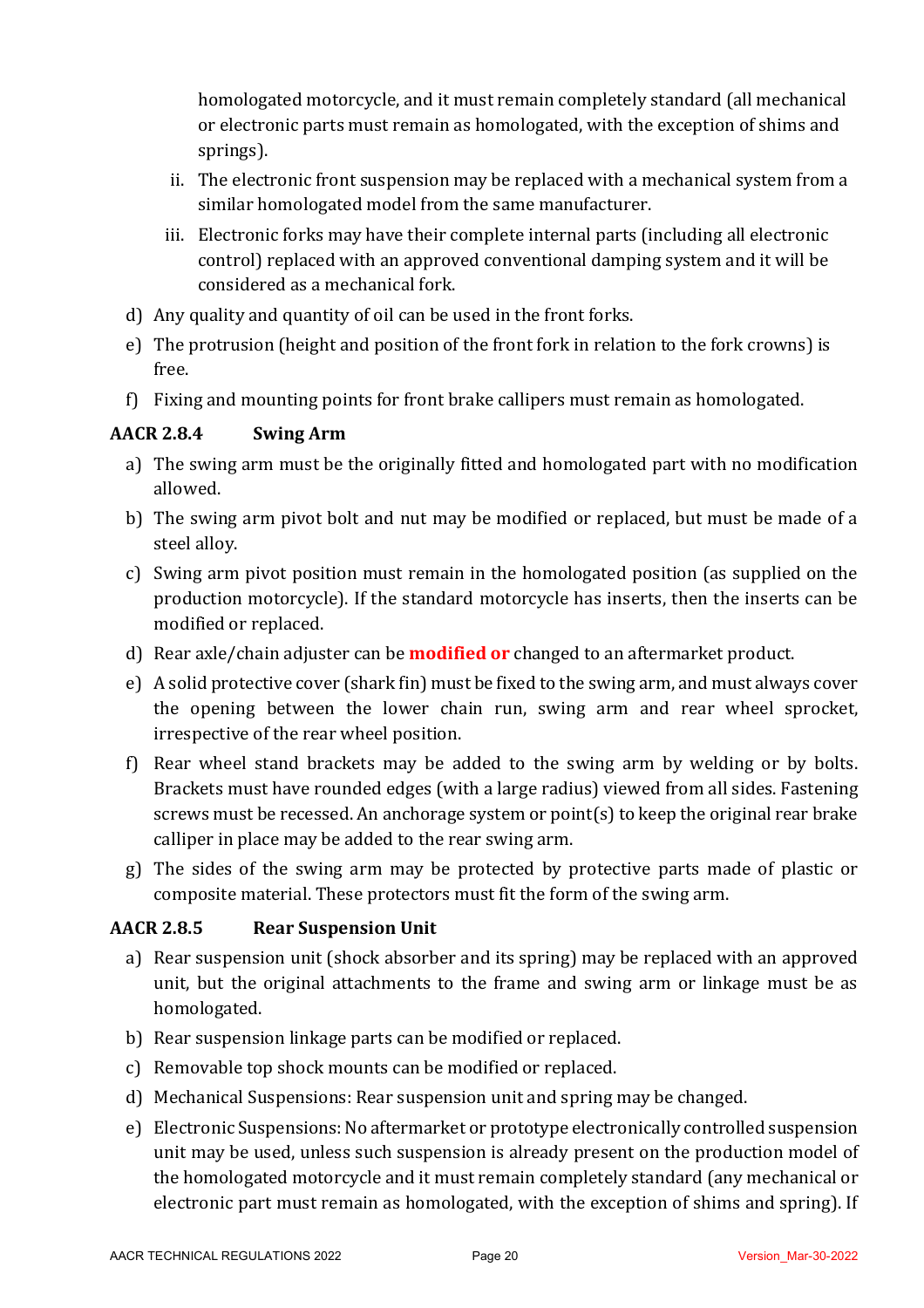the standard system has no facility for ride height adjustment the standard shock may be modified to allow shock length change if no hydraulic parts are modified. The original suspension system must work properly safe in the event of an electronic failure. The electronic shock absorber can be replaced with a mechanical one.

### **AACR 2.8.6 Wheels**

- a) Wheels must be the originally fitted and homologated parts with no modification allowed.
- b) Wheels from different model years (Model Year 2006 or newer) of the homologated motorcycle can also be used.
- c) Wheels may be overpainted but the original surface finish cannot be removed.
- d) A non-slip coating/treatment may be applied to the bead area of the rim.
- e) The cushion drive for the rear wheel can be modified or replaced.
- f) Wheel bearings are free.
- g) Wheel axles may be modified or replaced, but must be made of a steel alloy.
- h) Axle nuts / bolts can be modified or replaced, but must be made of a steel alloy.
- i) Wheel Spacers can be modified or replaced. Modifications to keep spacers in place are permitted.
- i) Bearing spacers can be modified or replaced.
- k) Wheel balance weights are free.
- l) Aluminium or steel inflation valves are compulsory. Angled valves are recommended.

#### **AACR 2.8.7 Brakes**

- a) Brake discs may be replaced by aftermarket discs which comply with the following requirements:
	- i. Brake discs and carrier must retain the same material as the homologated disc and carrier or steel (max. carbon content  $2.1 \text{ wt\%}$ ). All homologated discs are steel.
	- ii. Non-floating or single piece discs may be replaced with floating discs. The disc carrier must be the same material as the homologated carrier, steel or aluminium.
	- iii. The outside diameter of the brake disc may be increased but the disc must fit into the homologated brake calliper without any modification of the brake calliper.
	- iv. The thickness of the brake disc may be increased but the disc must fit into the homologated brake calliper without any modification of the brake calliper. The number of floaters is free.
	- v. The fixing of the carrier on the wheel must remain the same as on the homologated disc.
- b) Front and rear brake calliper (mount, carrier, hanger) must remain as originally produced by the manufacturer for the homologated motorcycle with no modification allowed.
- c) Only steel bolts/nuts and steel fasteners (8.8 grade or higher) can be used to fasten **the brake callipers.**
- d) In order to reduce the transfer of heat to the hydraulic fluid it is permitted to add metallic shims to the callipers, between the pads and the callipers, and  $\ell$  or to replace light alloy pistons with steel pistons made by the same manufacturer of the calliper.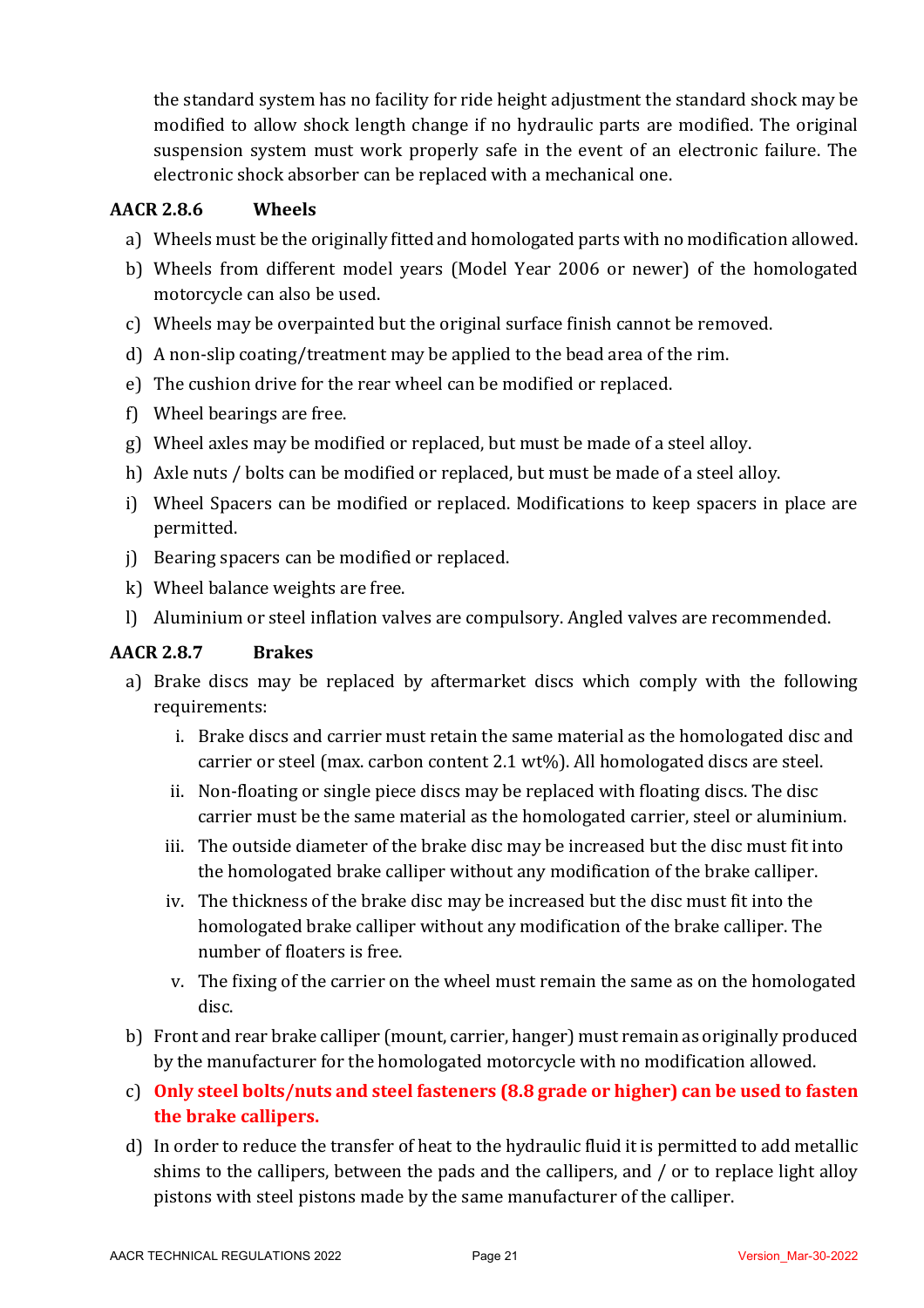- e) The rear brake calliper bracket may be mounted fixed on the swing arm, but the bracket must maintain the same mounting (fixing) points for the calliper as used on the homologated motorcycle.
- f) The swing arm may be modified for this reason to aid the location of the rear brake calliper bracket, by welding, drilling or by using a thread repair insert.
- g) Front-brake master cylinder can be replaced.
- h) Rear brake master cylinder can be replaced.
- i) Front and rear brake fluid reservoir can be replaced.
- j) Front and rear hydraulic brake lines can be replaced.
- k) The split of the front brake lines for both front brake callipers must be made above the lower fork bridge (lower triple clamp).
- l) "Quick" (or "dry-brake") connectors in the brake lines are allowed.
- m) Front and rear brake pads may be changed. Brake pad locking pins may be modified for quick change type.
- n) Front brake calliper additional air scoops or ducts are allowed.
- o) The Antilock Brake System (ABS) may be used only if installed in the homologated model for road use. However, it must be completely standard (any mechanical or electronic part must remain as homologated, brake discs and master cylinder levers excluded) and only the software of the ABS may be modified.
- p) The Antilock Brake System (ABS) may be disconnected and its ECU can be dismantled. The ABS rotor wheel can be removed, modified or replaced.
- q) Motorcycles must be equipped with a brake lever protection, intended to protect the handlebar brake lever from being accidentally activated in case of collision with another motorcycle. Composite guards are not permitted. FIM approved guards will be permitted without regard of the material. The Chief Technical Officer has the right to refuse any guard not satisfying this safety purpose.

# **AACR 2.8.8 Handle Bars and Hand Controls**

- a) Handle bars may be replaced.
- b) Handle bars and hand controls may be relocated.
- c) Throttle grip can be modified or substituted.
- d) Throttle controls must be self-closing when not held by the hand.
- e) Throttle assembly and associated cables can be modified or replaced but the connection to the throttle body and the throttle controls must remain as homologated. Cable operated throttles (grip assembly) must be equipped with both an opening and a closing cable including when actuating a remote drive by wire grip/demand sensor.
- f) Clutch and brake lever may be exchanged by an after-market model. An adjuster to the brake lever and to the clutch lever is allowed.
- g) Switches can be changed but electric starter switch and engine stop switch must be located on the handle bars.
- h) Welding of handle bars is not allowed.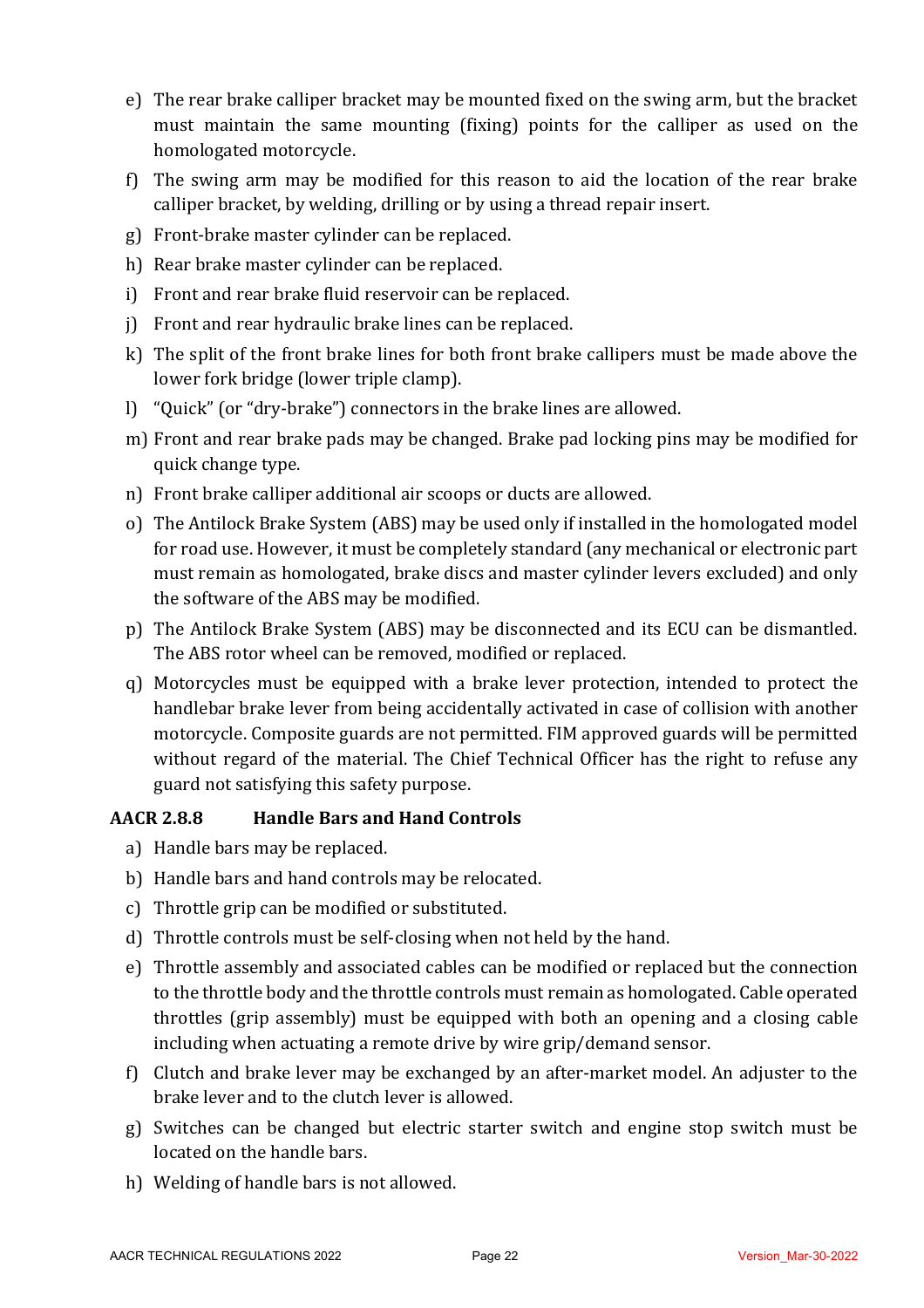- i) The use of titanium, carbon fibre, Kevlar<sup>®</sup> or carbon composite materials for handlebars is forbidden.
- j) The use of titanium and aluminium alloys for nuts and screws is allowed.
- k) Handlebar ends must be plugged with a solid material or rubber covered.
- l) The minimum angle of rotation of the steering stem on each side of the centre line or mid position must be of 15°.
- m) In any position of the handlebars / steering stem, the front wheel, tyre and mudguard must maintain a minimum gap of 10 mm to the bodywork and radiator(s).
- n) Solid stops (other than steering dampers) must be fitted to ensure a minimum clearance of 30 mm between the handlebar with levers and the tank, frame or other bodywork when on full lock to prevent trapping the rider's fingers. **These stops can be adjustable.**
- o) All handlebar levers must be ball-ended (diameter of this ball should be at least 16 mm). This ball can also be flattened, the minimum thickness of the flattened part should be 14 mm and the edges must be rounded. These ends must be permanently fixed and form an integral part of the lever.
- p) Each control lever must be mounted on an independent pivot.

# **AACR 2.8.9 Foot Rests and Foot Controls**

- a) The use of titanium, carbon fibre, Kevlar or carbon composite materials for foot rests and foot controls is forbidden.
- b) The use of titanium and aluminium alloys for nuts and screws is allowed.
- c) Foot rests, hangers/brackets and hardware may be replaced and relocated but the hangers / brackets must be mounted to the frame at the original mounting points.
- d) Gear shift must remain operated manually by foot.
- e) Foot rests may be rigidly mounted or a folding type which must incorporate a device to return them to the normal position.
- f) The end of the foot rests must be rounded.
- g) Non-folding footrests must have an end (plug) which is permanently fixed, made of plastic, Teflon or an equivalent type material (Alloy), and must be rounded. The plug surface must be designed to reach the widest possible area in order to decrease the risk of injuries to the rider in the case of an accident. The Chief Technical Officer has the right to refuse any solution not satisfying this safety purpose.
- h) The rear brake lever, if pivoted on the footrest axis, must work under all circumstances, such as the footrest being bent or deformed.
- i) A thumb operated rear brake solution is allowed, but there must remain a functioning foot operated rear brake lever. In case of a dispute, the decision of the Chief Technical Officer is final.

# **AACR 2.8.10 Fairing / Body Work**

a) Fairing, mudguards and bodywork must confirm in principle to the homologated shape as produced by the manufacturer, irrespective of the model year to encourage the most up to date visual impression.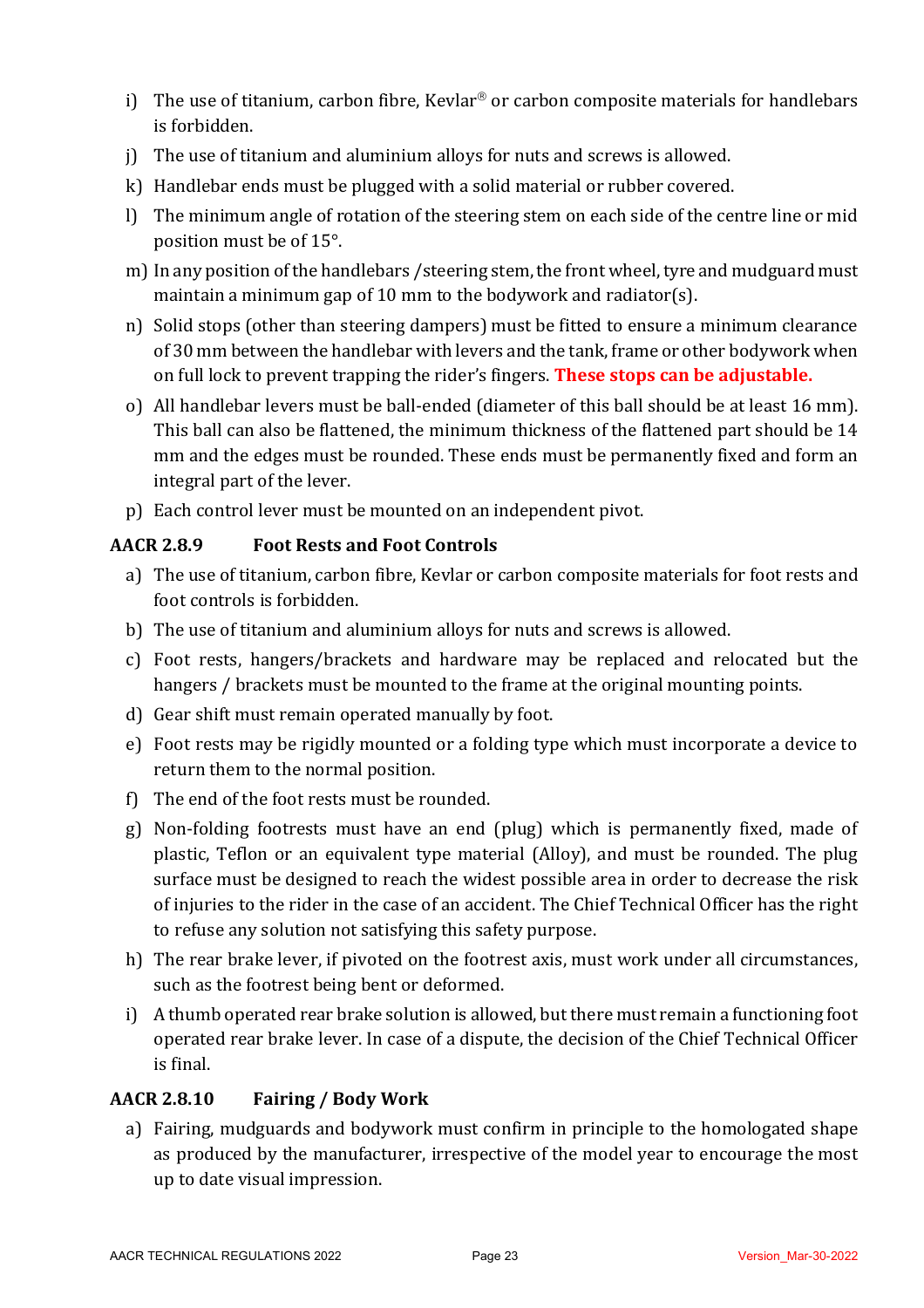- b) Fairings from a different model year can be used when it is/was homologated and the model year is 2006 or newer. In this case, the upper and lower fairing must be used as a set.
- c) The material may be changed. The use of carbon fibre or carbon composite materials is not allowed. Specific reinforcements made of Kevlar<sup>®</sup> or carbon are allowed locally around holes and stressed areas.
- d) Headlight decals should be included.
- e) For all bodywork, paint and decal design is free.
- f) Overall size and dimensions must be the same as the original parts, with a tolerance of  $+/-$ 10 mm, respecting the design and features of the homologated fairing as far as possible. The overall width of the frontal area may be  $+10$  mm maximum. In case of a dispute, the decision of the Chief Technical Officer is final.
- g) Windscreen may be replaced with an aftermarket product. The height of the windscreen is free, with a tolerance of  $+/- 15$  mm measured on the vertical distance from / to the upper fork bridge. The screen must not have sharp edges. The material of the windscreen must be transparent.
- h) Fairing brackets and fasteners may be altered or replaced. The material is free.
- i) The ram-air intake(s) must maintain the originally homologated shape and dimensions with  $a + (-2)$  mm tolerance.
- j) The original air ducts running between the fairing and the air box may be altered or replaced with  $a + (-2)$  mm tolerance to the homologated parts. The material is free. Particle grills or "wire - meshes" originally installed in the openings for the air ducts may be removed.
- k) The lower fairing must be constructed to hold a minimum of 5 litres in case of an engine breakdown. The lower edges of all the openings in the fairing must be positioned at least 50 mm above the bottom of the fairing.
- l) The lowest point of the rear transverse wall of the lower fairing must be at least 50 mm above the bottom. The angle between this wall and the floor must be  $\leq 90^{\circ}$ .
- m) The lower fairing must incorporate at least a single opening of 20 mm diameter in the front lower area. This hole must remain sealed in dry conditions and must be opened only in wet race conditions as declared by the Race Director.
- n) Motorcycles may be equipped with a radiator shroud (inner ducts) to improve the air stream towards the radiator, but the appearance of the front, the rear and the profile of the motorcycle must not be changed.
- o) Front mudguard may be modified or replaced and may be spaced upward for increased tyre clearance. The material is free.
- p) Rear mudguard fixed on the swing arm can be modified, replaced, may be spaced upward for increased tyre clearance or removed. The material is free. The chain guard may be removed.
- q) All exposed edges must be rounded.

#### **AACR 2.8.11 Seat**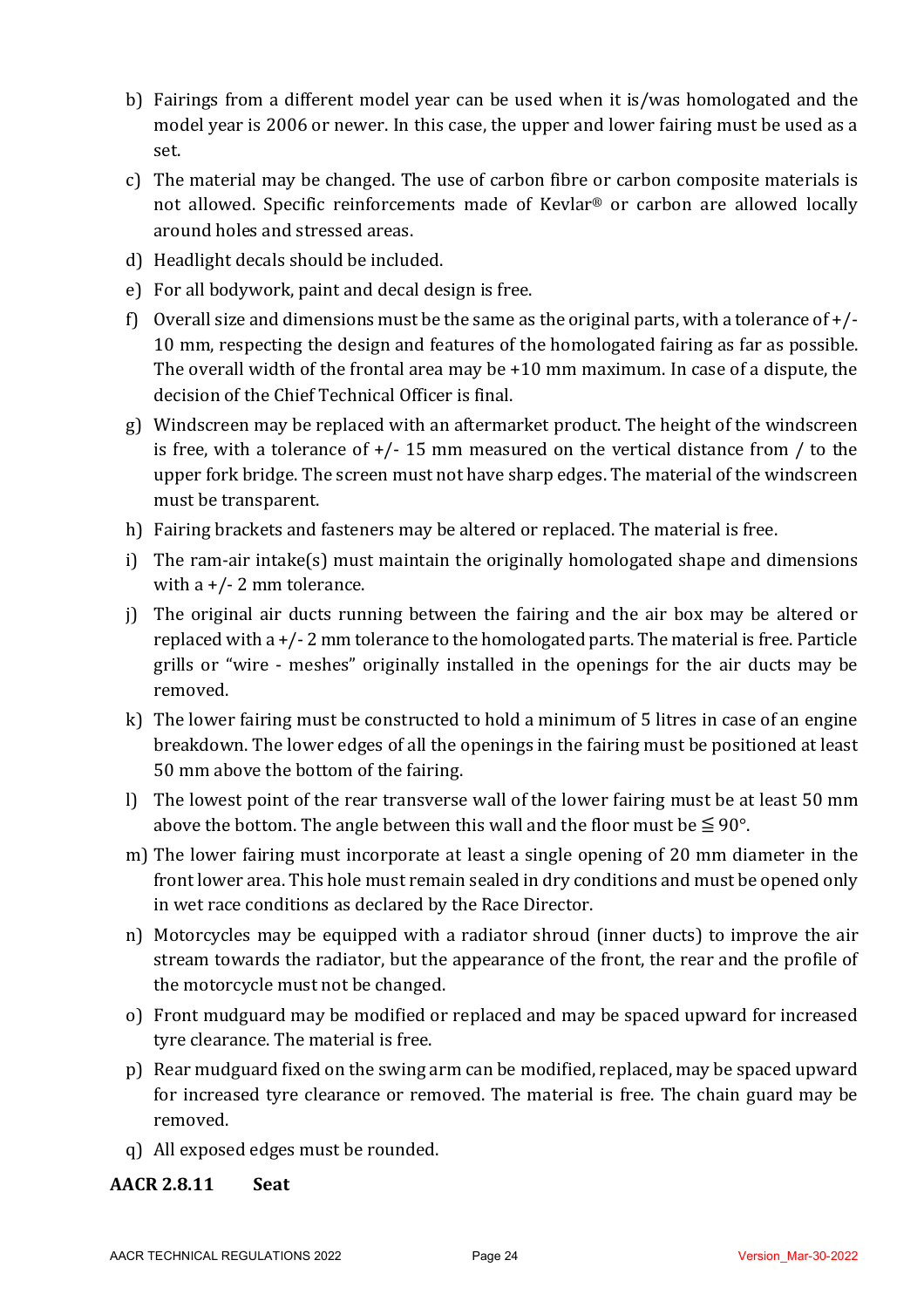- a) Seat, seat base and associated bodywork may be replaced. The appearance from front, rear and profile must conform in principle to the homologated shape.
- b) The top portion of the rear body work around the seat may be modified to a solo seat.
- c) The homologated seat locking system (with plates, pins, rubber pads, etc.) can be removed.
- d) The same materials as for fairings must be used. See also Art.  $2.7.10$  c).
- e) All exposed edges must be rounded.

### **AACR 2.8.12 Fasteners**

- a) Standard fasteners may be replaced with fasteners of any material and design with the exceptions listed below, or in the relevant sections of this regulations.
- b) Titanium fasteners may be used in structural (highly stressed) locations, but the strength and design must be equal to - or exceed - the strength of the standard fastener it is replacing.
- c) Internal engine bolts, screws and nuts must remain of standard homologated materials or materials of higher specific weight.
- d) The requirements for the materials of axles, bolts and nuts for engine mounting, wheels and swingarm are specified in the relevant sections of this regulations.
- e) Fasteners may be drilled only for safety wiring, but intentional weight-reduction modifications are not allowed.
- f) Thread repair using inserts of different material such as Helicoil<sup>®</sup> and Time-Sert<sup>®</sup> are allowed.
- $g$ ) Fairing/body-work fasteners may be changed to a quick disconnect type, the material is free.
- h) Aluminium fasteners may only be used in non-structural (low stressed) locations.
- i) In case of a dispute, the decision of the Chief Technical Officer is final.

#### **AACR 2.8.13 Rear Safety Light**

See AACR 0.2.3.

#### AACR 2.9 The following items MAY BE altered or replaced

- a) Any type of lubrication, brake and suspension fluid may be used.
- b) Gaskets and gasket materials.
- c) Bearings of any type and brand may be used.
- d) Painted external surface finishes and decals.
- e) Material for brackets connecting non-original parts (fairing, exhaust, instruments, etc.) to the frame (or engine) can be made from titanium or fibre reinforced composites.
- f) Protective covers for the frame, chain, footrests can be made in materials like fibre composite material.

#### AACR 2.10 The following items MAY BE removed

a) Emission control items (anti-pollution) in or around the air box and engine (O2 sensors, air injection devices)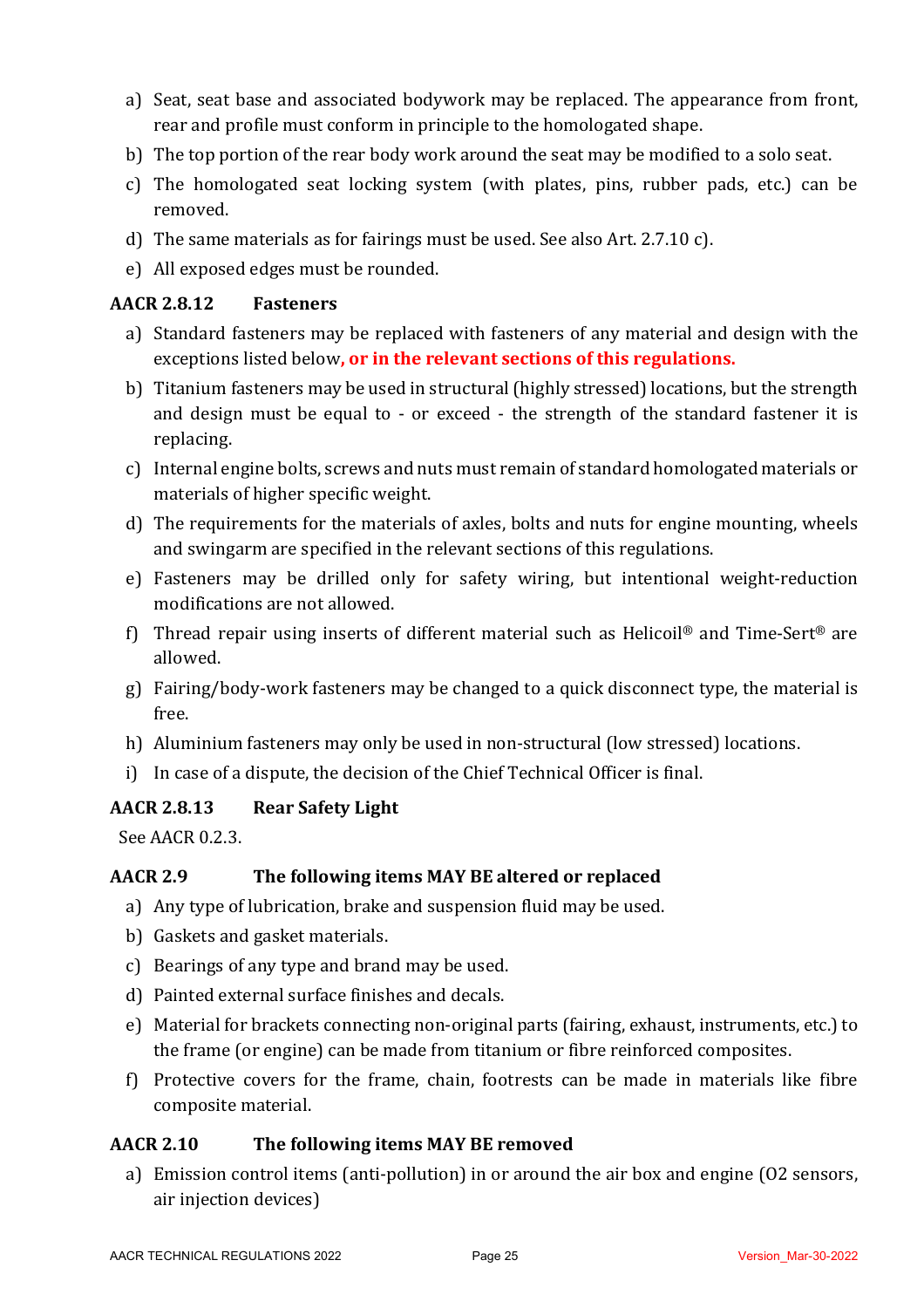- b) The air injection control system (valve, solenoid, tubes) may be removed. In this case, connections to the cylinder head cover / cylinder head must be plugged.
- c) Speedometer and related wheel spacers.
- d) Bolt on accessories on a rear sub frame.
- e) The original left and right handlebar switch, e.g. light switch, horn switch, turn signal switch, etc.

### AACR 2.11 The following items MUST BE removed

- a) Headlamp, rear lamp and turn signal indicators (when not incorporated in the fairing). Openings must be covered by suitable materials.
- b) Rear-view mirrors.
- c) Horn.
- d) License plate bracket.
- e) Tool box.
- f) Helmet hooks and luggage carrier hooks.
- g) Passenger foot rests.
- h) Passenger grabs rails.
- i) Safety bars, centre and side stands must be removed (fixed brackets must remain excepting side stand bracket).
- j) Catalytic convertors.

#### **AACR** 2.12 The following items MUST BE altered

- a) Motorcycles must be equipped with a functional ignition kill switch or button mounted on a side of the handlebar (within reach of the hand while on the hand grips) that is capable of stopping a running engine. The button or switch must be RED.
- b) Throttle controls must be self-closing when not held by the hand.
- c) All drain plugs, oil filler caps and oil dip sticks must be safety wired. External oil filter(s) screws and bolts that enter an oil cavity must be safety wired (i.e. on crankcase, oil radiator).
- d) All motorcycles must have a closed breather system. The oil breather line must be connected and discharge in the air box.
- e) Where breather or overflow pipes are fitted they must discharge via existing outlets. The original closed system must be retained; no direct atmospheric emission is permitted.
- f) Motorcycles must be equipped with a red light on the instrument panel that will illuminate in the event of oil pressure drop.

#### **AACR 2.13 TIMEKEEPING INSTRUMENTS**

See AACR 0.8.

#### **AACR 2.14 ONBOARD CAMERAS**

See AACR 0.10.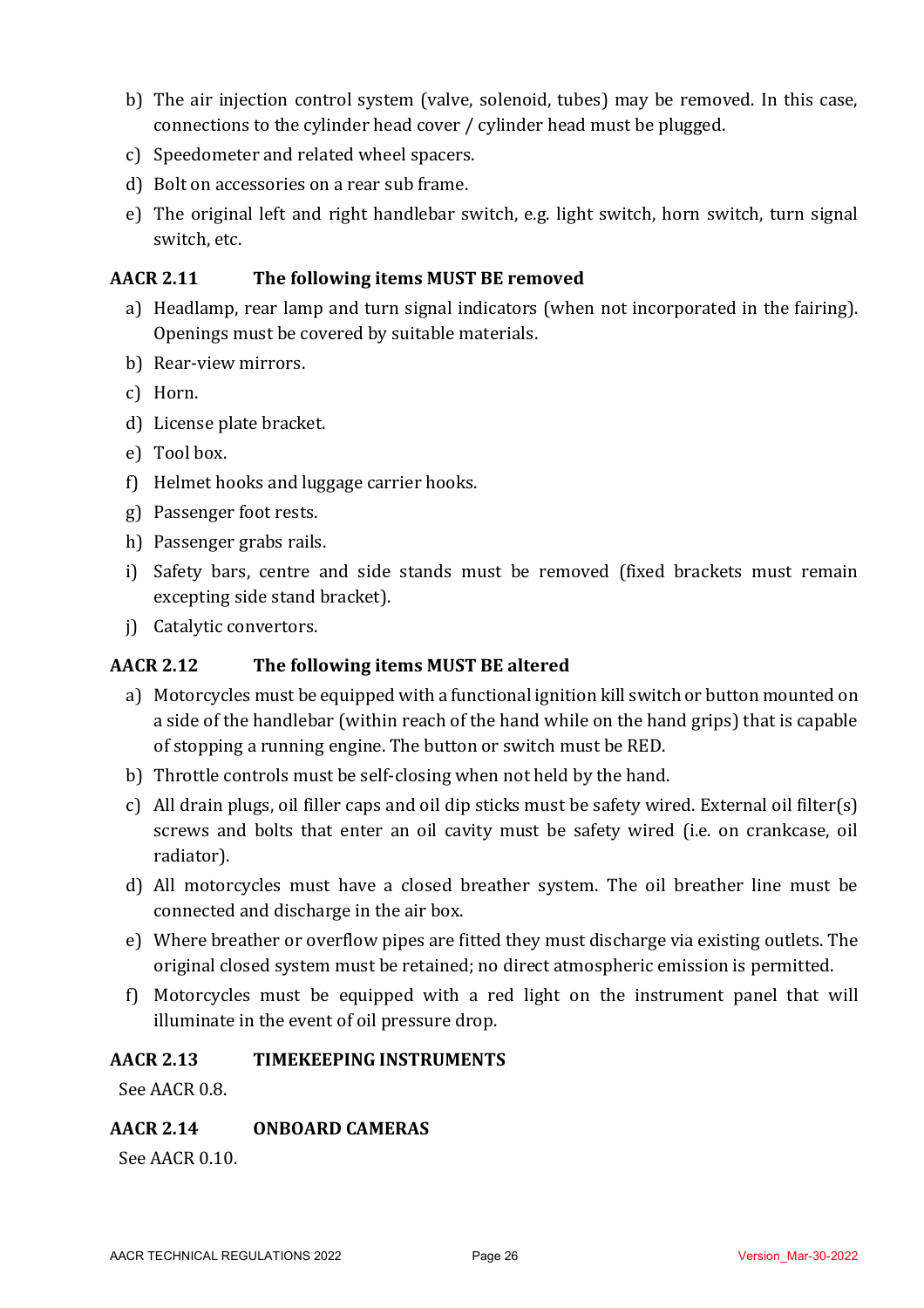# **AACR 2A SUPERSPORT NEXT GENERATION (SSP NG)**

The 2022 FIM Supersport Technical Regulations for Next Generation Supersport **Motorcycles will apply except the following:** 

- **a) Tires: See AACR 0.3.**
- **b) Fuel: See AACR 05.**
- c) The number of engines is free.

# **AACR 2B MOTO 2**

**The 2020 FIM CEV-Repsol Technical Regulations for class Moto2 European Championship will apply.**

- **a) Tires: See AACR 0.3.**
- **b) Fuel: See AACR 05.**
- c) The number of engines is free.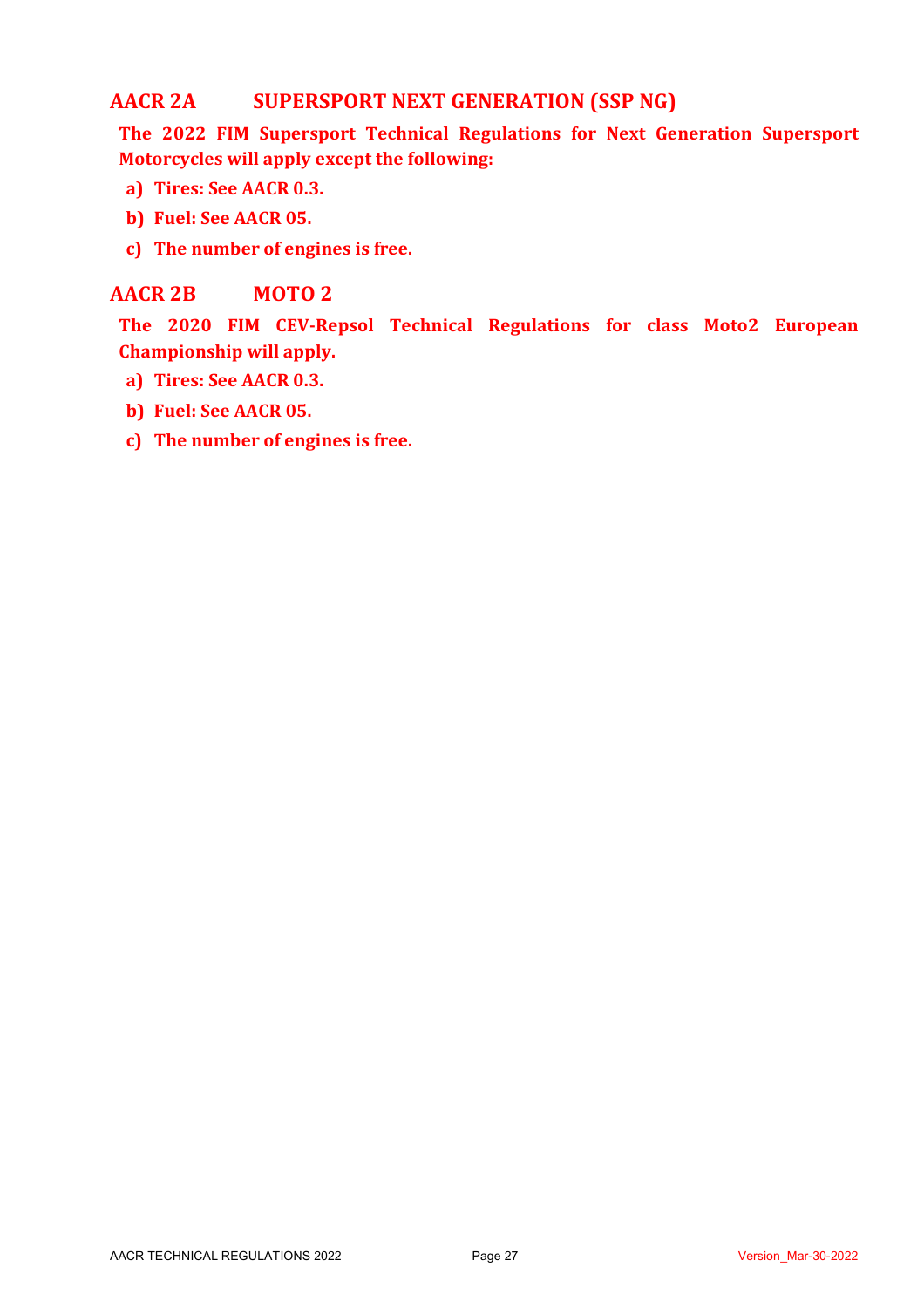# **AACR 3 SUPERSTOCK 1000 (STK 1000)**

# **AACR 3.0 GENERAL**

The following rules are intended to permit limited changes to the homologated motorcycle in the interests of safety and improved competition between various motorcycle concepts.

# EVERYTHING THAT IS NOT AUTHORISED AND PRESCRIBED IN THESE RULES IS STRICTLY FORBIDDEN.

Superstock motorcycles require an FIM homologation (see AACR 0.6).

All motorcycles must be normally aspirated.

All parts and systems not specifically mentioned in the following articles must remain as originally produced by the manufacturer for the homologated motorcycle.

As the name SUPERSTOCK implies, limited modifications are allowed to the motorcycles. Most modifications are only allowed for safety reasons.

The appearance from both front, rear and the profile of Superstock 600 motorcycles must (except when otherwise stated) remain as originally produced by the manufacturer for the homologated motorcycle.

The appearance of the exhaust system is excluded from this rule.

# **AACR 3.1 DISCIPLINE SPECIFICATIONS SUPERSTOCK 1000**

- 3 and 4 cylinders over 750 cc up to 1000 cc 4-stroke
- 2 cylinders over 850 cc up to 1200 cc 4-stroke

The displacement capacity, bore and stroke must remain at the homologated size. Modifying the bore and stroke to reach class limits is not allowed.

# **AACR 3.2 MINIMUM WEIGHT**

- a) The minimum weight for each motorcycle in running condition is 170 kg.
- b) At any time of the event, the weight of the whole motorcycle (including the tank and its contents) must not be lower than the specified minimum weight.
- c) There is no tolerance on the minimum weight.
- d) During the final technical inspection at the end of the race, the selected motorcycles and riders will be weighted in the condition they finished the race, and the established weight limit must be met in this condition. Nothing may be added to the motorcycle. This includes all fluids.
- e) During the practice and qualifying sessions, riders may be asked to submit their motorcycle to a weight control. In all cases the rider must comply with this request.
- f) The use of ballast is allowed to stay over the minimum weight limit.
- g) The use of ballast is allowed to stay over the minimum weight limit and must be declared to the Chief Technical Officer at the preliminary checks. Fuel in the fuel tank can be used as ballast.
- h) The ballast must be made from solid metal piece(s), firmly and securely connected, either through an adapter or directly to the main frame or engine, with minimum 2 steel bolts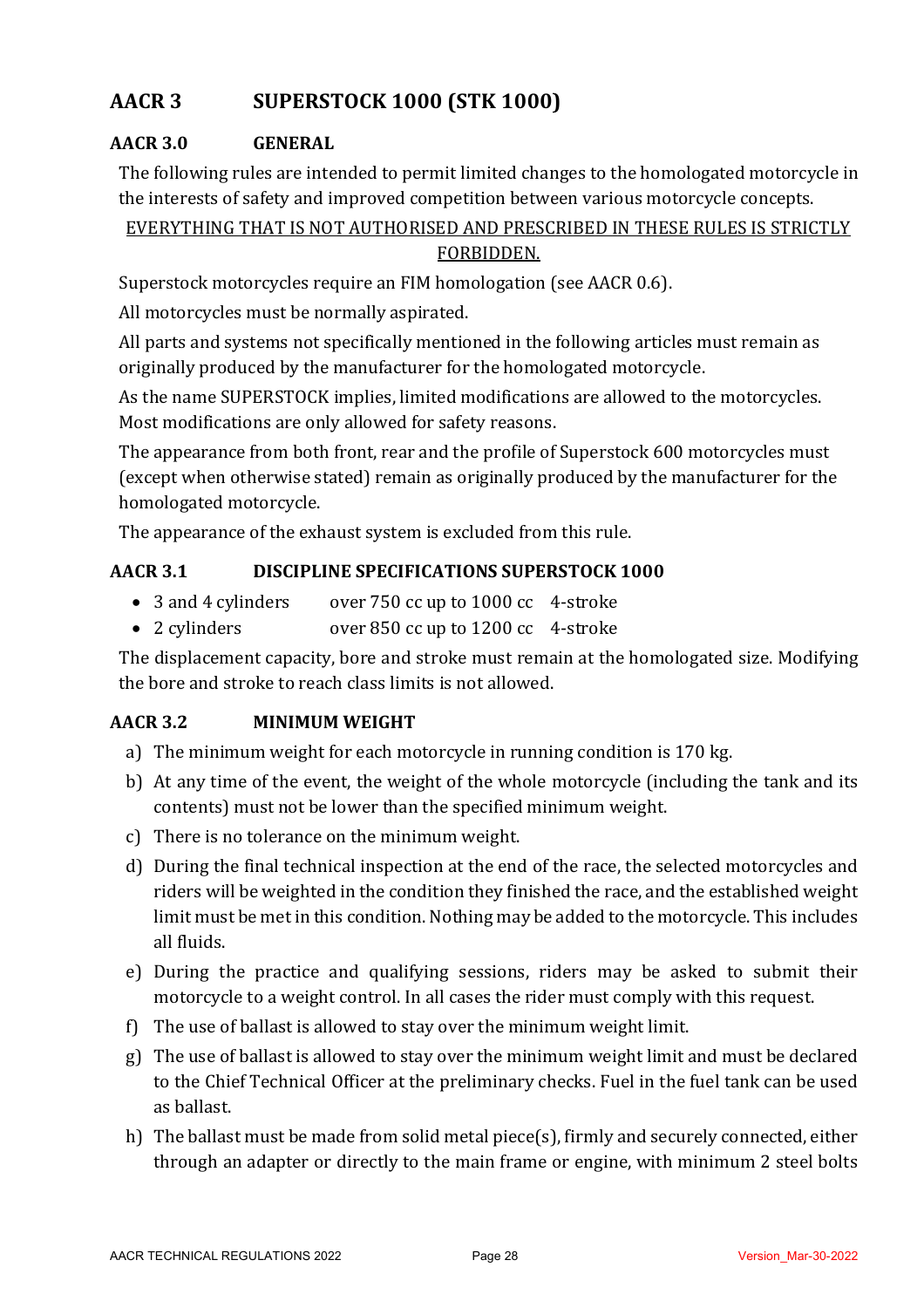(min. 8 mm diameter, 8.8 grade or higher). Other equivalent technical solutions must be submitted to the Chief Technical Officer for his approval.

# **AACR 3.3 STARTING NUMBERS & BACKROUND COLOURS**

Red background with white numbers (see AACR Technical Regulations Appendix A and AACR 0.4 for sizes and specifications).

### **AACR 3.4 FUEL**

See AACR 0.5.

### **AACR 3.5 TYRES**

See AACR 0.3.

### **AACR 3.6 ENGINE**

The number of engines is free.

### **AACR 3.6.1 Cylinder Head**

- a) Must be the original fitted and homologated part with no modification allowed, except 3.6.1.b).
- b) The resurfacing of the cylinder heads sealing surface is permitted but only up to minus 0,1 mm below the homologated tolerance.
- c) No material may be added or removed from the cylinder head.
- d) The gaskets can be changed.
- e) The valves, valve seats, guides, springs, tappets, oil seals, shims, cotter valve, spring base and spring retainers must be as originally produced by the manufacturer for the homologated motorcycle.
- f) Valve spring shims may be changed.
- g) Valve seats:
	- i. Must be the original part as produced for the homologated motorcycle.
	- ii. Valve seat angle must remain as homologated.
	- iii. Valve seat width is free.
	- iv. Cutting of top and bottom angles is free. Radius cutting is allowed.
	- v. Machining of ports and combustion chambers is strictly forbidden.

#### **AACR 3.6.2 Camshafts**

- a) Must be the original fitted and homologated part with no modification allowed.
- b) At the technical checks for direct valve operation systems the cam lobe lifts are measured; for indirect valve operation systems (i.e. where cam followers are fitted), the valve lift is measured.
- c) The timing of the camshafts is free; however, no machining of the camshaft is authorized.

#### **AACR 3.6.3 Camshaft Sprockets or Gears**

- a) Camshaft sprockets or camshaft gears may be modified or replaced.
- b) Pressed on cam sprockets may be replaced with an adjustable boss and cam sprocket.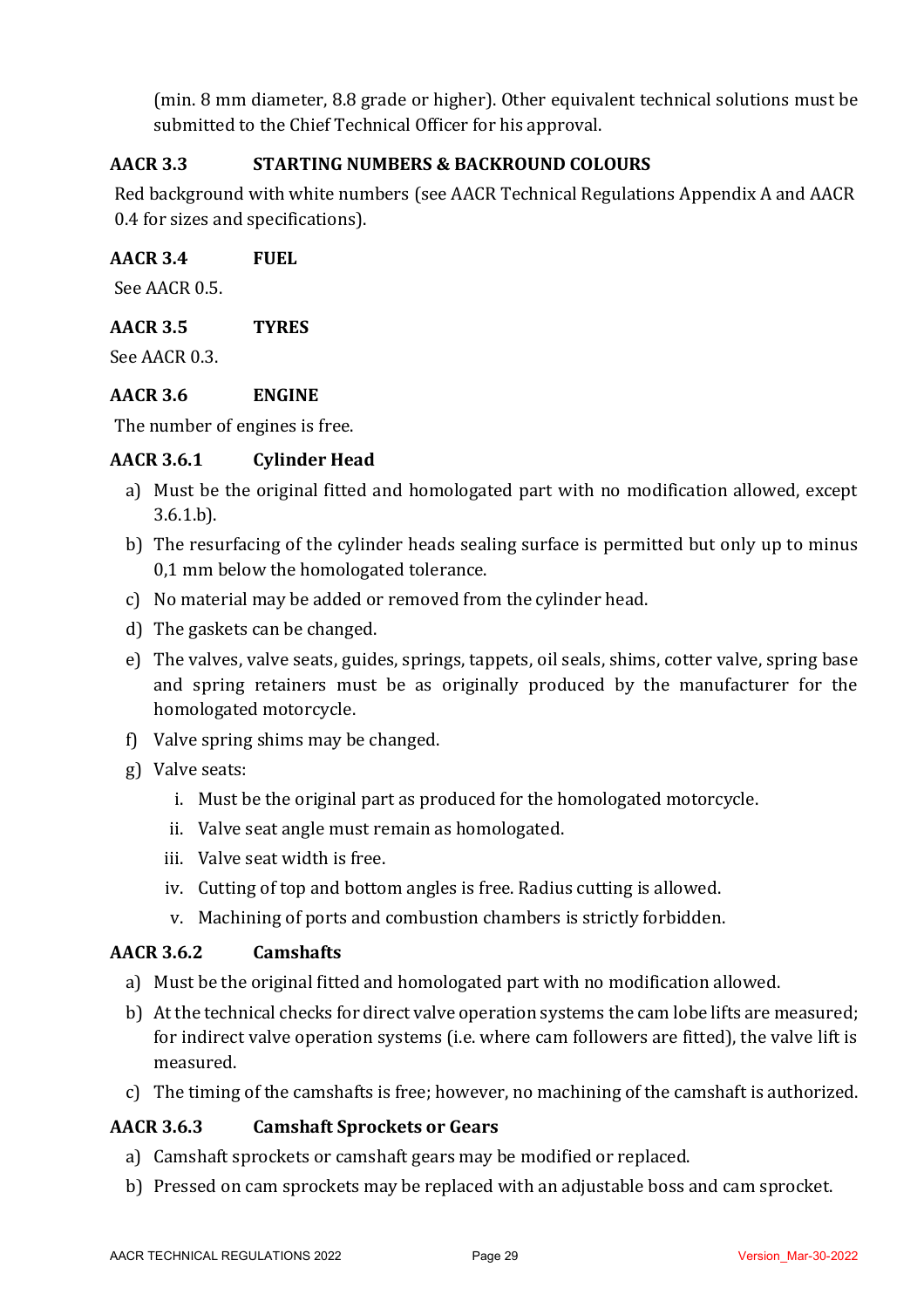- c) The cam drive system (chain drive or gears) must remain as homologated.
- d) Cam chain and tensioner can be modified or replaced.

# **AACR 3.6.4 Cylinders**

Must be the original fitted and homologated part with no modification allowed.

### **AACR 3.6.5 Pistons**

Must be the original fitted and homologated part with no modification allowed.

### **AACR 3.6.6 Piston Rings**

Must be the original fitted and homologated part with no modification allowed.

### **AACR 3.6.7 Piston Pins and Clips**

Must be the original fitted and homologated part with no modification allowed.

### **AACR 3.6.8 Connecting Rods**

Must be the original fitted and homologated part with no modification allowed.

### **AACR 3.6.9 Crankshaft**

Must be the original fitted and homologated part with no modification allowed.

#### **AACR 3.6.10 Crankcase and all other Engine Cases**

- a) Crankcases must remain as homologated. No modifications are allowed (including painting, polishing and lightening).
- **b)** Repairing the crankcase by welding or using Epoxy is allowed.
- c) It is not allowed to add a pump or any other device to create a vacuum in the crankcase. If a vacuum pump is installed on the homologated motorcycle then it can be used only as homologated.
- d) Lateral (side) covers may be altered, modified or replaced. If altered or modified, the cover must have at least the same resistance to impact as the original part.
- e) All lateral covers/engine cases containing oil and which could be in contact with the ground during a crash, must be protected by a second cover made from metal, such as aluminium alloy, stainless steel, steel or titanium. Covers made of composite materials are not permitted.
- f) The secondary cover should cover a minimum of  $1/3$  of the original cover. It must have no sharp edges to damage the track surface.
- g) Plates or crash bars made from aluminium or steel are also permitted in addition to these covers. All of these devices must be designed to be resistant against sudden shocks, abrasions and crash damage.
- h) Plates/crash bars/frame sliders must not protrude outside the fairing for more than 30 mm.
- i) FIM approved covers will be permitted without regard of the material or its dimensions.
- j) These covers must be fixed properly and securely with a minimum of three  $(3)$  case cover screws that also mount the original covers/engine cases to the crankcases.
- $k$ ) Oil containing engine covers must be secured with steel bolts.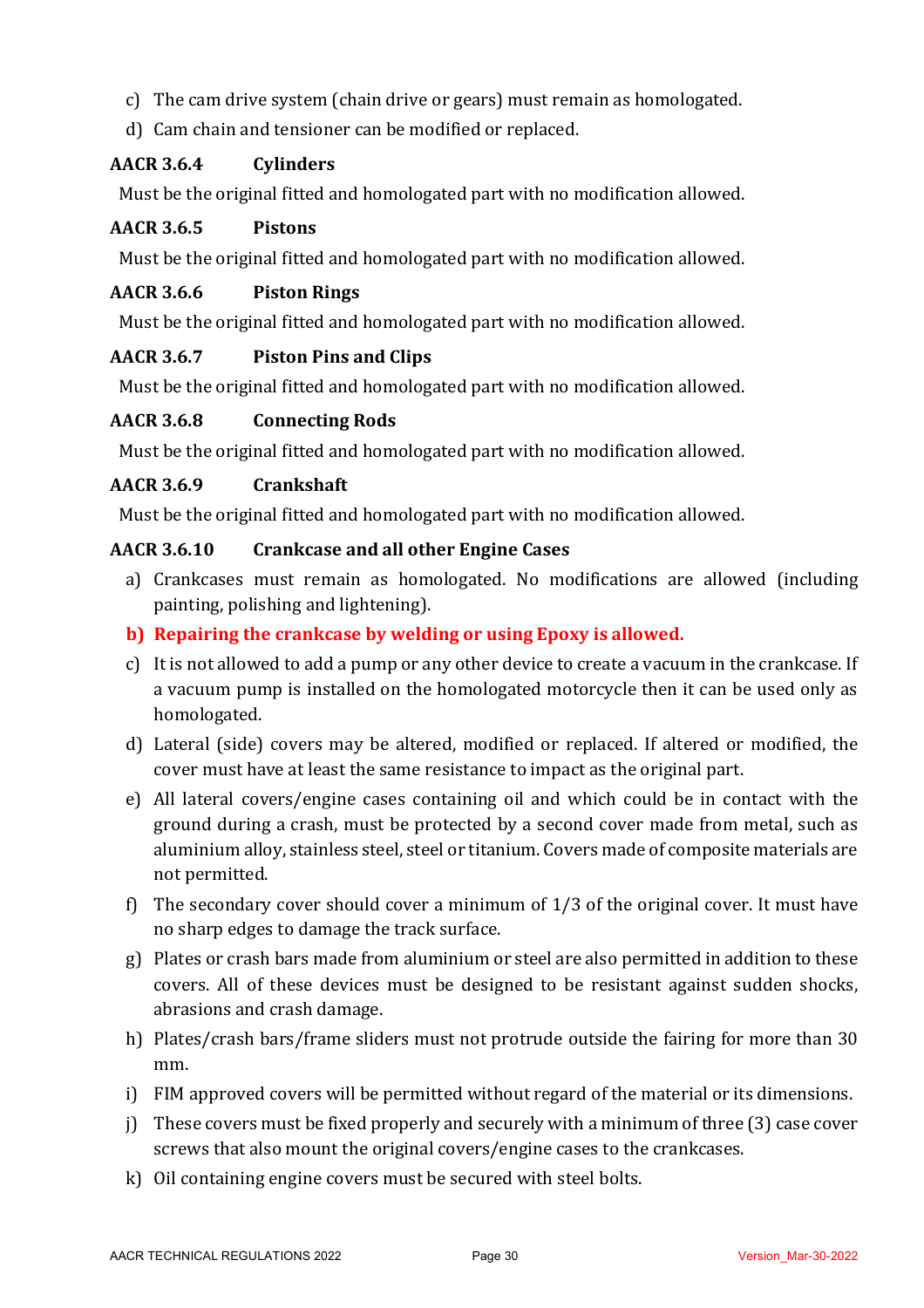- l) The Chief Technical Officer has the right to refuse and forbid any cover not satisfying this safety purpose, if the evidence shows that the cover is not effective.
- m) No damaged **or repaired** covers will be permitted unless approved by the Chief Technical Officer.

### **AACR 3.6.11 Transmission / Gearbox**

- a) Must be the original fitted and homologated part with no modification allowed except:
	- i. The positive neutral selector mechanism may be removed.
	- ii. Shift star/indexer spring, roller and detent may be replaced but must function as originally designed on the homologated motorcycle.
- b) Quick shifters are free.
- c) Other modifications to the gearbox or selector mechanism are not allowed.
- d) Countershaft sprocket, rear wheel sprocket, chain pitch and size can be changed.
- e) The sprocket cover can be modified or eliminated.
- f) The chain tensioner is free.
- g) Chain guard can be removed.
- h) Transmission gear shifter shaft supporting brackets can be added.
- i) Add on quick shift modules / additional modules are allowed to enable upshifts and downshifts. "Downshift blipping" is allowed.
- i) No power source (i.e. hydraulic or electric) can be used for gear selection, if not installed in the homologated motorcycle.

#### **AACR 3.6.12 Clutch**

- a) Clutch system (wet or dry type) must remain as homologated.
- b) The method of operation (by cable or hydraulic) may be changed.
- c) Friction and drive discs may be changed, the number of discs is free.
- d) Clutch springs may be changed, the number of springs is fee.
- e) Clutch outer basket must be the originally fitted and homologated part but may be reinforced.
- f) Primary driven gear must remain as originally produced for the homologated motorcycle with no modification allowed.
- g) The original clutch inner assembly may be modified or replaced by an aftermarket clutch, also including back torque limiting capabilities (slipper type).
- h) Clutch fluid reservoir can be replaced.
- i) Clutch lines/cables can be replaced.
- j) No power source (i.e. hydraulic or electric) can be used for clutch operation, if not installed in the homologated motorcycle.

#### **AACR 3.6.13 Oil Pumps and Oil Lines**

- a) Oil pump may be modified or replaced from those fitted to the homologated motorcycle but modifications of the crankcase are not allowed.
- b) The oil pump drive may be modified or changed.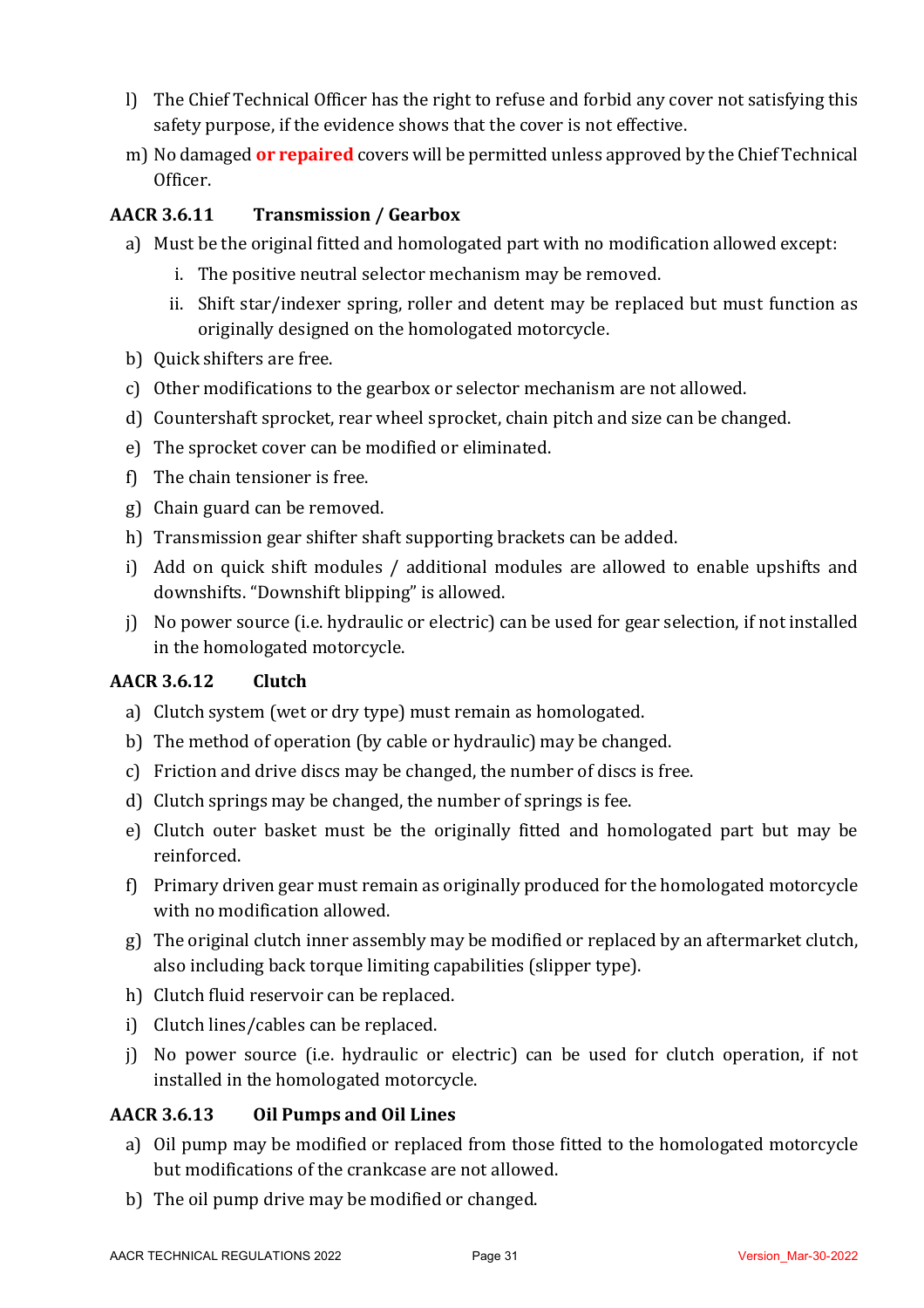- c) The oil pressure relief valve is free.
- d) Oil lines may be modified or replaced. Oil lines containing positive pressure, if replaced, must be of braided reinforced construction with swaged or threaded connectors.

# **AACR 3.6.14 Engine Cooling System**

- a) The only permitted liquid engine coolant for the water-cooling system is water without additives.
- b) The water pump may be modified or changed, but modifications of the crankcase are not allowed.
- c) The water pump drive may be modified or changed.
- d) Protective meshes may be added in front of the oil and water radiator(s).
- e) The cooling system hoses/pipes and catch tanks may be modified or changed.
- f) Radiator fan and wiring may be changed modified or removed.
- g) Radiator cap is free.
- h) The original water radiator can be modified or replaced, Extra mounting brackets to accommodate the radiator are permitted.
- i) Water and oil thermostat can be modified, replaced or removed.
- j) Thermal switches and water temperature sensor can be modified, replaced or removed.
- k) The original oil radiator can be modified, replaced or removed.
- l) Additional water radiators and oil coolers can be added. Extra mounting brackets to accommodate these radiators / coolers are allowed.
- m) Oil coolers can be installed even if the homologated motorcycle does not have one.
- n) The appearance from the front, the rear and the profile of the motorcycle must conform to the homologated shape after the addition of radiators /oil coolers.
- o) All radiators / coolers must be mounted below the lower fork bridge (triple clamp).

# **AACR 3.6.15 Air Box**

- a) Must be the original fitted and homologated part with no modification allowed, but the air box drains must be sealed.
- b) Air filters, internal flap type valve, sensors and vacuum fittings may be removed, modified, or replaced with aftermarket parts.
- c) All motorcycles must have a closed breather system. The oil breather line(s) must be connected, may pass through an oil catch tank and must exclusively discharge in the air box.
- d) Ram air tubes or ducts running from the fairing to the air box may be modified, replaced or removed. The material is free. If tubes/ducts are used, they must be attached to the original, unmodified air box inlets.
- e) No heat protection can be attached to the air box.
- f) The engine breathers must remain original (number and size).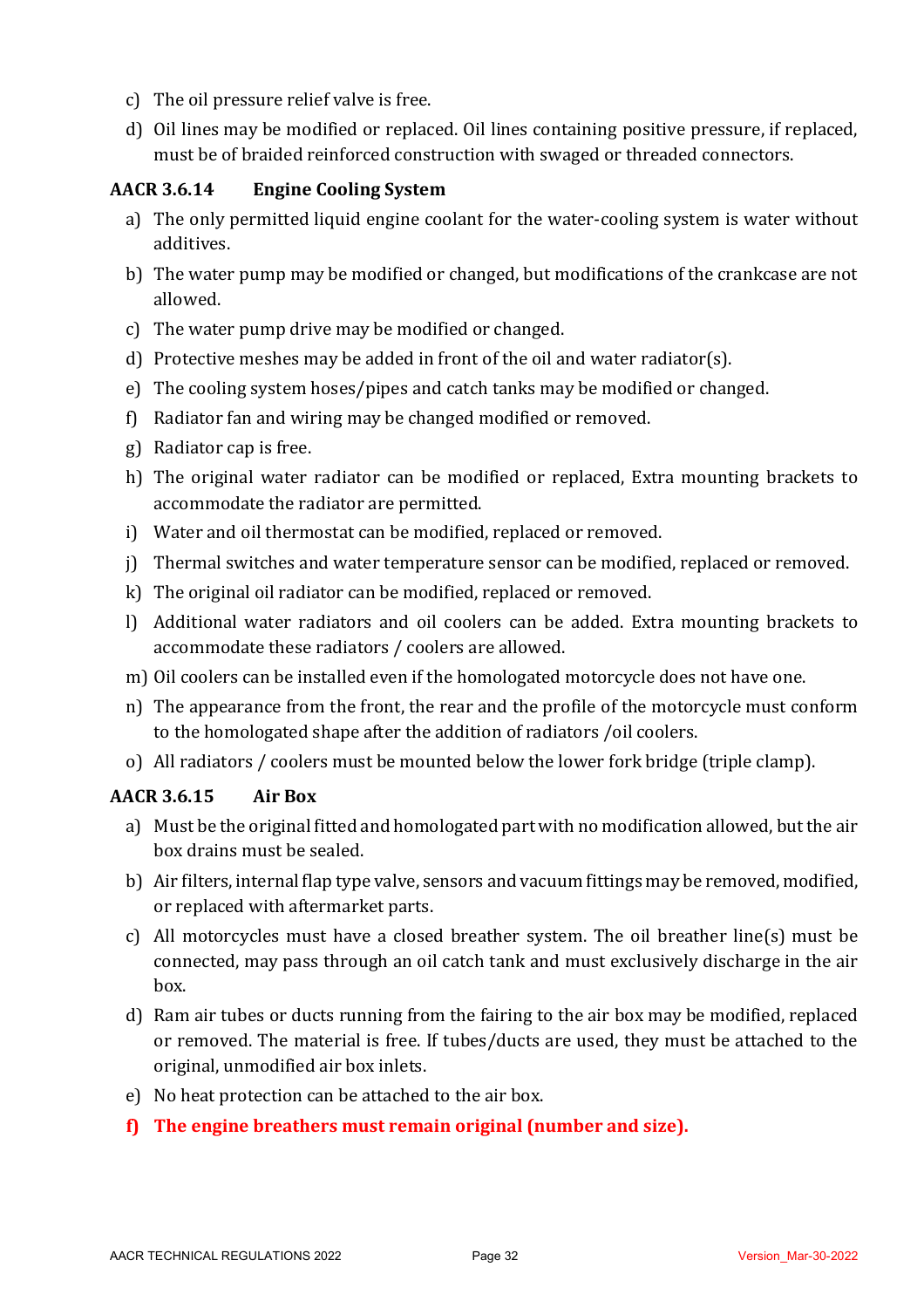# **AACR 3.6.16 Fuel Injection System / Fuel Supply**

Fuel injection system / fuel supply refer to throttle bodies, fuel injectors, fuel lines and pipes, fuel pump, fuel pressure regulator and intake tract devices (static or variable length).

- a) The original homologated fuel injector system must be used without any modification.
- b) The throttle bodies must be stock and unaltered from the original specification and manufacture and in the same position as on the homologated motorcycle.
- c) The fuel injectors must be stock and unaltered from the original specification and manufacture and in the same position as on the homologated motorcycle.
- d) Bell mouths must remain as originally produced by the manufacturer for the homologated motorcycle.
- e) Butterfly valves must remain as originally produced by the manufacturer for the homologated motorcycle.
- f) Variable intake tract devices cannot be added if they are not present on the homologated motorcycle and they must remain identical and operate in the same way as the homologated system. All parts of the variable intake tract device must remain exactly as homologated.
- g) Existing variable intake tract devices can be deactivated or removed.
- h) Secondary throttle valves and shafts may be removed or fixed in the open position and the electronics may be disconnected or removed.
- i) Air and air/fuel mixture can go to the combustion chamber exclusively though the throttle body butterflies.
- j) Electronically controlled throttle valves, known as "ride-by-wire", may be only used if the homologated model is equipped with the same system. Software may be modified but all the safety systems and procedures designed by the original manufacturer must be maintained.
- k) Fuel pump and fuel pressure regulator must be the original fitted and homologated parts with no modification allowed.
- l) The fuel pressure must be as homologated.
- m) The pressure tolerance at the technical control is  $+0.5$  bar in respect to the maximum pressure of the homologated motorcycle.
- n) Fuel lines from the fuel tank to the delivery pipe assembly(s) may be replaced and must be located in such a way that they are protected from crash damage.
- o) Fuel lines from the fuel tank up to the injectors (fuel hoses, delivery pipe assembly, joints, clamps) may be modified or replaced.
- p) Quick connectors or dry break quick connectors may be used.
- q) Fuel filters may be added.

# **AACR 3.6.17 Fuel Tank**

- a) Fuel tank must remain as originally produced by the manufacturer for the homologated motorcycle with no modification allowed.
- **b)** Fuel tanks which comply with the FIM EWC Superstock Technical Regulations are **also permitted.**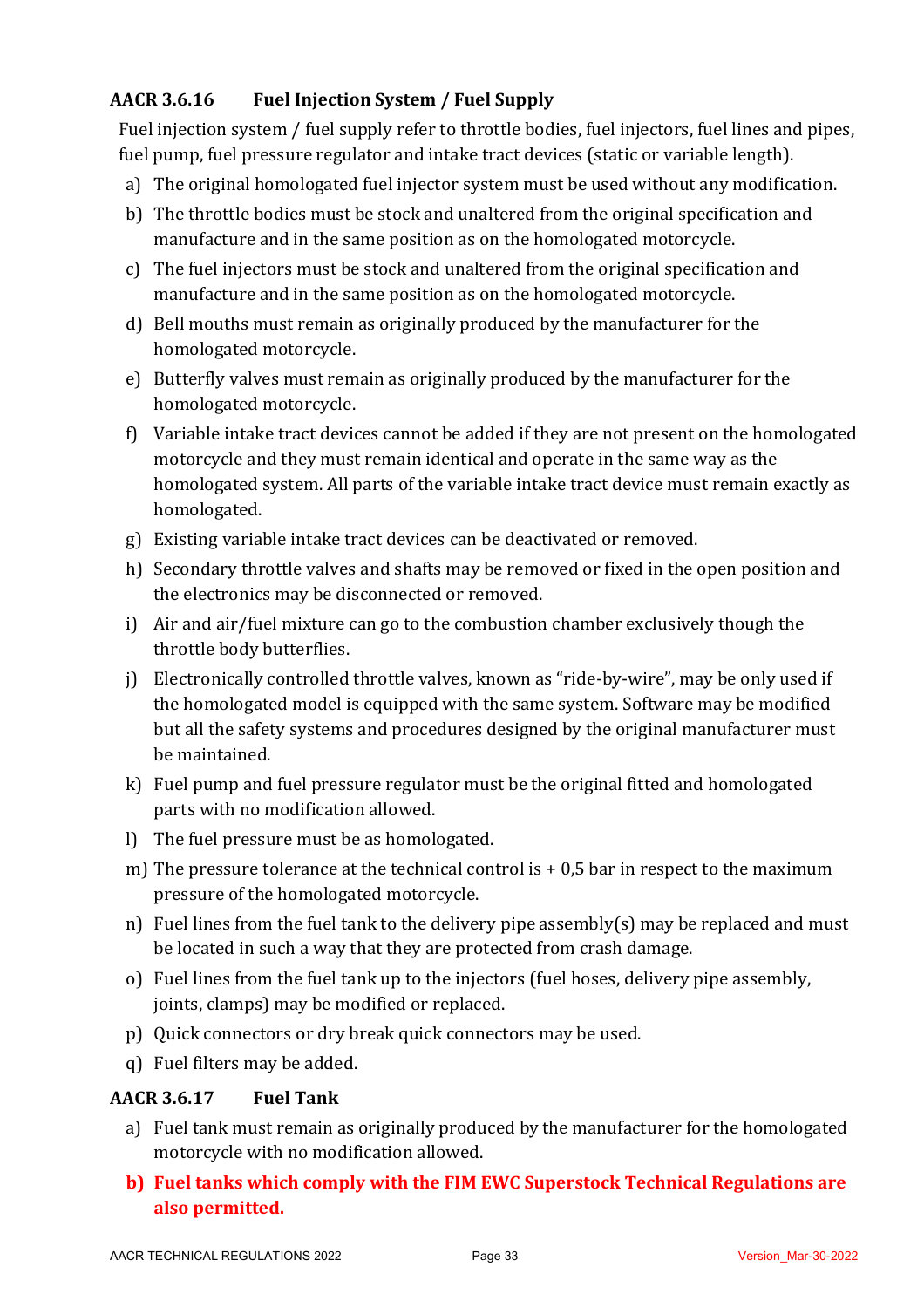- c) All fuel tanks must be completely filled with fire-retardant material (open-celled mesh, i.e. "Explosafe®").
- d) Fuel tanks with tank breather pipes must be fitted with non-return valves that discharge into a catch tank with a minimum volume of 250cc made of a suitable material.
- e) Fuel tank filler cap may be altered or replaced from those fitted to the homologated motorcycle. Fuel cap when closed must be leak proof. Additionally, they must be securely locked to prevent accidental opening at any time.
- f) Fuel petcock (if existing) may be altered, replaced or removed.
- g) Fuel vent lines may be replaced.
- h) A rider spacer/pad may be fitted to the rear of the tank with permanent or nonpermanent adhesive. The material is free.
- i) The tank can have a cover fitted over it. This cover must fit the shape of the fuel tank.
- j) The sides of the fuel tank may be protected with a cover made of a composite material. These protectors must fit the shape of the fuel tank.
- k) A fuel tank drain valve can be installed and must be located in such a way that it is protected from crash damage.
- l) A spacer between fuel tank and fuel pump can be installed.
- m) The fuel tank may have a heat protection shield /mat attached to its bottom and engine side.

# **AACR 3.6.18 Exhaust System**

- a) Exhaust pipes and silencers may be modified or changed. Catalytic converters must be removed.
- b) The number of the final exhaust silencer(s) must remain as homologated.
- c) For safety reasons the exposed edge(s) of the exhaust pipe(s) outlet must be rounded to avoid any sharp edges.
- d) Wrapping of the exhaust system is not allowed except in the area of the rider's foot or an area in contact with the fairing for protection from heat.
- e) Titanium and carbon exhausts and silencers are allowed.
- f) The basic noise limit is 107 dB/A (with a 3 dB/A tolerance after the race only). Some circuits may have a lower noise limit. This will be published in the Supplementary Regulations of the respective event.
- g) The test RPM for noise control will be as follows:
	- 2-cylinder engines: 5.000 RPM
	- 3-Cylinder engines: 5.000 RPM
	- 4-cylinder engines: 5.500 RPM

# **AACR 3.6.19 Sound level control**

See AACR 0.7.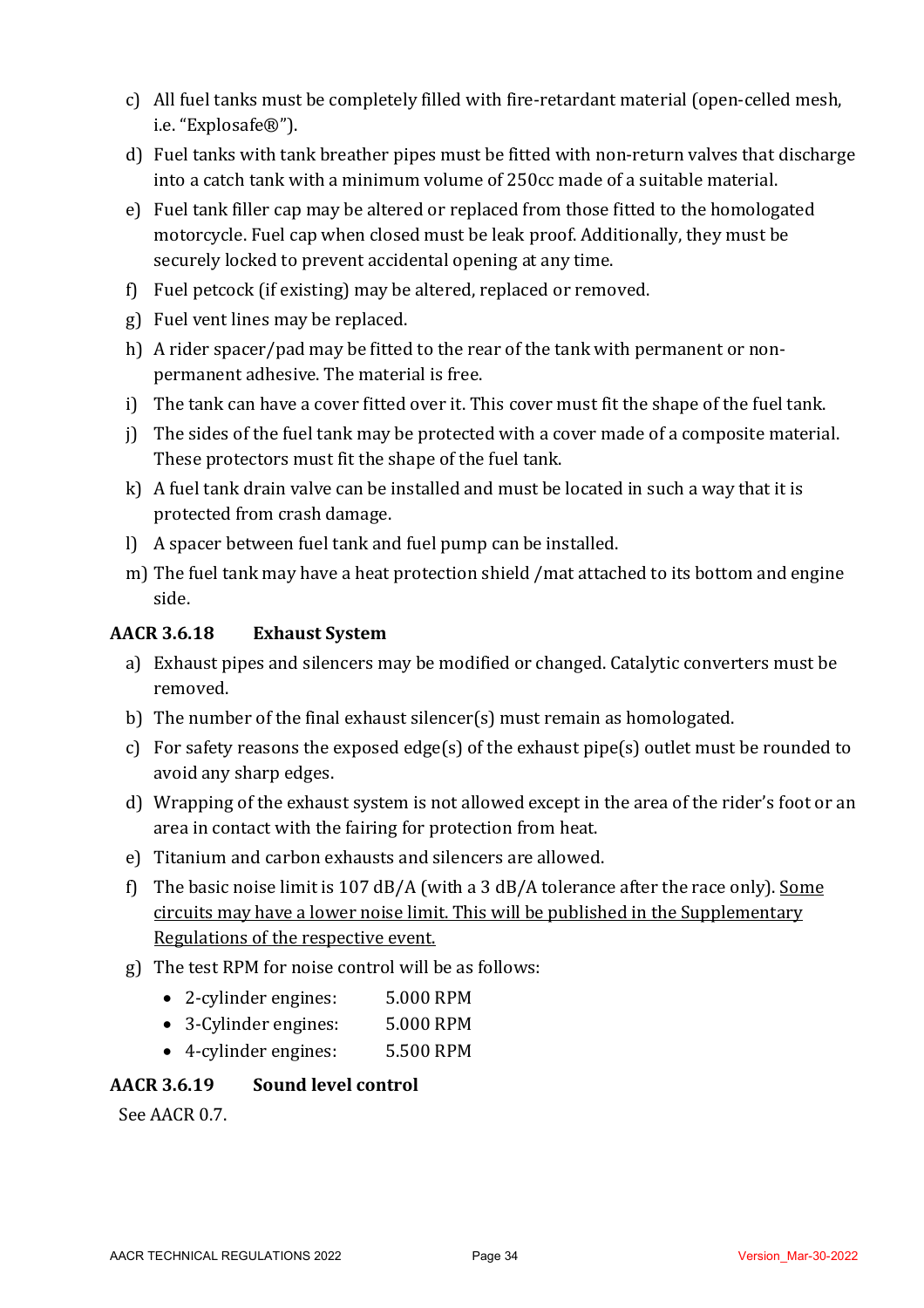# **AACR 3.7 ELECTRICS and ELECTRONICS**

# AACR 3.7.1 **Engine control system (ECU)** / Electronics

- a) The engine control system (ECU) must be either:
	- i. The original system as homologated. Flashing the original ECU is allowed, hardware modifications of the ECU are not allowed.
	- ii. The original system (with the production ECU, option i.) may have commercially available external ignition and/or injection module/s added. The total combined retail price (software and tuning tools included) on sale to the general public cannot be higher than  $\epsilon$  5.000 (tax excluded). A special connector may be used to connect the module/s and the ECU.
	- iii. An FIM/AA approved "Superstock Kit" model (produced and/or approved by the motorcycle manufacturer) may be used. Flashing the KIT-ECU is allowed, hardware modifications of the ECU are not allowed. Commercially available external ignition and/or injection module/s may be added. A special connector/adaptor may be used to connect the  $ECU(s)$  and the original wiring harness. The combined retail price of the full system including software, tuning tool, download  $/$  connection cable any activations, upgrades and wiring harness(s) must be less than:
		- 1.  $\epsilon$  5.000 (tax excluded) if the system excludes data logging.
		- 2.  $\epsilon$  6.000 (tax excluded) if the system includes data logging.

The ECU (with software and activations) and harness parts must be individually priced and available separately. The separate ECU and harness total must respect the above limits.

- iv. The MoTec M130 engine control unit (ECU) as specified by the CIV Technical Regulations Superbike, marked with the FMI-logo and distributed by Aviorace Srl.
- b) Central unit (ECU) may be relocated.
- c) Corner by corner or distance/position-based adjustments are not allowed.
- d) Optional equipment sold by the motorcycle Manufacturer for the homologated model is considered not homologated with the motorcycle and must follow the requirements for approved electronics / data loggers.
- e) During an event the Chief Technical Officer has the right to ask a rider/team substitute their ECU or external module(s) with the FIM  $/$  AA sample received from the manufacturer. The change has to be done before Sunday warm up.
- f) No extra sensors may be added for engine control strategies except shift rod sensor, speed sensors and lambda sensors.
- $g$ ) Other additional electronic hardware not present on the original homologated motorcycle cannot be added with the exceptions noted below.
- h) Resistors/load may be added to replace the parts of the electrical system that have been removed (including lights and lambda sensors) to prevent ECU errors.
- i) An ABS replacement/bypass may be fitted and/or the ABS unit may be dismantled to leave just its ECU.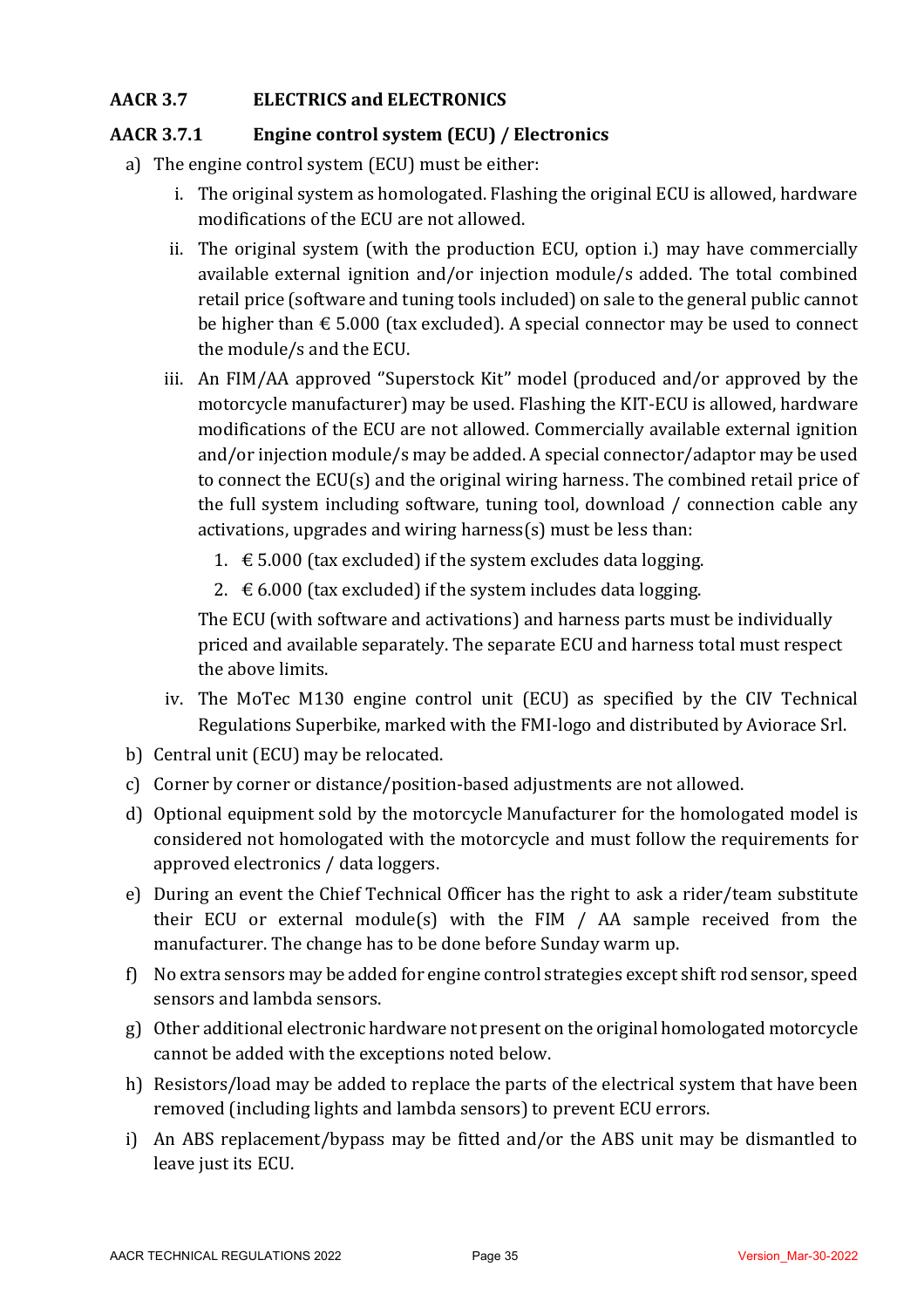- i) The external fuel injection modules / ignition modules may not alter any sensor signal relating to the ride by wire system / ECU or control / actuate any part of the motorcycle excepting the fuel injectors / ignition coils.
- k) Lambda closed loop /auto tuning is permitted.
- l) No external modules may add traction control strategies (such as Traction Control, Launch Control, Anti Wheelie Control) unless originally fitted to the homologated motorcycle or included in the Racing Kit (which must be produced and/or approved by the motorcycle manufacturer) for the homologated motorcycle, or included in the MoTec  $M130$  ECU as specified in point a) iv.
- m) Control strategies (such as Traction Control, Launch Control, Anti Wheelie Control) is only allowed when it is originally fitted to the homologated motorcycle or included in the Racing Kit (which must be produced and/or approved by the motorcycle manufacturer) for the homologated motorcycle, or included in the MoTec M130 ECU as specified in point a) iv.
- n) Data logging systems:
	- i. The data logging system is free, but the specifications listed below must be respected.
	- ii. The Data Logger unit must be available for sale to the public.
	- iii. The sensors must be simple function. No inertial platforms are allowed to be added if an inertial platform is not installed originally on the homologated motorcycle.
	- iv. CAN (or other data protocol) communication from the ECU to an approved Data Logger is allowed without any limitation in CAN channel logger number.
	- v. The Data Logger may not act to control any strategy or setting in the  $ECU$  except to replicate the original dashboard signals if the original dashboard is replaced. The logger may not automate these setting changes.
- o) The maximum total price of other active/control/calculation units such as lambda driver modules, quick shifter and analogue to CAN converters is  $\epsilon$  750 (tax excluded).
- p) Telemetry is not allowed.
- g) No remote or wireless connection to the motorcycle for any data exchange or setting is allowed whilst the engine is running or the bike is moving.
- r) The wiring harness is free.
- s) Downshift blipping is allowed. External downshift blip modules are allowed.
- t) The addition of an infrared (IR) or GPS based lap timing system is allowed.
- u) Dashboard is free. However, it may only replace the functions of the standard dashboard (including switch logic and display) and may not perform any other logic function on the motorcycle. It may incorporate the Data Logger. There must remain a working tachometer display.
- v) Spark plugs may be replaced.
- w) Spark plug caps / coil on plug, ignition cables and ignition harness are free.
- x) The battery is free and may be relocated. The maximum capacity is 10 Ah.
- $y)$  A lap timer can be fitted.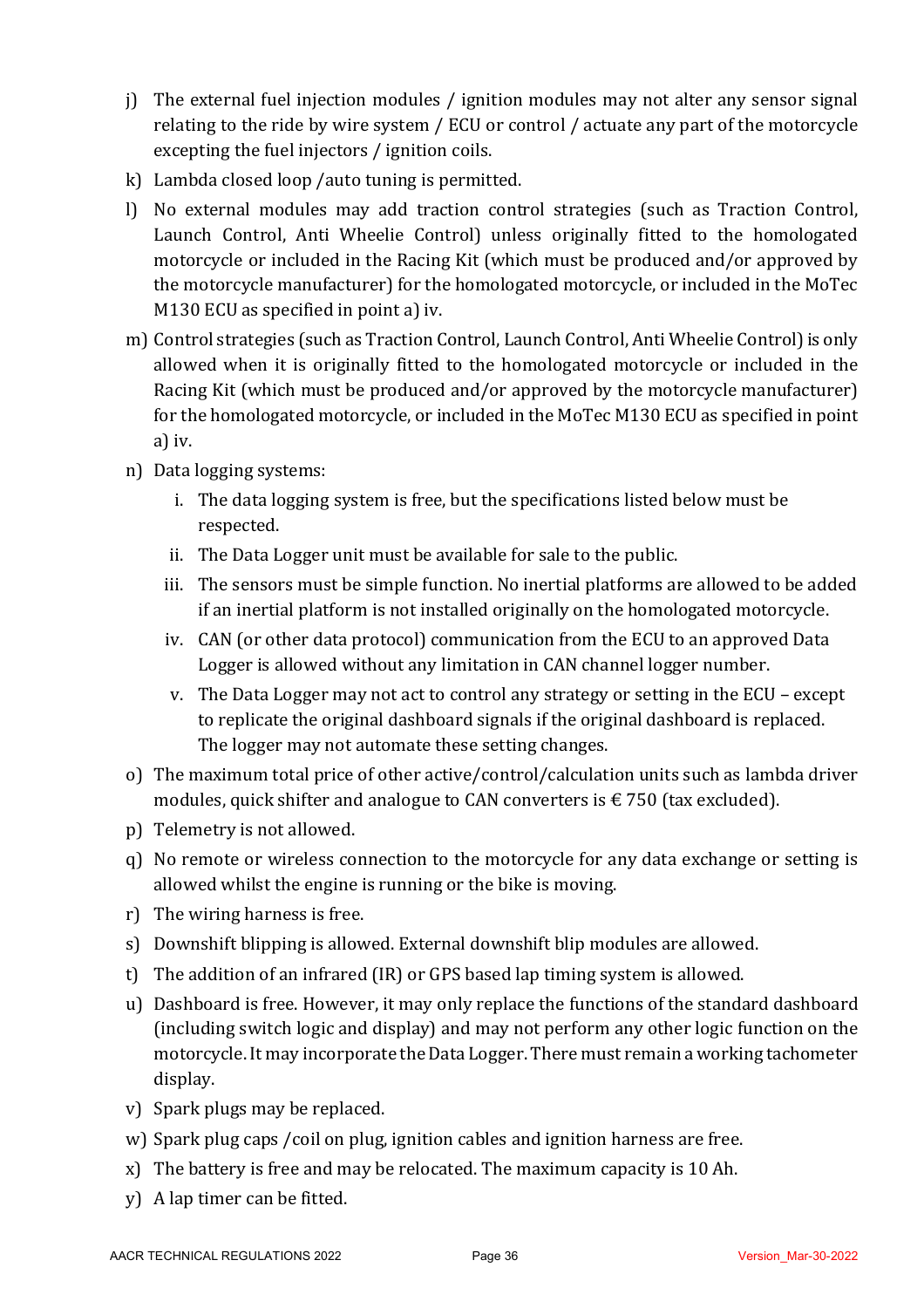# **AACR 3.7.2 Generator, Alternator and Electric Starter**

- a) The generator (ACG) must be the originally fitted and homologated part with no modification allowed.
- b) The stator must be fitted in its original position and without offsetting.
- c) The electric starter must operate normally and always be able to start the engine during the event.
- d) During Parc Ferme, the starter must crank the engine at a suitable speed for starting for a minimum of 2 seconds without the use of a boost battery. No boost battery may be connected to the motorcycle at any time of the event.
- e) The generator must always charge the battery in a sufficient way when the engine is running. The charging voltage must be corresponding to the charging voltage listed in the service manual / kit manual of the homologated motorcycle.
- f) The regulator/rectifier may be modified or replaced.
- g) Operating the motorcycle on the battery only (without a functioning generator) is not allowed.

### **AACR 3.8 MAIN FRAME / CHASSIS**

- a) The use of titanium and carbon (or similar composite materials) in the construction of the main frame, rear sub frame, swing arm and swing arm pivot bolt, front forks, triple clamps, wheel axles, engine mounting parts and handlebars is forbidden. The use of titanium and aluminium alloys in the construction of swing arm pivot bolts and wheel axles is forbidden.
- b) Unless otherwise stated, the use of titanium and aluminium alloys for nuts and screws is allowed.
- c) During the entire duration of the event each rider can only use one (1) complete motorcycle, as presented for Technical Control, with the frame clearly identified with a seal and a valid frame number / chassis number. In case the frame will need to be replaced, the rider or team must request the use of a  $2<sup>nd</sup>$  motorcycle to the Chief Technical Officer.
- d) After a crash, the rebuilt motorcycle must be inspected before its use by the Technical Officers for safety checks and a new seal will be placed on the motorcycles frame.
- e) No other spare motorcycle may be on the track.

#### **AACR 3.8.1 Frame Body and Rear Sub Frame**

- a) The frame must remain as originally produced by the manufacturer for the homologated motorcycle.
- b) Holes may be drilled on the frame only to fix approved components (i.e. fairing brackets, steering damper mount, sensors, etc.).
- c) The sides of the frame body may be covered by protective parts made of plastic or composite material. These protectors must fit the form of the frame.
- d) Crash protectors may be fitted to the frame, using existing points (max. length: 50 mm), or fitted into the ends of the wheel axles (max. length: 30 mm).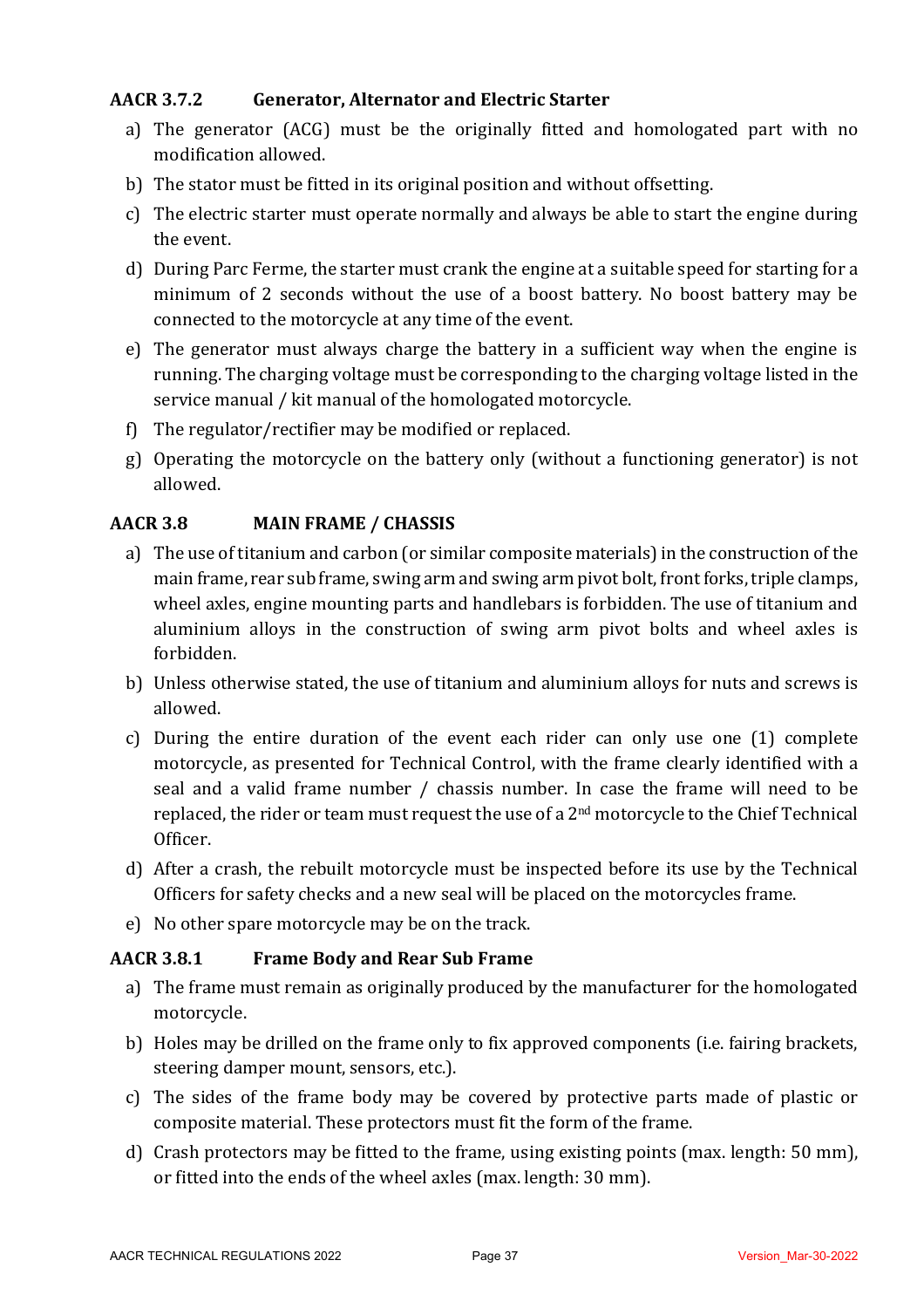- e) Crash protectors / frame sliders must not protrude outside the fairing for more than 30 mm.
- f) Nothing may be added by welding or removed by grinding from the main frame body.
- g) All motorcycles must display a valid vehicle identification number (frame number / chassis number) punched on the frame body.
- h) Engine mounting brackets or plates may be modified or replaced, but the use of titanium and carbon (or similar composite materials) is forbidden.
- i) Engine mounting axles, bolts and nuts can be modified or replaced, but must be made of a steel alloy.
- i) Suspension linkage mounting points on the frame must remain as originally produced by the manufacturer for the homologated motorcycle with no modification allowed.
- k) Front sub frame  $\ell$  fairing mount may be modified or replaced. The material is free.
- l) Rear sub frame may be modified or replaced, but the use of titanium and carbon (or similar composite materials) is forbidden. Repairing and welding of the sub frame is allowed.
- m) Additional seat brackets may be added, non-stressed protruding brackets may be removed if they do not affect the safety of the construction or assembly. Bolt-on accessories to the rear sub-frame may be removed.
- n) The side stand bracket may be cut or removed.
- o) The paint scheme is not restricted but polishing the frame body or sub-frame is not allowed.
- **p**) If the homologated motorcycle has inserts for the steering bearings or swingarm pivot bolt, then these inserts can be modified or replaced. Modifying the frame body **is not allowed.**

# **AACR 3.8.2 Suspension - General**

- a) The price limits are:
	- i. Fork: For the fork kit, including all parts such as  $-$  but not limited to  $-$  cartridge, springs (1set), adjusters, fork caps, blanking inserts, seals, bushes but excepting oil and fitting, the price limit is  $\epsilon$  3.000 excluding tax.
	- ii. Shock Absorber/RCU: For the complete shock absorber/RCU including but not limited to - spring (1 piece), pre-load adjuster and length/ride height adjuster, the price limit is  $\epsilon$  2.000 excluding tax.
- b) Electronic suspension:
	- i. No aftermarket or prototype electronically-controlled suspensions can be used. Electronically-controlled suspension can only be used if already present on the production model of the homologated motorcycle.
	- ii. The electronically-controlled valves must remain as homologated. The shims, spacers and springs not connected with these valves can be changed.
	- iii. The ECU for the electronic suspension must remain as homologated and cannot receive any motorcycle or track position or sector information; the suspension cannot be adjusted relative to track position.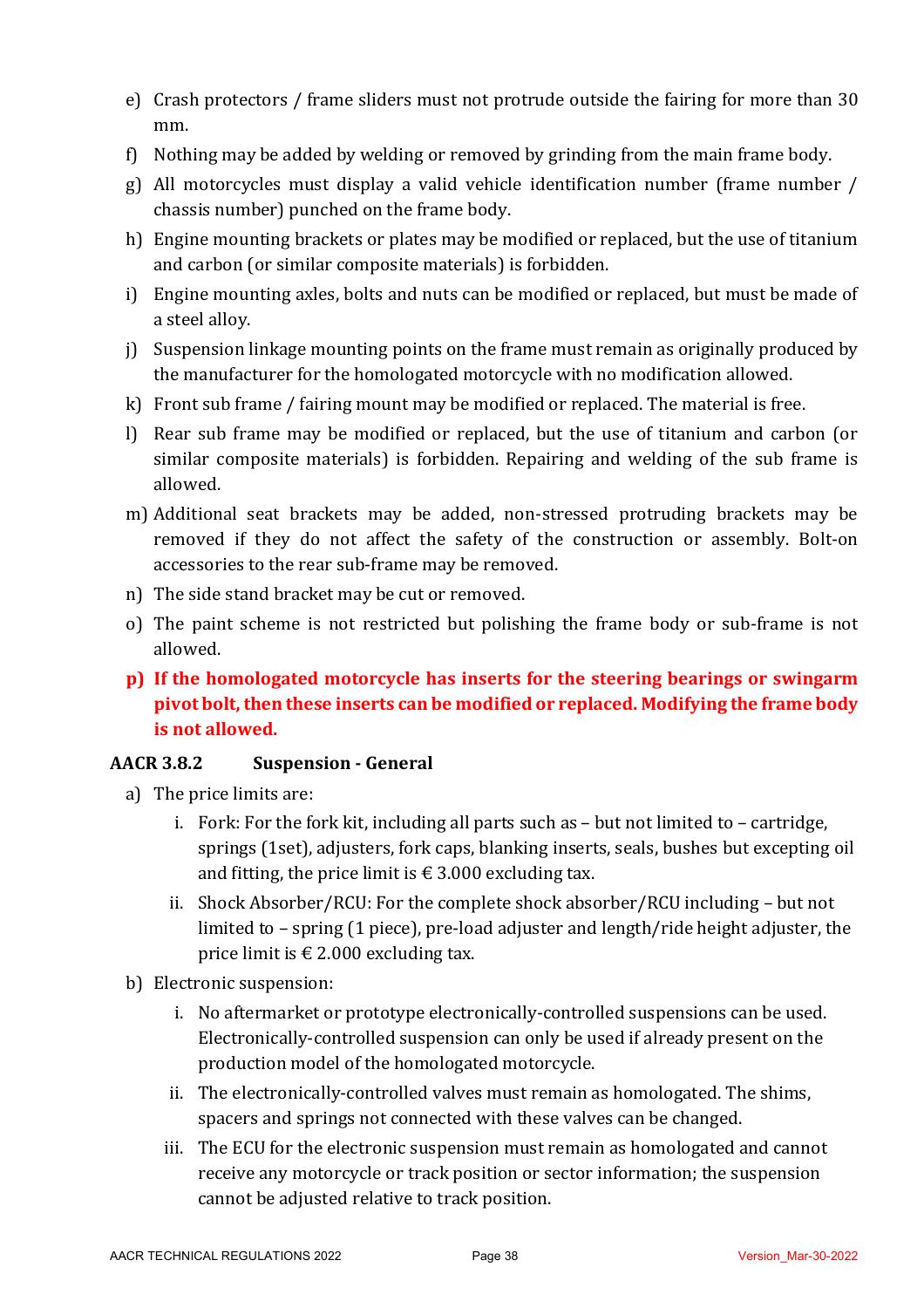- iv. The electronic interface between the rider and the suspension must remain as on the homologated motorcycle. It is allowed to remove or disable this rider interface.
- v. The electronic suspension system must work safely in the event of an electronic failure.
- vi. Electro-magnetic fluid systems which change the viscosity of the suspension  $fluids(s)$  during operation are not permitted.
- c) Electronic controlled steering dampers cannot be used if not installed on the homologated motorcycle for road use. However, it must be completely standard (any mechanical or electronic part must remain as homologated).

# **AACR 3.8.3 Front Fork and Fork Clamps**

- a) Forks (stanchions, stems, wheel spindle, upper and lower fork clamps, etc.) must be the originally fitted and homologated parts with the following modifications allowed:
	- i. The upper and lower fork clamps (triple clamp, fork bridges and stem) must remain as originally produced by the manufacturer on the homologated motorcycle
	- ii. Steering stem pivot position must remain in the homologated position (as supplied on the production motorcycle). If the standard motorcycle has inserts, then the inserts can be modified or replaced.
	- iii. Steering bearings are free.
	- iv. A steering damper may be added or replaced with an after-market damper.
	- v. The steering damper cannot act as a steering lock limiting device.
	- vi. Fork caps can be modified or replaced to allow external adjustment. This does not include the mechanical fork leg that is part of the homologated electronic fork set.
	- vii. The original surface finish of the fork tubes (stanchions, fork pipes) may be changed. Additional surface treatments are allowed.
	- viii. Fork bushings and oil seals are free.
		- ix. Dust seals may be modified, changed or removed if the fork remains totally oilsealed.
- b) Mechanical Forks: Original internal parts of the homologated forks may be modified or changed. After-market damper kits or valves may be installed.
- c) Electronic Suspensions:
	- i. No aftermarket or prototype electronically controlled suspension may be used, unless such suspension is already present on the production model of the homologated motorcycle, and it must remain completely standard (all mechanical or electronic parts must remain as homologated, with the exception of shims and springs).
	- ii. The electronic front suspension may be replaced with a mechanical system from a similar homologated model from the same manufacturer.
	- iii. Electronic forks may have their complete internal parts (including all electronic control) replaced with an approved conventional damping system and it will be considered as a mechanical fork.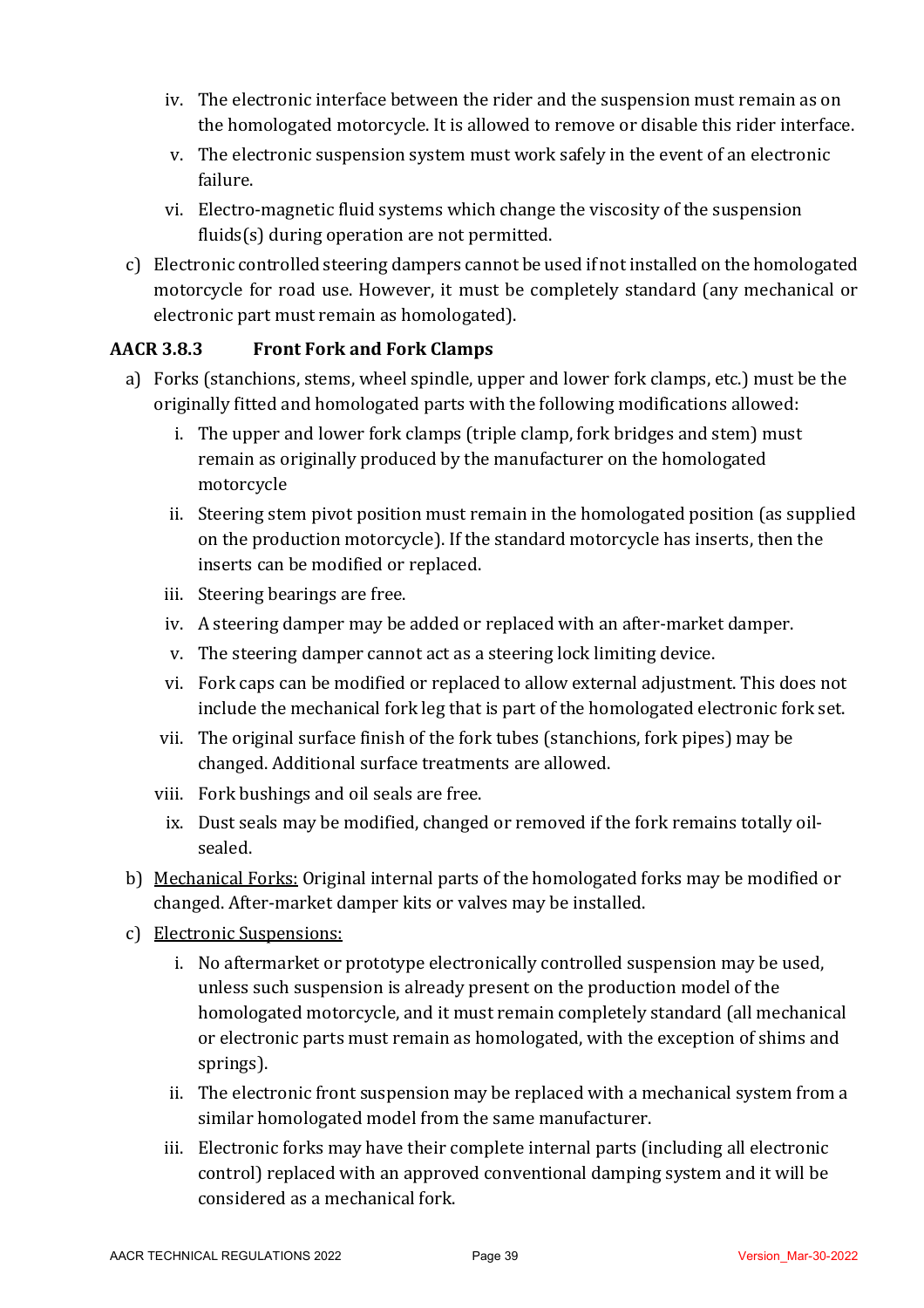- d) Any quality and quantity of oil can be used in the front forks.
- e) The protrusion (height and position of the front fork in relation to the fork crowns) is free.
- f) Fixing and mounting points for front brake callipers must remain as homologated.

# **AACR 3.8.4 Swing Arm**

- a) The swing arm must be the originally fitted and homologated part with no modification allowed.
- b) The swing arm pivot bolt and nut may be modified or replaced, but must be made of a steel alloy.
- c) Swing arm pivot position must remain in the homologated position (as supplied on the production motorcycle). If the standard motorcycle has inserts, then the inserts can be modified or replaced.
- d) Rear axle/chain adjuster can be **modified or** changed to an aftermarket product.
- e) A solid protective cover (shark fin) must be fixed to the swing arm, and must always cover the opening between the lower chain run, swing arm and rear wheel sprocket, irrespective of the rear wheel position.
- f) Rear wheel stand brackets may be added to the swing arm by welding or by bolts. Brackets must have rounded edges (with a large radius) viewed from all sides. Fastening screws must be recessed. An anchorage system or point(s) to keep the original rear brake calliper in place may be added to the rear swing arm.
- g) The sides of the swing arm may be protected by protective parts made of plastic or composite material. These protectors must fit the form of the swing arm.

# **AACR 3.8.5 Rear Suspension Unit**

- a) Rear suspension unit (shock absorber and its spring) may be replaced with an approved unit, but the original attachments to the frame and swing arm or linkage must be as homologated.
- b) Rear suspension linkage parts can be modified or replaced.
- c) Removable top shock mounts can be modified or replaced.
- d) Mechanical Suspensions: Rear suspension unit and spring may be changed.
- e) Electronic Suspensions: No aftermarket or prototype electronically-controlled suspension unit may be used, unless such suspension is already present on the production model of the homologated motorcycle and it must remain completely standard (any mechanical or electronic part must remain as homologated, with the exception of shims and spring). If the standard system has no facility for ride height adjustment the standard shock may be modified to allow shock length change if no hydraulic parts are modified. The original suspension system must work properly safe in the event of an electronic failure. The electronic shock absorber can be replaced with a mechanical one.

#### **AACR 3.8.6 Wheels**

- a) Wheels may be replaced and associated parts that are fitted to the homologated motorcycle may be altered or replaced.
- b) Aftermarket wheels must be made from aluminium alloys.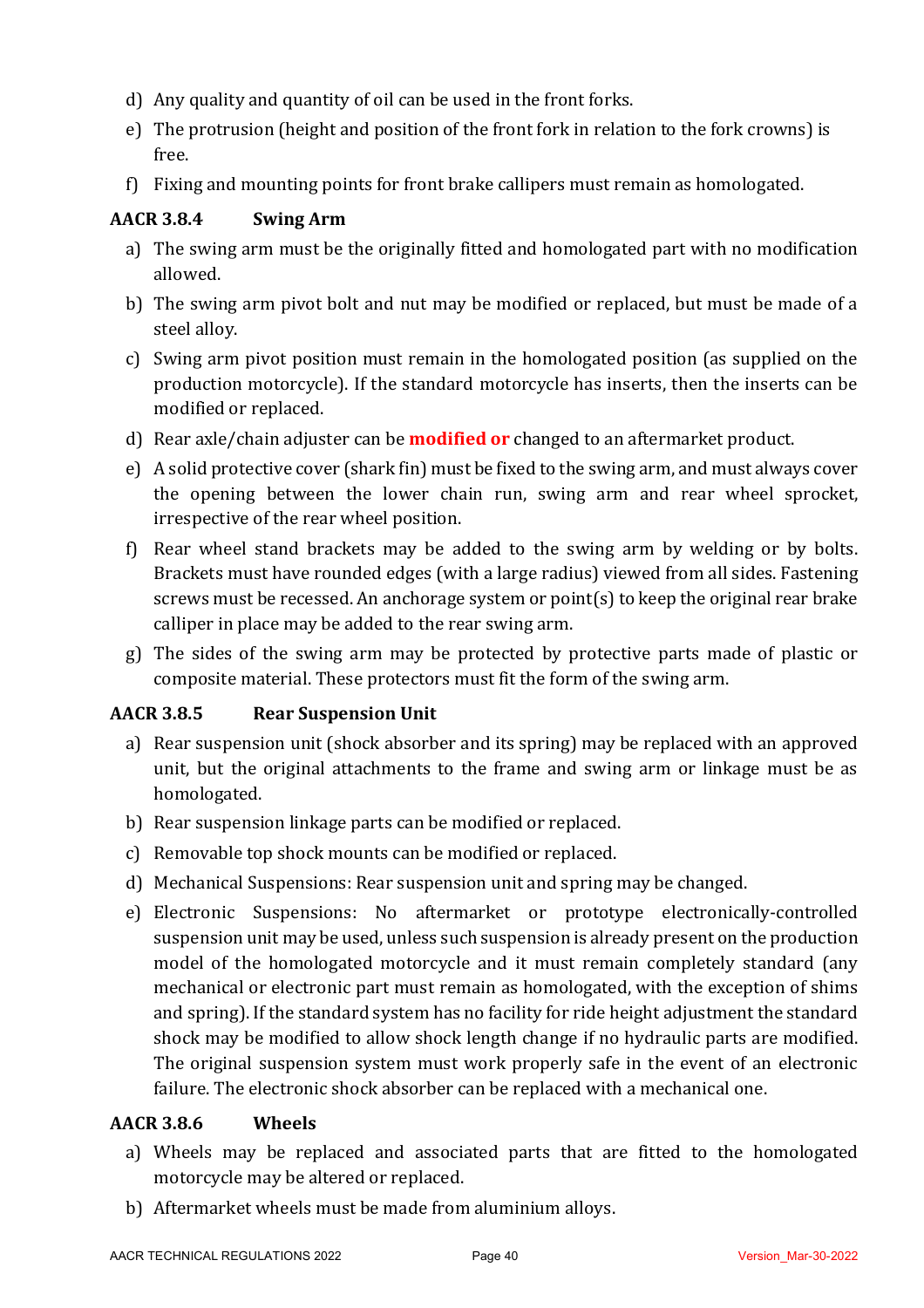- c) The use of the following alloy materials for the wheels is not allowed: Beryllium  $(>=5\%)$ , Scandium  $(>=2\%)$ , Lithium  $(>=1\%)$ .
- d) Any modification to the rim or spokes of an integral wheel (cast, moulded, riveted) as supplied by the manufacturer or of a traditional detachable rim is prohibited, except for modifications on the spokes, valves, safety bolts and tyre retention screws sometimes used to prevent tyre movement relative to the rim. If the rim is thus modified, bolts, screws etc. must be fitted for this purpose.
- e) Wheels may be overpainted but the original surface finish cannot be removed.
- f) A non-slip coating/treatment may be applied to the bead area of the rim.
- g) The cushion drive for the rear wheel can be modified or replaced.
- h) Bearings, seals and axles may be modified or replaced by aftermarket products.
- i) The use of titanium, light metal alloys and carbon (or similar composite materials) in the construction of the wheel axles is forbidden.
- j) Axle nuts/bolt can be modified or replaced, but must be made of a steel alloy.
- k) Wheel Spacers can be modified or replaced. Modifications to keep spacers in place are permitted.
- l) Bearing spacers can be modified or replaced.
- m) Wheel balance weights are free.
- n) Aluminium or steel inflation valves are compulsory. Angled valves are recommended.
- o) Permitted dimensions:
	- Permitted wheel rim diameter size: 17 inches
	- Permitted front wheel rim width: 3.50 inches
	- Permitted rear wheel rim width: 6,00 inches

# **AACR 3.8.7 Brakes**

- a) Brake discs may be replaced by aftermarket discs which comply with the following requirements:
	- i. Brake discs and carrier must retain the same material as the homologated disc and carrier or steel (max. carbon content 2.1 wt%). All homologated discs are steel.
	- ii. Non-floating or single piece discs may be replaced with floating discs. The disc carrier must be the same material as the homologated carrier, steel or aluminium.
	- iii. The outside diameter of the brake disc may be increased but the disc must fit into the homologated brake calliper without any modification of the brake calliper.
	- iv. The thickness of the brake disc may be increased but the disc must fit into the homologated brake calliper without any modification of the brake calliper. The number of floaters is free.
	- v. The fixing of the carrier on the wheel must remain the same as on the homologated disc.
- b) Front and rear brake calliper (mount, carrier, hanger) must remain as originally produced by the manufacturer for the homologated motorcycle with no modification allowed.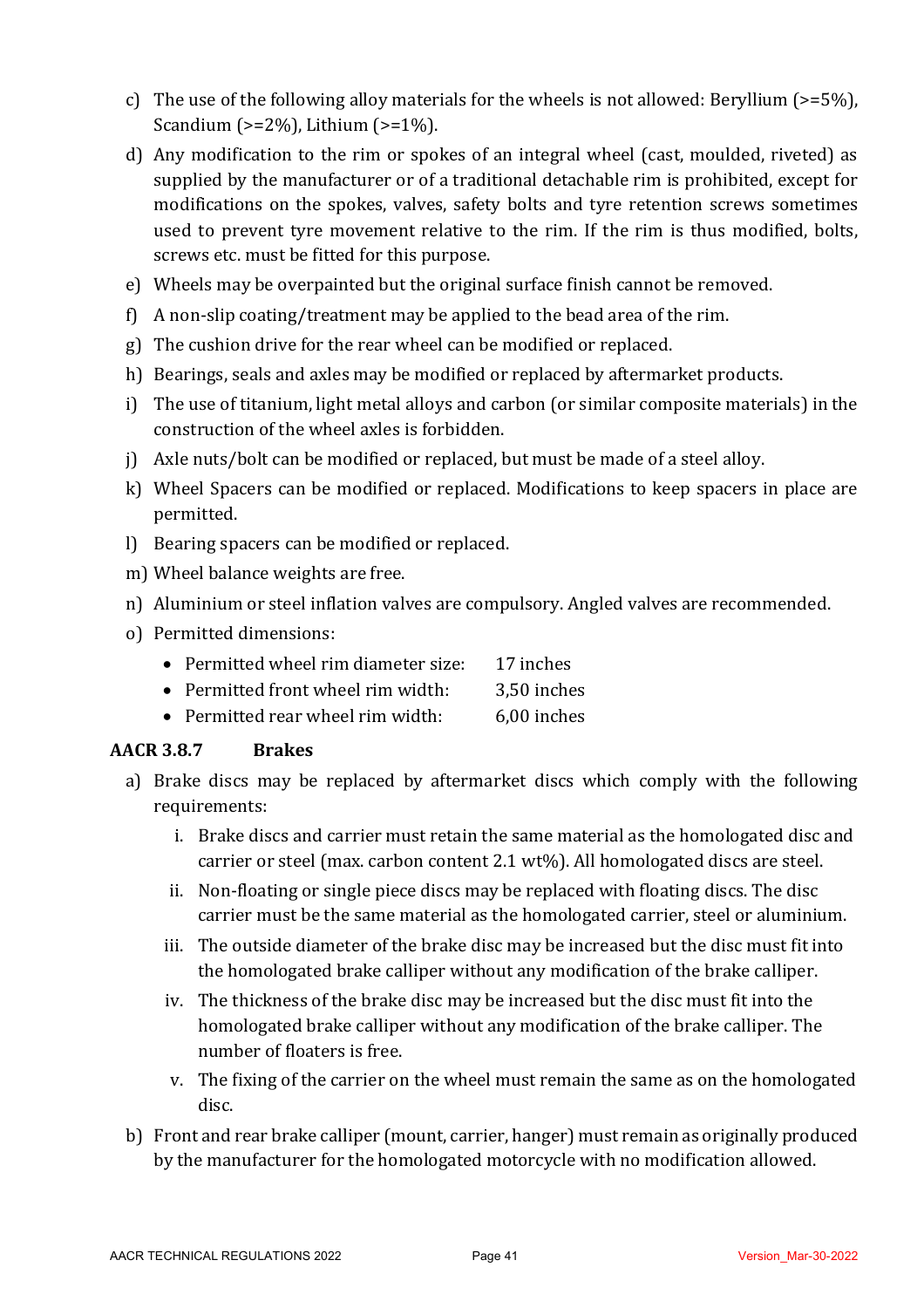# c) Only steel bolts/nuts and steel fasteners (8.8 grade or higher) can be used to fasten **the brake callipers.**

- d) In order to reduce the transfer of heat to the hydraulic fluid it is permitted to add metallic shims to the callipers, between the pads and the callipers, and/or to replace light alloy pistons with steel pistons made by the same manufacturer of the calliper
- e) The rear brake calliper bracket may be mounted fixed on the swing arm, but the bracket must maintain the same mounting (fixing) points for the calliper as used on the homologated motorcycle.
- f) The swing arm may be modified for this reason to aid the location of the rear brake calliper bracket, by welding, drilling or by using a thread repair insert.
- g) Front-brake master cylinder can be replaced.
- h) Rear brake master cylinder can be replaced.
- i) Front and rear brake fluid reservoir can be replaced.
- j) Front and rear hydraulic brake lines can be replaced.
- k) The split of the front brake lines for both front brake callipers must be made above the lower fork bridge (lower triple clamp).
- l) "Quick" (or "dry-brake") connectors in the brake lines are allowed.
- m) Front and rear brake pads may be changed. Brake pad locking pins may be modified for quick change type.
- n) Front brake calliper additional air scoops or ducts are allowed.
- o) The Antilock Brake System (ABS) may be used only if installed in the homologated model for road use. However, it must be completely standard (any mechanical or electronic part must remain as homologated, brake discs and master cylinder levers excluded) and only the software of the ABS may be modified.
- p) The Antilock Brake System (ABS) may be disconnected and its ECU can be dismantled. The ABS rotor wheel can be removed, modified or replaced.
- q) Motorcycles must be equipped with a brake lever protection, intended to protect the handlebar brake lever from being accidentally activated in case of collision with another motorcycle. Composite guards are not permitted. FIM approved guards will be permitted without regard of the material. The Chief Technical Officer has the right to refuse any guard not satisfying this safety purpose.

# **AACR 3.8.8 Handle Bars and Hand Controls**

- a) Handle bars may be replaced.
- b) Handle bars and hand controls may be relocated.
- c) Throttle grip can be modified or substituted.
- d) Throttle controls must be self-closing when not held by the hand.
- e) Throttle assembly and associated cables can be modified or replaced but the connection to the throttle body and the throttle controls must remain as homologated. Cable operated throttles (grip assembly) must be equipped with both an opening and a closing cable including when actuating a remote drive by wire grip/demand sensor.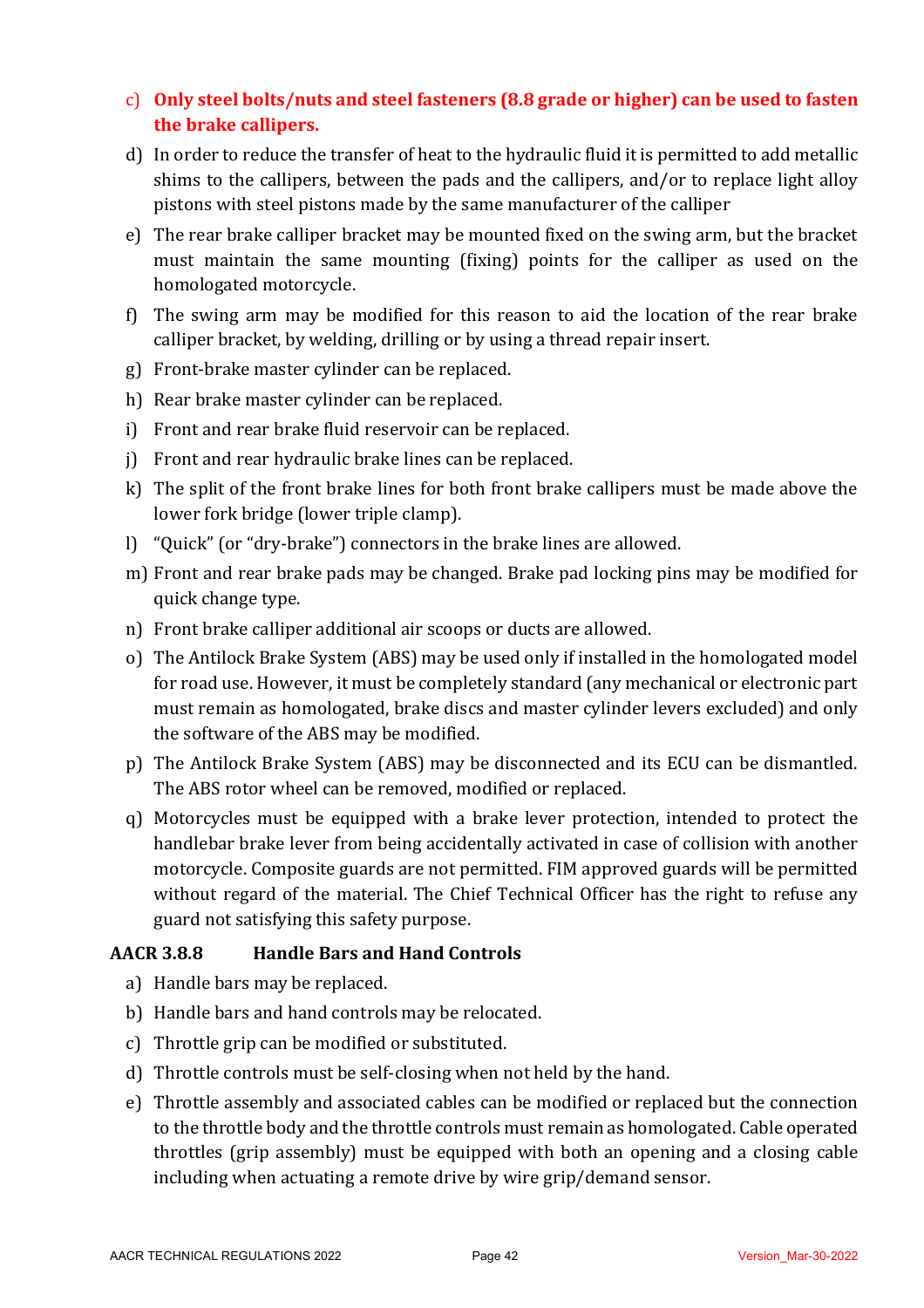- f) Clutch and brake lever may be exchanged by an after-market model. An adjuster to the brake lever and to the clutch lever is allowed.
- g) Switches can be changed but electric starter switch and engine stop switch must be located on the handle bars.
- h) Welding of handle bars is not allowed.
- i) The use of titanium, carbon fibre, Kevlar<sup>®</sup> or carbon composite materials for handlebars is forbidden.
- j) The use of titanium and aluminium alloys for nuts and screws is allowed.
- k) Handlebar ends must be plugged with a solid material or rubber covered.
- l) The minimum angle of rotation of the steering stem on each side of the centre line or mid position must be of 15°.
- m) In any position of the handlebars / steering stem, the front wheel, tyre and mudguard must maintain a minimum gap of 10 mm to the bodywork and radiator(s).
- n) Solid stops (other than steering dampers) must be fitted to ensure a minimum clearance of 30 mm between the handlebar with levers and the tank, frame or other bodywork when on full lock to prevent trapping the rider's fingers. **These stops can be adjustable.**
- o) All handlebar levers must be ball-ended (diameter of this ball should be at least 16 mm). This ball can also be flattened, the minimum thickness of the flattened part should be 14 mm and the edges must be rounded. These ends must be permanently fixed and form an integral part of the lever.
- p) Each control lever must be mounted on an independent pivot.

#### **AACR 3.8.9 Foot Rests and Foot Controls**

- a) The use of titanium, carbon fibre, Kevlar<sup>®</sup> or carbon composite materials for foot rests and foot controls is forbidden.
- b) The use of titanium and aluminium alloys for nuts and screws is allowed.
- c) Foot rests, hangers/brackets and linkage may be modified, replaced and relocated but the hangers/brackets must be mounted to the frame at the original mounting points.
- d) Gear shift must remain operated manually by foot.
- e) Foot rests may be rigidly mounted or a folding type which must incorporate a device to return them to the normal position.
- f) The end of the foot rests must be rounded.
- g) Non-folding footrests must have an end (plug) which is permanently fixed, made of plastic, Teflon or an equivalent type material (Alloy) and must be rounded. The plug surface must be designed to reach the widest possible area in order to decrease the risk of injuries to the rider in the case of an accident. The Chief Technical Officer has the right to refuse any plug not satisfying this safety aim.
- h) The rear brake lever, if pivoted on the footrest axis, must work under all circumstances, such as the footrest being bent or deformed.
- i) A thumb operated rear brake solution is allowed, but there must remain a functioning foot operated rear brake lever. In case of a dispute, the decision of the Chief Technical Officer is final.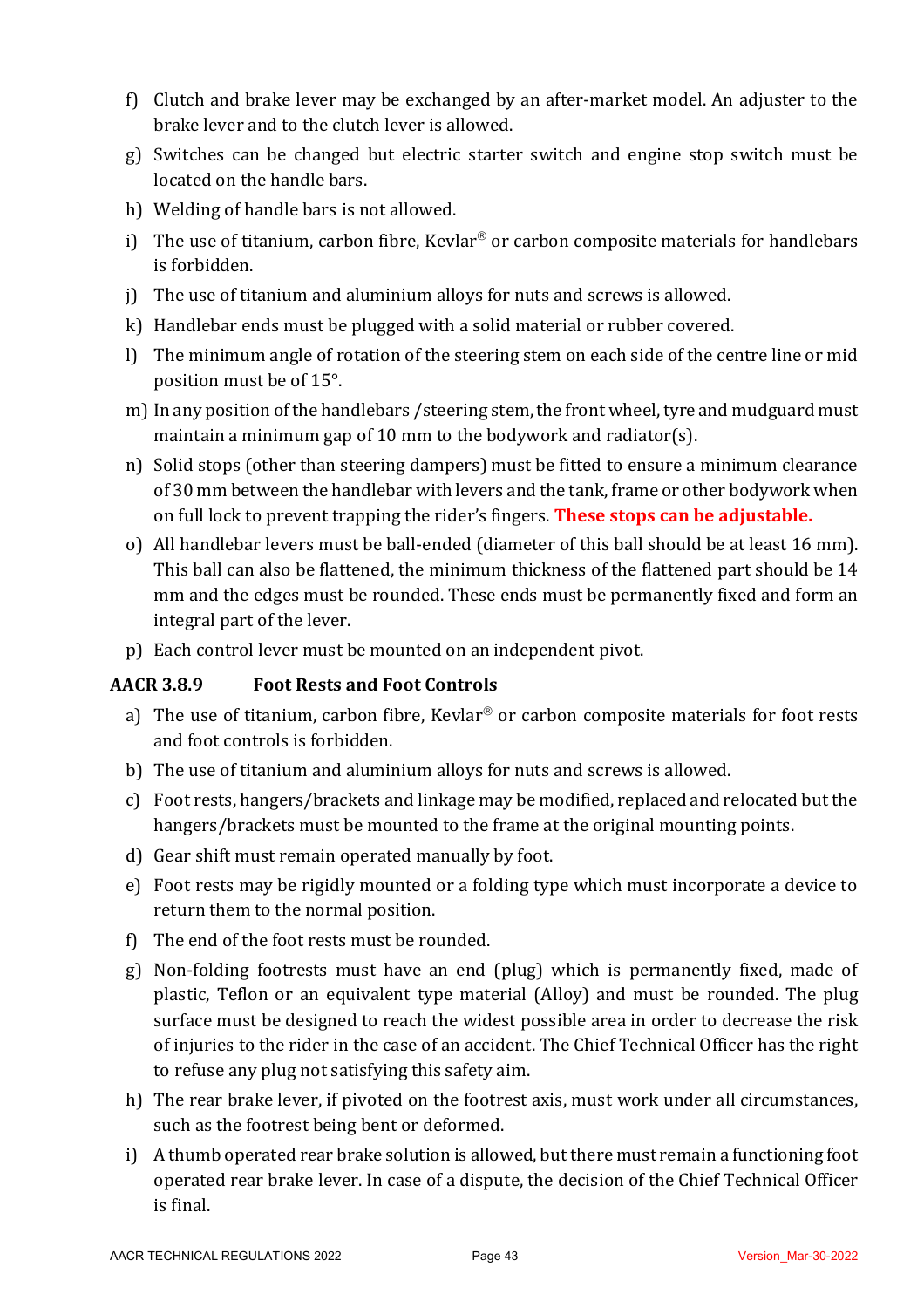### **AACR 3.8.10 Fairing / Body Work**

- a) Fairing, mudguards and bodywork must confirm in principle to the homologated shape as produced by the manufacturer, irrespective of the model year to encourage the most up to date visual impression.
- b) Fairings from a different model year can be used when it is/was homologated and the model year is 2006 or newer. In this case, the upper and lower fairing must be used as a set.
- c) The material may be changed. The use of carbon fibre or carbon composite materials is not allowed. Specific reinforcements made of Kevlar or carbon are allowed locally around holes and stressed areas.
- d) Headlight decals should be included.
- e) For all bodywork, paint and decal design is free.
- f) Overall size and dimensions must be the same as the original parts, with a tolerance of  $+/-$ 10 mm, respecting the design and features of the homologated fairing as far as possible. The overall width of the frontal area may be  $+10$  mm maximum. The decision of the Chief Technical Officer is final.
- g) Windscreen may be replaced with an aftermarket product. The height of the windscreen is free, with a tolerance of  $+/-$  15 mm measured on the vertical distance from / to the upper fork bridge. The screen must not have sharp edges. The material of the windscreen must be transparent.
- h) Fairing brackets and fasteners may be altered or replaced. The material is free.
- i) The ram-air intake must maintain the originally homologated shape and dimensions with a tolerance of  $+/- 2$  mm.
- j) The original air ducts running between the fairing and the air box may be altered or replaced with a tolerance of  $+/- 2$  mm to the homologated parts. The material is free. Particle grills or "wire - meshes" originally installed in the openings for the air ducts may be removed.
- k) The lower fairing must be constructed to hold a minimum of 5 litres in case of an engine breakdown. The lower edges of all the openings in the fairing must be positioned at least 70 mm above the bottom of the fairing.
- l) The lowest point of the rear transverse wall of the lower fairing must be at least 50 mm above the bottom. The angle between this wall and the floor must be  $\leq 90^{\circ}$ .
- m) The lower fairing must incorporate at least a single opening of 20 mm diameter in the front lower area. This hole must remain sealed in dry conditions and must be opened only in wet race conditions as declared by the Race Director.
- n) Motorcycles may be equipped with a radiator shroud (inner ducts) to improve the air stream towards the radiator, but the appearance of the front, the rear and the profile of the motorcycle must not be changed.
- o) Front mudguard may be modified or replaced and may be spaced upward for increased tyre clearance. The material is free.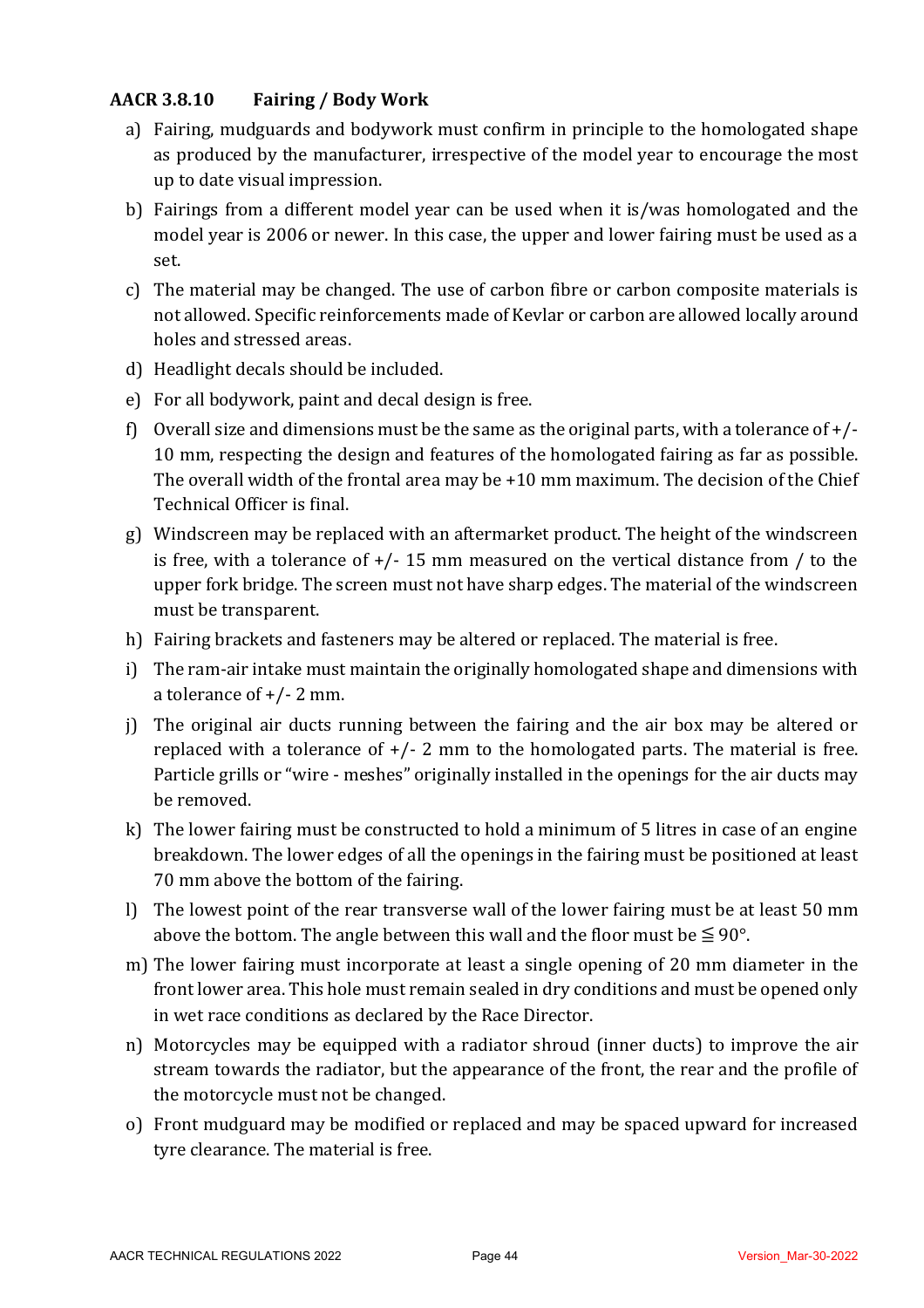- p) Rear mudguard fixed on the swing arm can be modified, replaced (and may be spaced upward for increased tyre clearance) or removed. The material is free. The chain guard may be removed.
- q) All exposed edges must be rounded.
- r) Wings and Aerodynamic Aids:
	- i. Wings and other aerodynamic aids can only be used if originally fitted to the homologated motorcycle.
	- ii. The wings and other aerodynamic aids must follow the dimensions, profiles and positions of the homologated shapes exactly (tolerance  $+/- 1$  mm). For copies of the OEM parts, the leading edges (including end plates) must have a minimum circumference of 4 mm and must have a rounded end (8 mm radius) or be enclosed / integrated into the fairing.
	- iii. The OEM parts may be used "as is" with the exception that the wing root and  $10$ mm from the end face may be modified to allow mounting to the fairing. This may not be in the form of an extension and the size of the wing will be measured with reference to the face of the wing root.
	- iv. The wings must be fitted in the same relative position (accepting the tolerance allowed for the fairing) and the angle of attack must be within  $+/- 4$  degrees of the original angle of attack relative to the chassis.
	- v. For active or dynamic aerodynamic parts, only the standard homologated mechanism can be used. The range of movement of these parts must be the same as that used by the homologated motorcycle in normal use - not the mechanical maximum.

#### **AACR 3.8.11 Seat**

- a) Seat, seat base and associated bodywork may be replaced. The appearance from front, rear and profile must conform **in principle** to the homologated shape.
- b) The top portion of the rear body work around the seat may be modified to a solo seat.
- c) The homologated seat locking system (with plates, pins, rubber pads, etc.) can be removed.
- d) The same materials as for fairings must be used.
- e) All exposed edges must be rounded.

#### **AACR 3.8.12 Fasteners**

- a) Standard fasteners may be replaced with fasteners of any material and design with the exceptions listed below, or in the relevant sections of this regulations.
- b) Titanium fasteners may be used in structural (highly stressed) locations, but the strength and design must be equal to - or exceed - the strength of the standard fastener it is replacing.
- c) Internal engine bolts, screws and nuts must remain of standard homologated materials or materials of higher specific weight.
- d) The requirements for the materials of axles, bolts and nuts for engine mounting, wheels and swingarm are specified in the relevant sections of this regulations.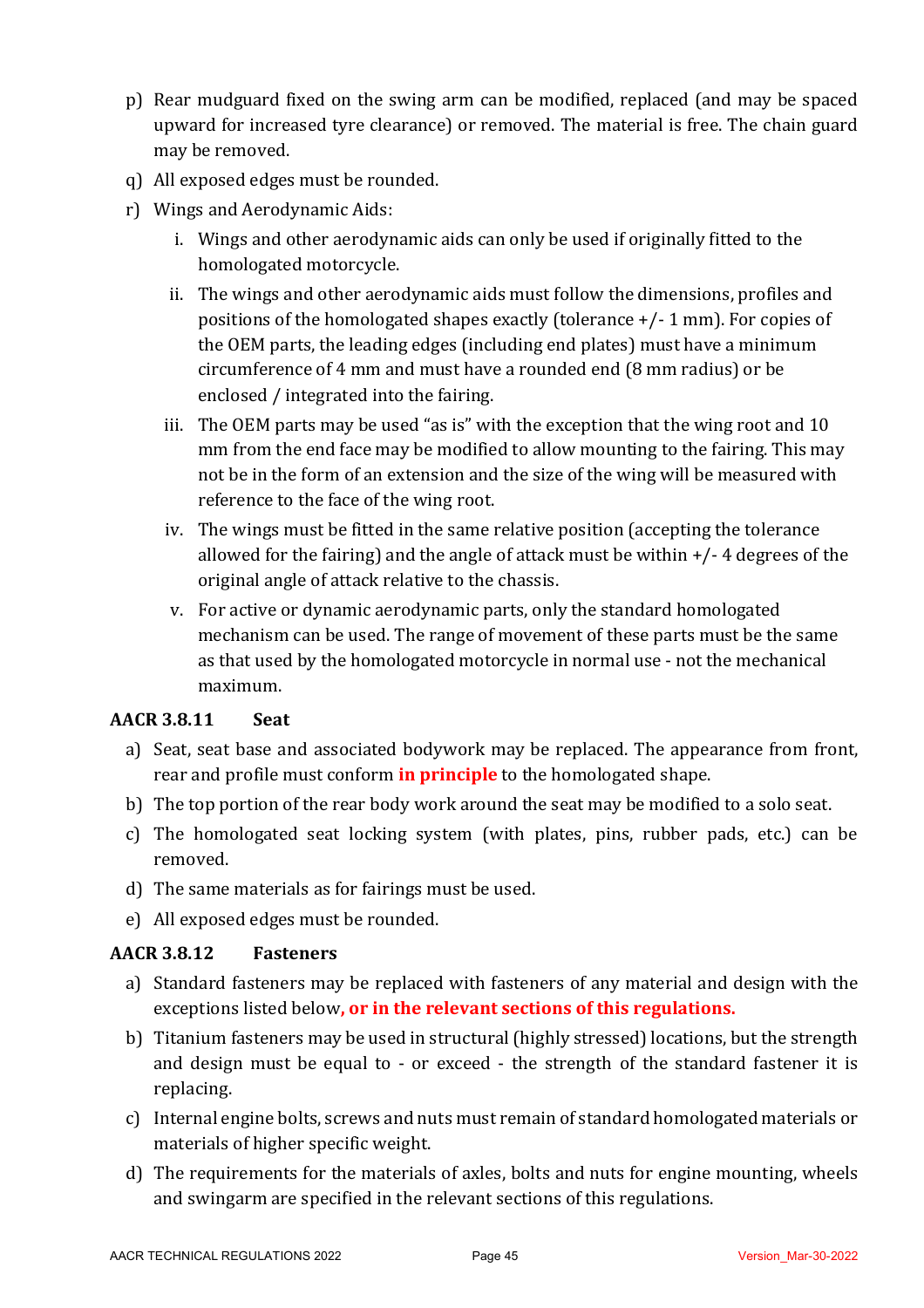- e) Fasteners may be drilled only for safety wiring, but intentional weight-reduction modifications are not allowed.
- f) Thread repair using inserts of different material such as Helicoil® and Time-Sert® are allowed.
- g) Fairing/body-work fasteners may be changed to a quick disconnect type, the material is free.
- h) Aluminium fasteners may only be used in non-structural (low stressed) locations.
- i) In case of a dispute, the decision of the Chief Technical Officer is final.

#### **AACR 3.8.13 Rear Safety Light**

See AACR 0.2.3.

### AACR 3.9 The following items MAY BE altered or replaced

- a) Any type of lubrication, brake and suspension fluid may be used.
- b) Gaskets and gasket materials.
- c) Bearings of any type and brand may be used.
- d) Painted external surface finishes and decals.
- e) Material for brackets connecting non-original parts (fairing, exhaust, instruments, etc.) to the frame (or engine) can be made from titanium or fibre reinforced composites.
- f) Protective covers for the frame, chain, footrests can be made in materials like fibre composite material.

#### AACR 3.10 The Following Items MAY BE removed

- a) Emission control items (anti-pollution) in or around the air box and engine (O2 sensors, air injection devices)
- b) The air injection control system (valve, solenoid, tubes) may be removed. In this case, connections to the cylinder head cover / cylinder head must be plugged.
- c) Speedometer and related wheel spacers.
- d) Bolt on accessories on a rear sub frame.
- e) The original left and right handlebar switch, e.g. light switch, horn switch, turn signal switch, etc.

#### AACR 3.11 The Following Items MUST BE removed

- a) Headlamp, rear lamp and turn signal indicators (when not incorporated in the fairing). Openings must be covered by suitable materials.
- b) Rear-view mirrors.
- c) Horn.
- d) License plate bracket.
- e) Tool box.
- $f$ ) Helmet hooks and luggage carrier hooks.
- g) Passenger foot rests.
- h) Passenger grabs rails.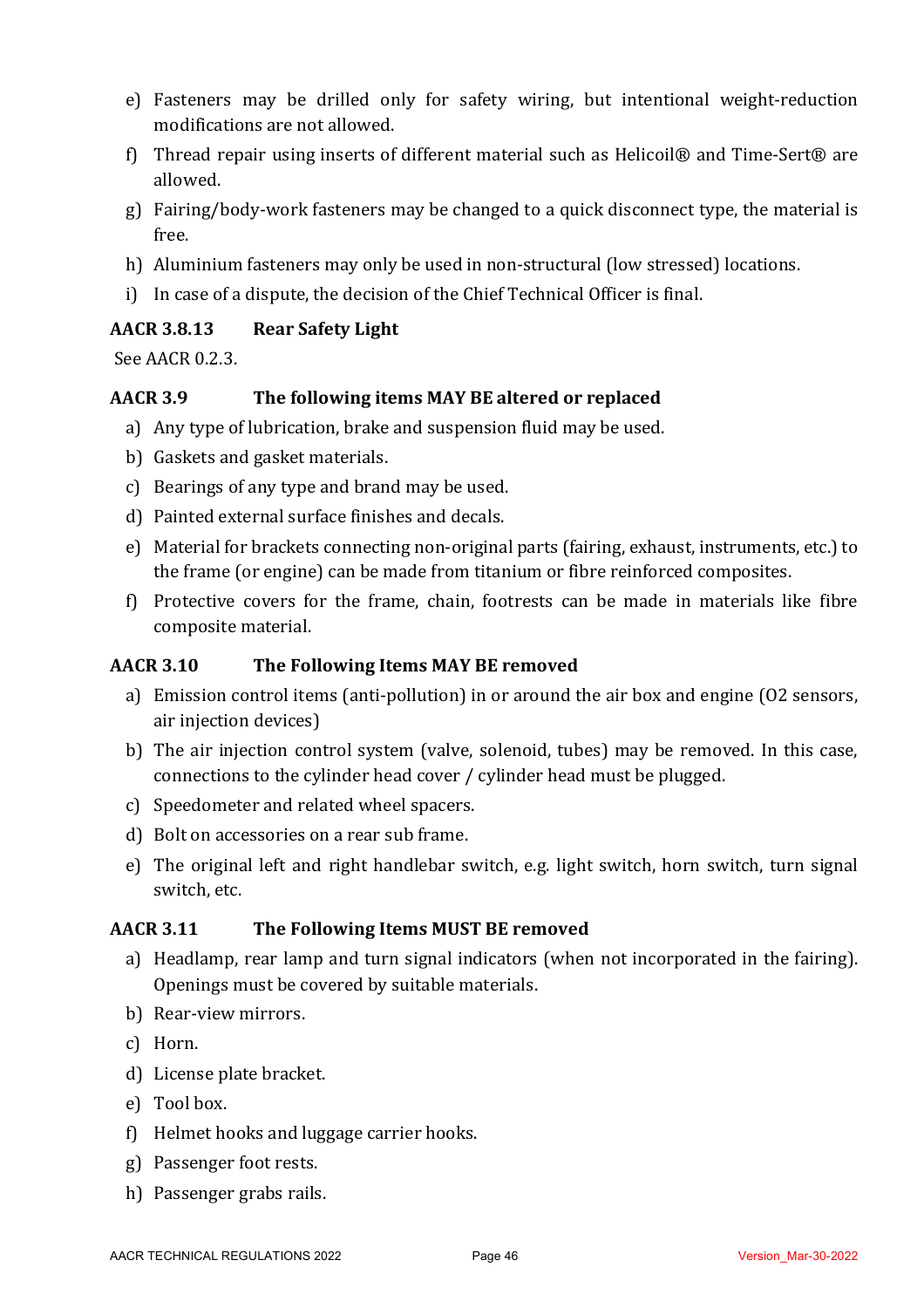- i) Safety bars, centre and side stands must be removed (fixed brackets must remain excepting side stand bracket).
- j) Catalytic convertors.

### AACR 3.12 The Following Items MUST BE altered

- a) Motorcycles must be equipped with a functional ignition kill switch or button mounted on a side of the handlebar (within reach of the hand while on the hand grips) that is capable of stopping a running engine. The button or switch must be RED.
- b) Throttle controls must be self-closing when not held by the hand.
- c) All drain plugs, oil filler caps and oil dip sticks must be safety wired. External oil filter(s) screws and bolts that enter an oil cavity must be safety wired (i.e. on crankcase, oil radiator).
- d) All motorcycles must have a closed breather system. The oil breather line must be connected and discharge in the air box.
- e) Where breather or overflow pipes are fitted they must discharge via existing outlets. The original closed system must be retained; no direct atmospheric emission is permitted.
- f) Motorcycles must be equipped with a red light on the instrument panel that will illuminate in the event of oil pressure drop.

#### **AACR 3.13 TIMEKEEPING INSTRUMENTS**

See AACR 0.8.

#### **ACCR 3.14 ONBOARD CAMERAS**

See AACR 0.10.

# **AACR 4 SUPERBIKE (SBK)**

#### **AACR 4.0 GENERAL**

The following rules are intended to give freedom to modify or replace some parts in the interest of safety, and improved competition between various motorcycle concepts.

### EVERYTHING THAT IS NOT AUTHORISED AND PRESCRIBED IN THIS RULE IS STRICTLY FORBIDDEN

Superbike motorcycles require an FIM homologation (see AACR 0.6).

All motorcycles must be normally aspirated.

All parts and systems not specifically mentioned in the following articles must remain as originally produced by the manufacturer for the homologated motorcycle.

The appearance from both front, rear and the profile of Superbike motorcycles must (except when otherwise stated) remain as originally produced by the manufacturer for the homologated motorcycle.

The appearance of the exhaust system is excluded from this rule.

#### **AACR 4.1 DISCIPLINE SPECIFICATIONS SUPERBIKE**

- 3 & 4 cylinders over 750 cc up to 1000 cc 4-stroke
- 2 cylinders over 850 cc up to 1200 cc 4-stroke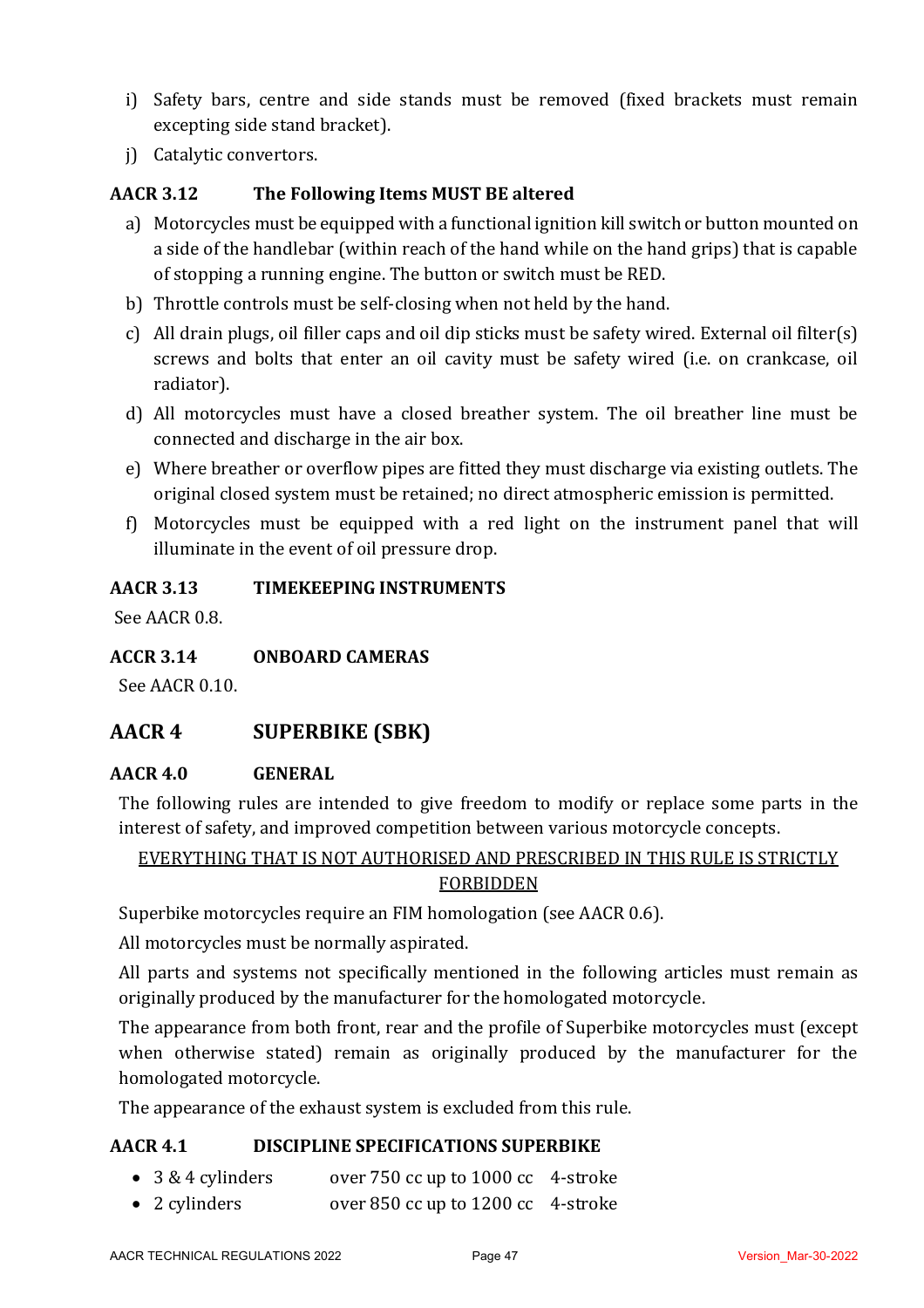The displacement capacity, bore and stroke must remain at the homologated size. Modifying the bore and stroke to reach class limits is not allowed.

# **AACR 4.2 MINIMUM WEIGHT**

- a) The minimum weight for each motorcycle in running condition is 168 kg.
- b) At any time of the event, the weight of the whole motorcycle (including the tank and its contents) must not be lower than the specified minimum weight.
- c) There is no tolerance on the minimum weight.
- d) During the final technical inspection at the end of the race, the selected motorcycles and riders will be weighted in the condition they finished the race, and the established weight limit must be met in this condition. Nothing may be added to the motorcycle. This includes all fluids.
- e) During the practice and qualifying sessions, riders may be asked to submit their motorcycle to a weight control. In all cases the rider must comply with this request.
- f) The use of ballast is allowed to stay over the minimum weight limit.
- $g$ ) The use of ballast is allowed to stay over the minimum weight limit and must be declared to the Chief Technical Officer at the preliminary checks. Fuel in the fuel tank can be used as ballast.
- h) The ballast must be made from solid metal piece(s), firmly and securely connected, either through an adapter or directly to the main frame or engine, with minimum 2 steel bolts (min. 8 mm diameter, 8.8 grade or higher). Other equivalent technical solutions must be submitted to the Chief Technical Officer for his approval.

# **AACR 4.3 STARTING NUMBERS & BACKGROUND COLOURS**

White background with black numbers. See Appendix A and AACR 0.4 for sizes and specifications.

# **AACR 4.4 FUEL**

See AACR 0.5.

# **AACR 4.5 TYRES**

See AACR 0.3.

# **AACR 4.6 ENGINE**

- a) The number of engines is free.
- b) The following engine specifications and components may not be altered from the homologated motorcycle except as noted:
	- i. The homologated engine design model cannot be changed.
	- ii. Homologated materials and castings for the crankcase, cylinder, cylinder head and gear-box housing must be used.
	- iii. Material for the crankcase, cylinder, cylinder head and gear-box housing may only be added by welding or removed by machining.
	- iv. The method of cam drive must remain as homologated.
	- v. Aftermarket or modified cam drive components are allowed; however, the cam drive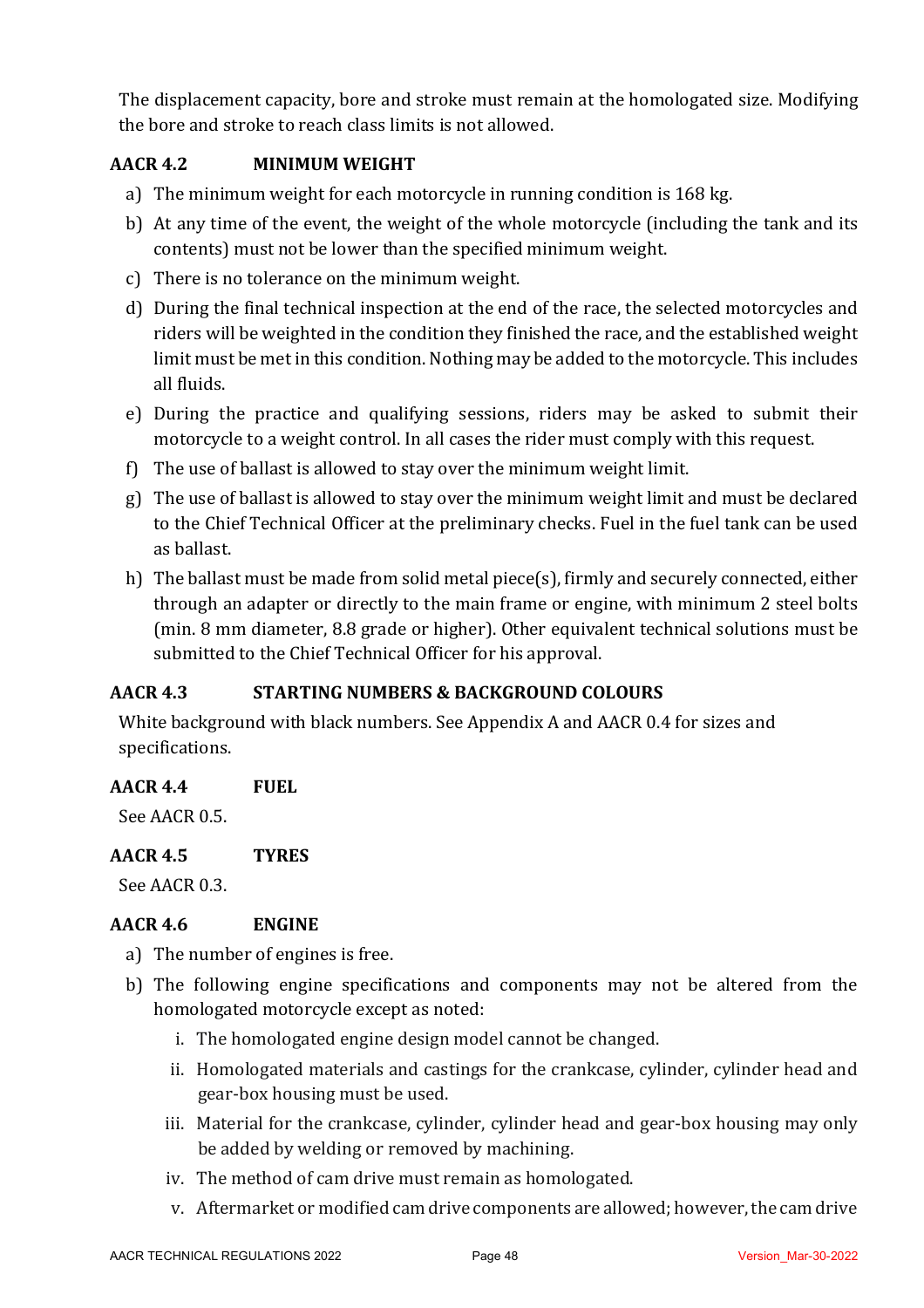must be in the homologated location and the system must be as homologated.

- vi. The method of valve retention must remain as the homologated model. No pneumatic valve retention devices are allowed unless fitted to the homologated model.
- vii. All moving internal engine, gear-box and clutch parts may be altered or replaced including materials from those fitted on the homologated motorcycle (unless not allowed by the individual section covering the parts in question).
- viii. Polishing and lightening of engine parts is permitted, except for carburation instruments (unless not allowed by the individual section covering the parts in question).
	- ix. The sequence in which the cylinders are ignited (i.e.  $1-2-4-3$ ), must remain as originally designed on the homologated model. Simultaneous  $(*)$  firing of 2 cylinders is also forbidden if not adopted on the homologated motorcycle  $(*$ up to 5 degrees firing difference in 2 cylinders is regarded as 'simultaneous' firing).

#### **AACR 4.6.1 Cylinder Head**

The homologated cylinder head may be modified as follows:

- a) Homologated materials and castings for the cylinder heads must be used. Material for these parts may only be added by welding or using Epoxy and removed by machining.
- b) The resurfacing of the cylinder heads sealing surface is permitted.
- c) The homologated cylinder head cover may be modified.
- d) The induction and exhaust system including the number of valves and or ports (intake and exhaust) must be as homologated.
- e) Porting and polishing of the cylinder head normally associated with individual tuning such as gas flowing of the cylinder head, including the combustion chamber is allowed. Epoxy may be used to shape the ports.
- f) The compression ratio is free.
- g) The combustion chamber may be modified.
- h) Aftermarket or modified valves, springs, tappets, retainers, valve seats, valve guides, and other valve train components are permitted.
- i) Valve diameters, including stem diameters, must remain as homologated.
- i) Valves must be made of the same basic material as the homologated valves.
- $k$ ) Valves must remain in the homologated location and at the same angle as the homologated valves.
- l) Cam followers can be modified or replaced, but must be in the same position as on the homologated motorcycle.
- m) The gaskets can be modified or changed.

#### **AACR 4.6.2 Camshafts**

a) Camshafts may be altered or replaced from those fitted to the homologated motorcycle. duration and lift are free.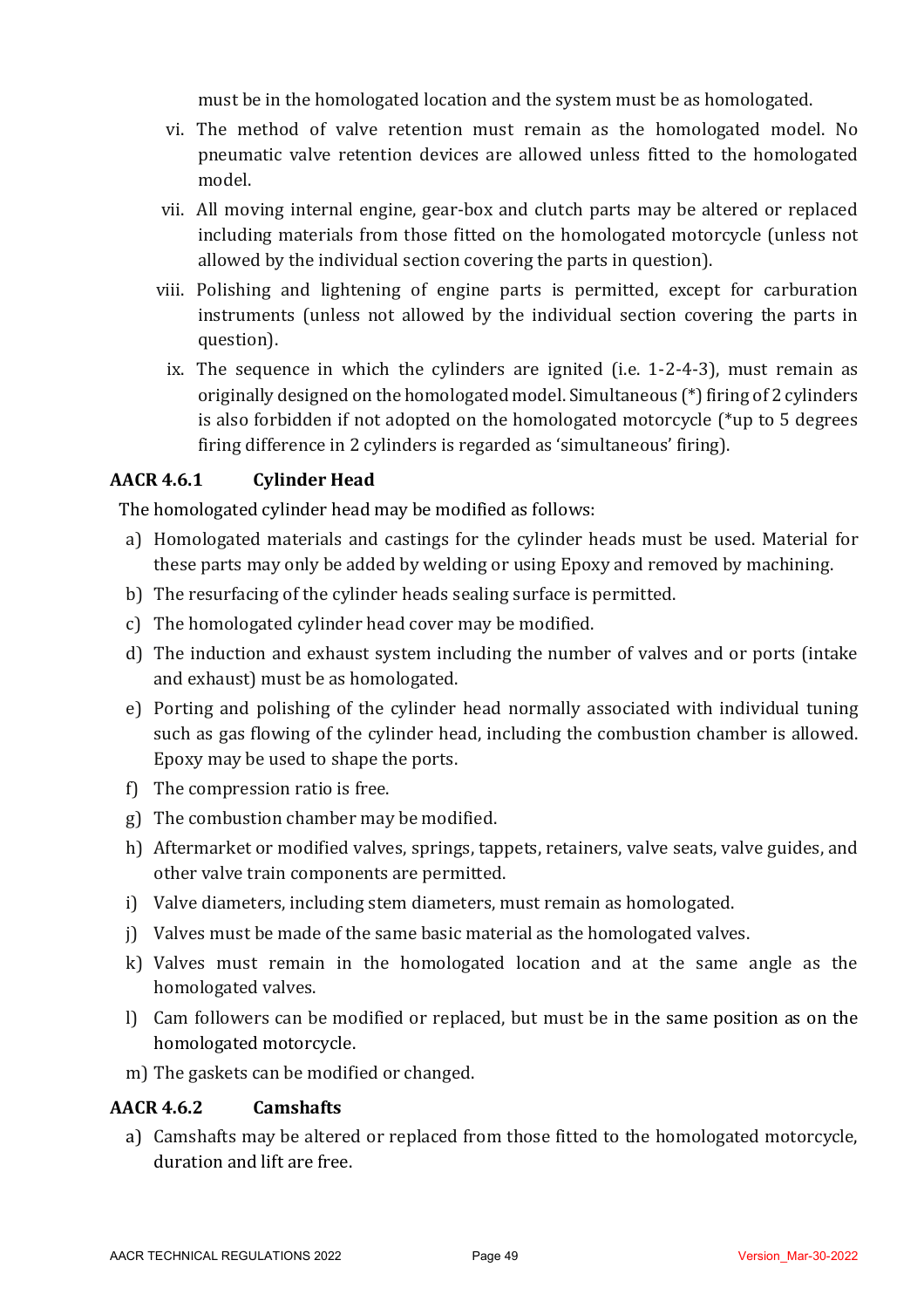b) Offsetting the camshaft is not allowed. The camshaft must remain in the homologated location.

# **AACR 4.6.3 Camshaft Sprockets or Gears**

- a) Camshaft sprockets or camshaft gears may be altered or replaced.
- b) The cam drive system (chain drive or gears) must remain as homologated.
- c) Cam chain and tensioner may be altered or replaced.

### **AACR 4.6.4 Cylinders**

- a) Homologated materials and casting for the cylinder block must be used.
- b) Material for the cylinder block may only be added by welding or using Epoxy and removed by machining.
- c) The sleeves or liner material may be changed and the surface finish is free.
- d) The original bore size must be retained.

#### **AACR 4.6.5 Pistons**

a) Pistons may be modified or replaced from those fitted to the homologated motorcycle.

### **AACR 4.6.6 Piston Rings**

a) Piston rings may be modified or replaced from those fitted to the homologated motorcycle.

#### **AACR 4.6.7 Piston Pins and Clips**

a) Piston pins and clips may be modified or replaced from those fitted to the homologated motorcycle.

#### **AACR 4.6.8 Connecting Rods**

- a) Connecting rods may be modified or replaced from those fitted to the homologated motorcycle.
- b) Carbon composite or carbon fibre materials are not allowed if not used in the homologated motorcycle.

### **AACR 4.6.9 Crankshaft**

Only the following modifications are allowed to the homologated crankshaft:

- a) Bearing surfaces may be polished or a surface treatment may be applied.
- b) Balancing is allowed. The addition or reduction in weight of the crankshaft in order to reach a racing balance can be not be higher than 15% of the homologated weight without the tolerance as shown on the homologation drawing of the crankshaft.
- c) The weight reduction may be done by drilling or machining of the crankshaft counterweights.
- d) Polishing of the crankshaft is not allowed.
- e) Attachment of aftermarket ignition components or sensors is permitted.
- f) Balance shaft(s) may be modified, altered or removed.

#### **AACR 4.6.10 Crankcase and all other Engine Cases**

a) Homologated materials and castings for crankcase and gearbox housing must be used.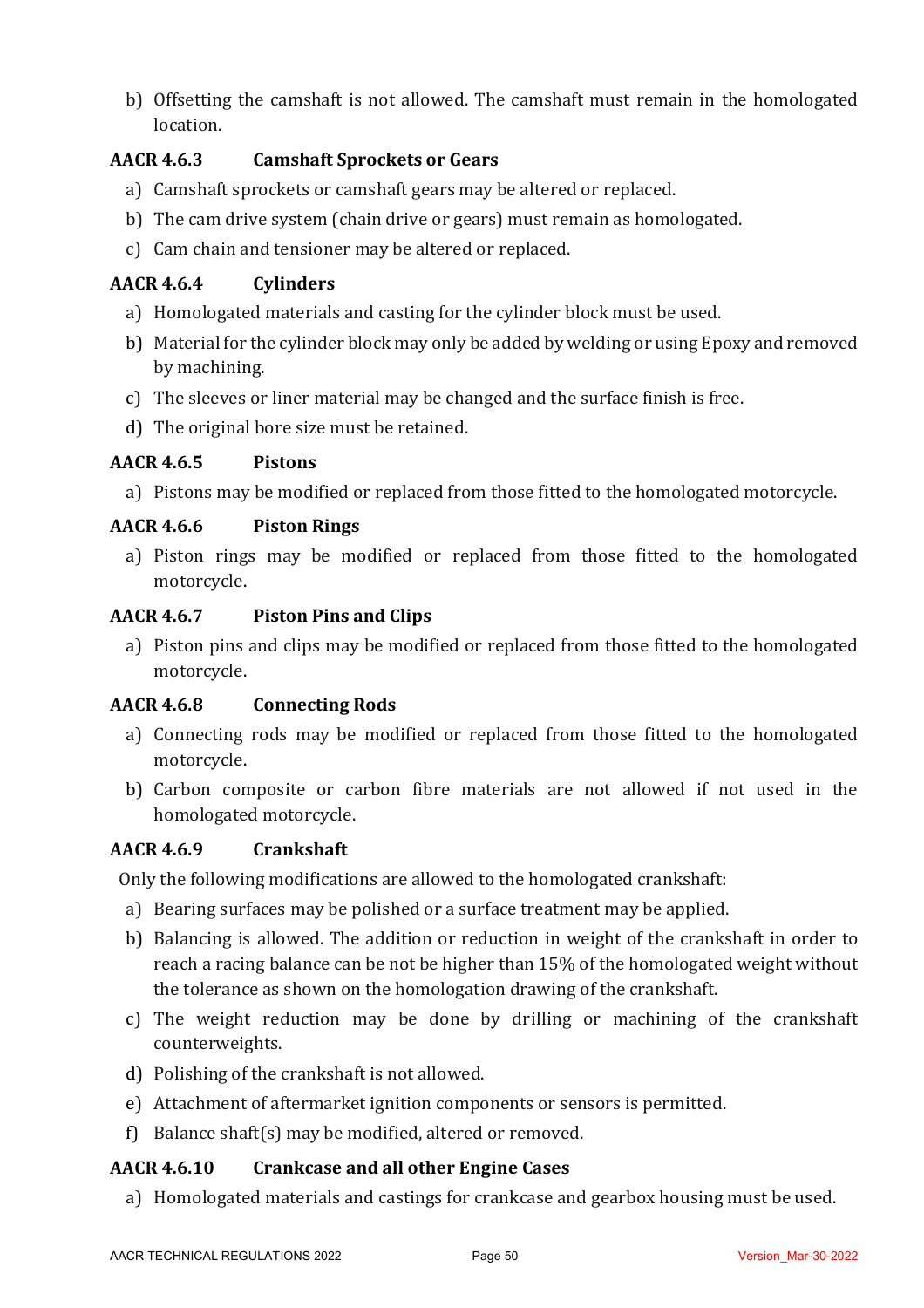- b) Repairing the crankcase by welding or using Epoxy is allowed.
- c) Oil-pan (sump) may be altered or replaced.
- d) Vacuum pumps are not allowed if not installed on the homologated motorcycle.
- e) Lateral (side) covers may be altered, modified or replaced. If altered or modified, the cover must have at least the same resistance to impact as the original part.
- f) All lateral covers/engine cases containing oil and which could be in contact with the ground during a crash, must be protected by a second cover made from metal, such as aluminium alloy, stainless steel, steel or titanium. Covers made of composite materials are not permitted.
- g) The secondary covers should cover a minimum of  $1/3$  of the original cover. It must have no sharp edges to damage the track surface.
- h) Plates or crash bars made from aluminium or steel are also permitted in addition to these covers. All of these devices must be designed to be resistant against sudden shocks, abrasions and crash damage.
- i) Plates / crash bars / frame sliders must not protrude outside the fairing for more than 30 mm.
- j) FIM approved covers will be permitted without regard of the material or its dimensions.
- k) These covers must be fixed properly and securely with a minimum of three  $(3)$  case cover screws that also mount the original covers / engine cases to the crankcases.
- l) Oil containing engine covers must be secured with steel bolts.
- m) The Chief Technical Officer has the right to refuse and forbid any cover not satisfying this safety purpose, if the evidence shows that the cover is not effective.
- n) No damaged **or repaired** covers will be permitted unless approved by the Chief Technical Officer.

# **AACR 4.6.11 Transmission / Gearbox**

- a) All transmission / gearbox ratios, shafts, drums, selector forks are free. The design concept must remain the same as homologated.
- b) Primary gear ratio must remain as homologated.
- c) The layout of the transmission shafts must be the same as on the homologated motorcycle and only the material and the ratios can be changed.
- d) The layout and function of the shift drum must be the same as on the homologated motorcycle.
- e) The selector forks may be changed; however, the forks must engage with the same gears and function in the same way as on the homologated motorcycle.
- f) The number of gears must remain as homologated.
- g) Additions to gearbox or selector mechanism, such as quick shift systems, are allowed.
- h) Countershaft sprocket, rear wheel sprocket, chain pitch and size can be changed.
- i) The chain tensioner is free.
- j) Chain guard can be removed.
- k) Transmission gear shifter shaft supporting brackets can be added.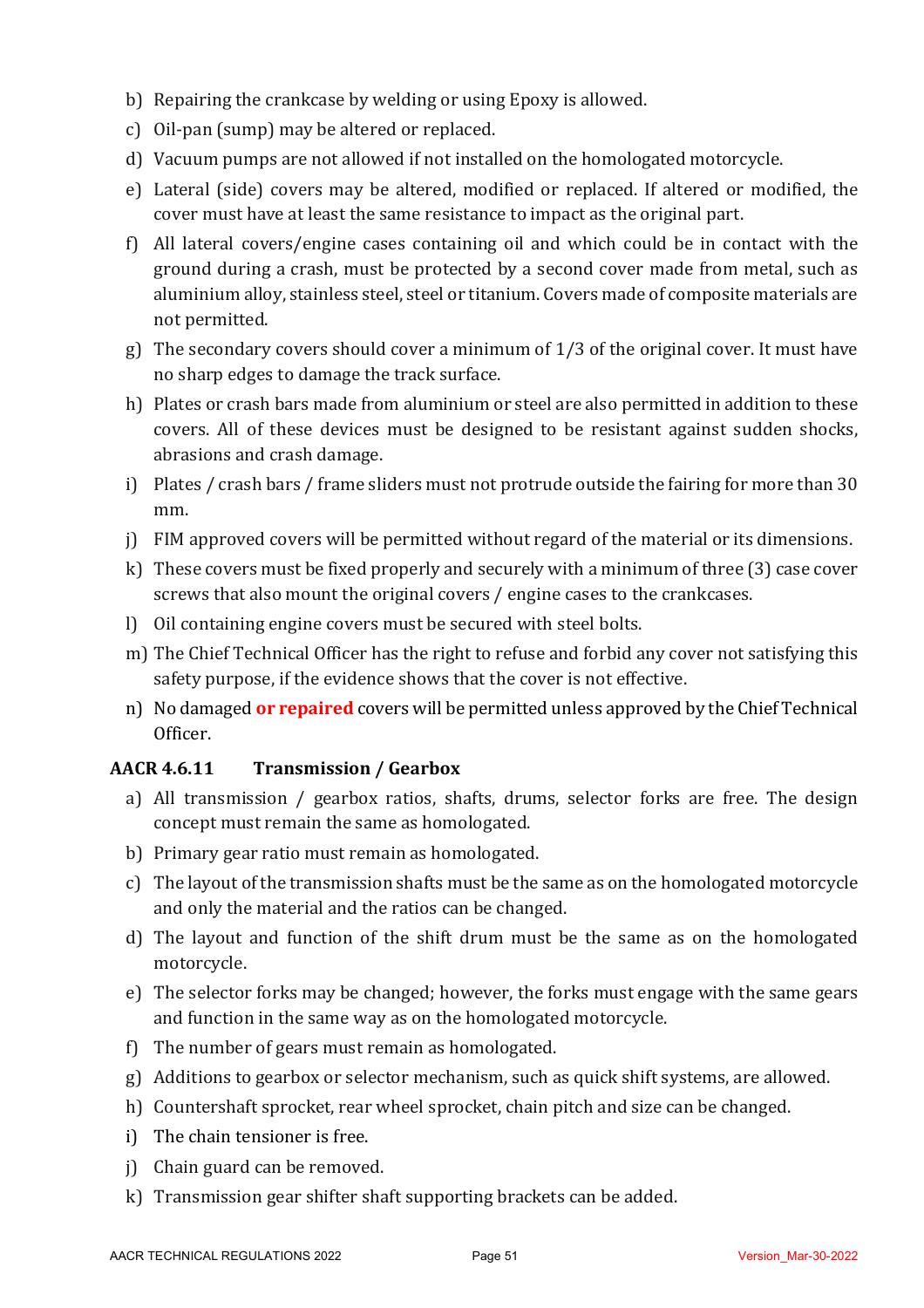- l) Add on quick shift modules / additional modules are allowed to enable upshifts and downshifts. "Downshift blipping" is allowed.
- m) No power source (i.e. hydraulic or electric) can be used for gear selection, if not installed in the homologated motorcycle.

### **AACR 4.6.12 Clutch**

- a) Clutch system (wet or dry type) must remain as homologated.
- b) The method of operation (by cable or hydraulic) is free.
- c) Friction and drive discs may be changed, the number of discs is free.
- d) Clutch springs may be changed, the number of springs is free.
- e) Aftermarket or modified clutches are permitted.
- f) Back torque limiter is permitted.
- g) Clutch fluid reservoir can be replaced.
- h) Clutch lines/cables can be replaced.
- i) No power source (i.e. hydraulic or electric) can be used for clutch operation, if not installed in the homologated motorcycle.

### **AACR 4.6.13 Oil Pumps and Oil Lines**

- a) Oil pump may be modified or replaced from those fitted to the homologated motorcycle but modifications of the crankcase are not allowed.
- b) The oil pump drive may be modified or changed.
- c) The oil pressure relief valve is free.
- d) Oil lines may be modified or replaced. Oil lines containing positive pressure, if replaced, must be of metal reinforced construction with swaged or treaded connectors

# **AACR 4.6.14 Engine Cooling System**

- a) The only permitted liquid engine coolant for the water-cooling system is water without additives.
- b) The water pump may be modified or changed, but modifications of the crankcase are not allowed.
- c) The water pump drive may be modified or changed.
- d) Protective meshes may be added in front of the oil and water radiator(s).
- e) The cooling system hoses / pipes and catch tanks may be modified or changed.
- f) Radiator fan and wiring may be changed modified or removed.
- g) Radiator cap is free.
- h) The original water radiator can be modified or replaced, extra mounting brackets to accommodate the radiator are permitted.
- i) Water and oil thermostat can be modified, replaced or removed.
- j) Thermal switches and water temperature sensor can be modified, replaced or removed.
- k) The original oil radiator can be modified or replaced, extra mounting brackets to accommodate the radiator are permitted.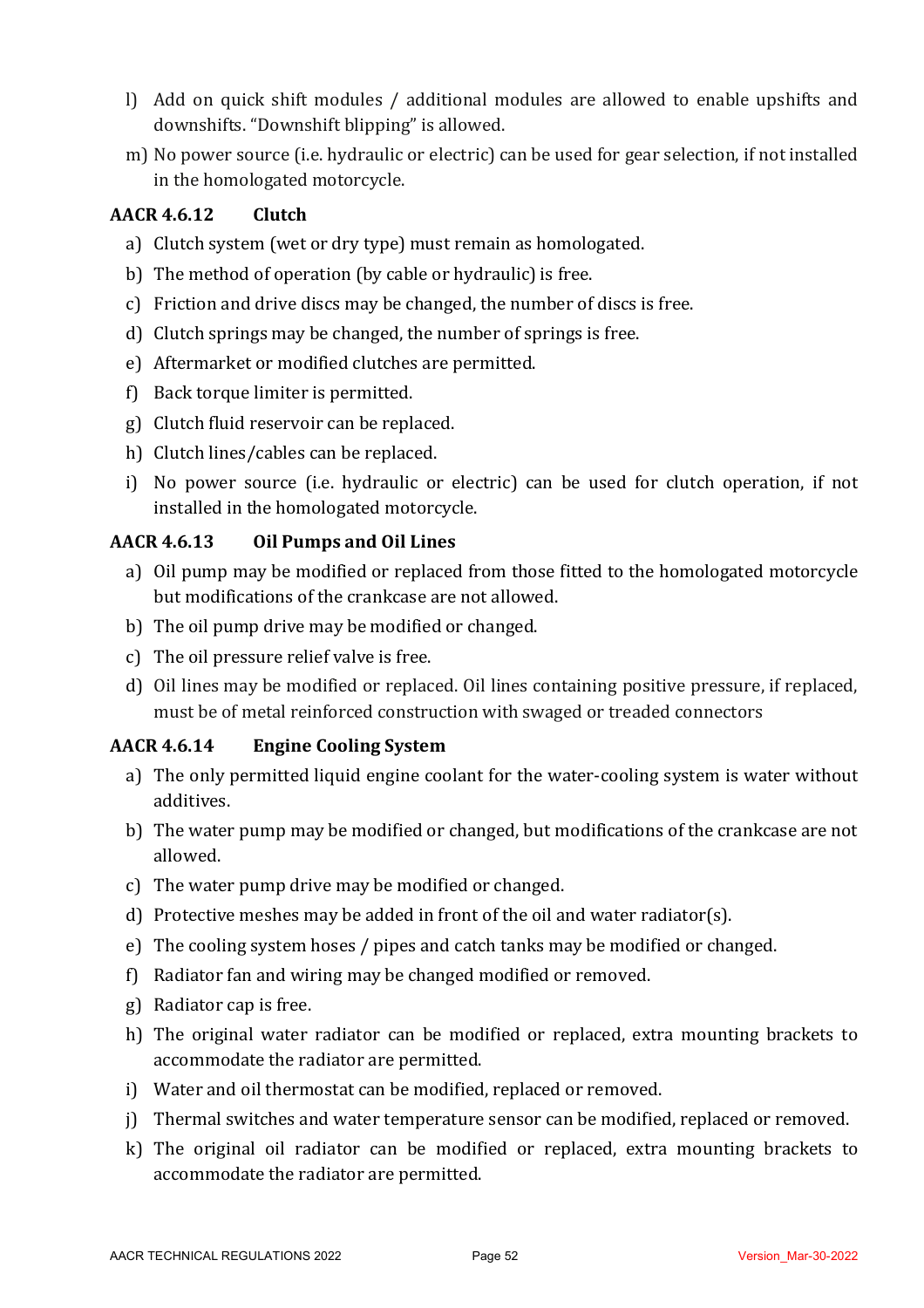- l) Additional water radiators and oil coolers can be added. Extra mounting brackets to accommodate these radiators / coolers are allowed.
- m) Oil coolers can be installed even if the homologated motorcycle does not have one.
- n) The appearance from the front, the rear and the profile of the motorcycle must conform to the homologated shape after the addition of radiators /oil coolers.
- o) All radiators / coolers must be mounted below the lower fork bridge (triple clamp).

# **AACR 4.6.15 Air Box**

- a) Must be the original fitted and homologated part with no modification allowed, but the air box drains must be sealed.
- b) Air filters, internal flap type valve, sensors and vacuum fittings may be removed, modified, or replaced with aftermarket parts.
- c) Any holes in the air box to the outside atmosphere resulting from the removal of components must be completely sealed from incoming air
- d) All motorcycles must have a closed breather system. The oil breather line(s) must be connected, may pass through an oil catch tank and must exclusively discharge in the air box.
- e) Ram air tubes or ducts running from the fairing to the air box may be modified, replaced or removed. The material is free. If tubes/ducts are used, they must be attached to the original, unmodified air box inlets.
- f) Heat protection can be attached to the air box.
- **g**) The engine breathers must remain original (number and size).

#### **AACR 4.6.16 Fuel Injection System / Fuel Supply**

The fuel injection system / fuel supply refers to throttle bodies, fuel injectors, fuel lines and pipes, fuel pump, fuel pressure regulator and intake tract devices (static or variable length).

- a) The original homologated fuel injector system must be used without any modification.
- b) The throttle bodies must be stock and unaltered from the original specification and manufacture and in the same position as on the homologated motorcycle.
- c) The use of an optional homologated throttle body is allowed.
- d) The fuel injectors must be stock and unaltered from the original specification and manufacture and in the same position as on the homologated motorcycle.
- e) The throttle body intake insulators may be modified.
- f) Bell mouths (including their fixing points) may be altered or replaced.
- g) Butterfly valves must remain as originally produced by the manufacturer for the homologated motorcycle.
- h) Variable intake tract devices cannot be added if they are not present on the homologated motorcycle.
- i) Existing variable intake tract devices can be modified, deactivated or removed.
- j) Secondary throttle valves and shafts may be removed or fixed in the open position and the electronics may be disconnected or removed.
- $k$ ) Vacuum slides may be fixed in the open position.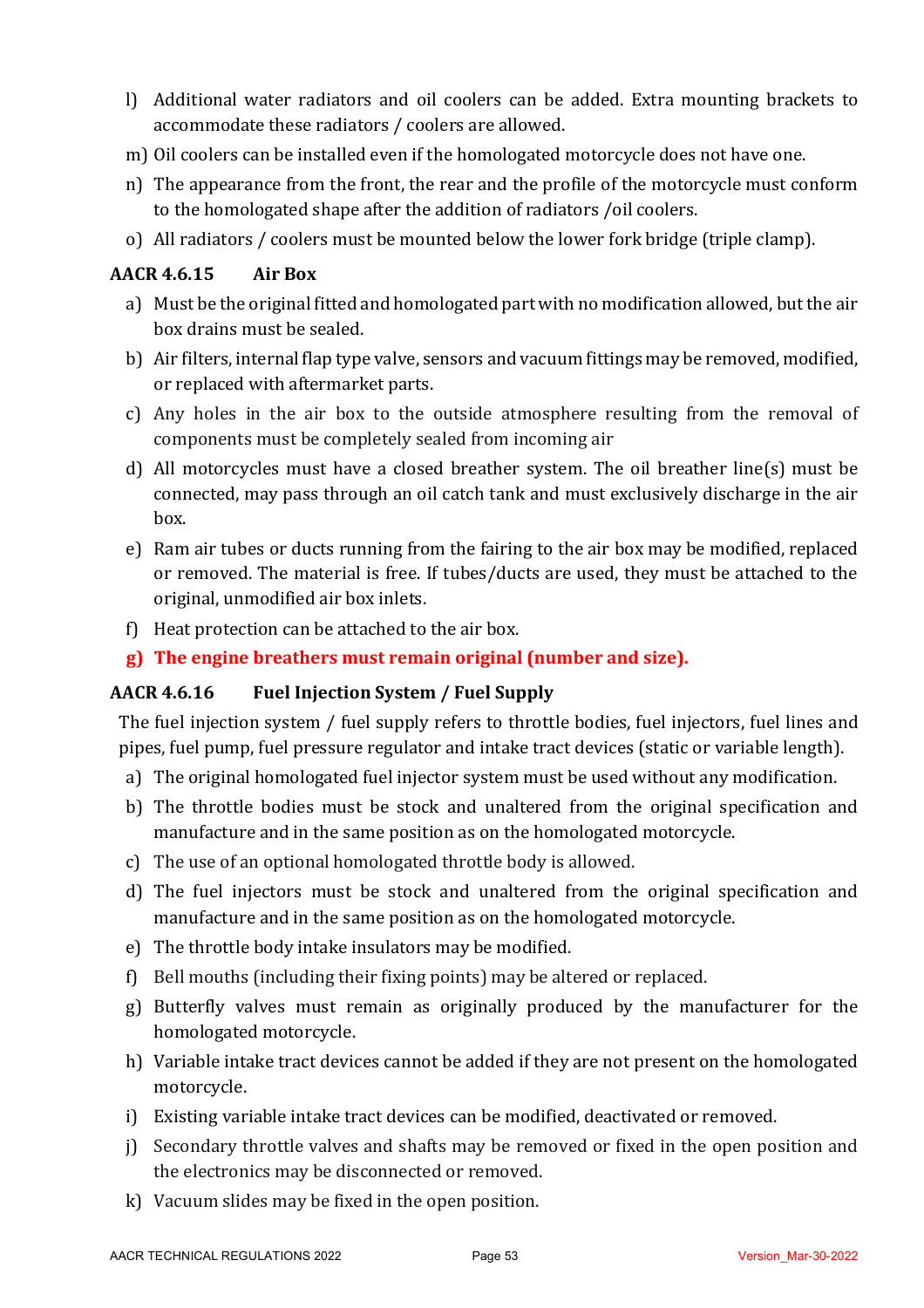- l) Air and air/fuel mixture can go to the combustion chamber exclusively though the throttle body butterflies.
- m) Electronically controlled throttle valves, known as 'ride-by-wire', may be added or changed. However, the safety systems and procedures must always be present and fully functional. Software may be modified but all the safety systems and procedures designed by the original manufacturer must be maintained.
- n) Fuel pump and fuel pressure regulator must be the original fitted and homologated parts with no modification allowed.
- o) The fuel pressure must be as homologated.
- p) The pressure tolerance at the technical control is  $+$  0,5 bar in respect to the maximum pressure of the homologated motorcycle.
- q) Fuel lines from the fuel tank to the delivery pipe assembly(s) may be replaced and must be located in such a way that they are protected from crash damage.
- r) Fuel lines from the fuel tank up to the injectors (fuel hoses, delivery pipe assembly, joints, clamps) may be modified or replaced.
- s) Quick connectors or dry break quick connectors may be used.
- t) Fuel filters may be added.

# **AACR 4.6.17 Fuel Tank**

- a) The fuel tank must maintain the homologated appearance and location; however, its actual shape can be slightly changed to suit the rider's preference. The tank may be modified below the upper frame line and under the seat.
- b) The material of construction of the fuel tank may be altered from the material used on the homologated motorcycle.
- c) All fuel tanks must be filled with fire retardant material, or be fitted with a fuel cell bladder.
- d) Fuel tanks made of composite materials (carbon fibre, aramid fibre, glass fibre, etc.) must have passed the FIM Standards for fuel tanks or be lined with a fuel cell bladder.
- e) Tanks made of composite material must bear the label certifying conformity with FIM Fuel Tank Test Standards. Fuel tanks without a fuel cell bladder must bear a label certifying conformity with FIM Fuel Tank Test Standards.
- f) Such labels must include the fuel tank manufacturer's name, date of tank manufacture, and name of testing laboratory.
- $g$ ) Fuel cell bladders must conform to or exceed the specification FIM/FCB-2005. Full details of this standard are available from the FIM.
- h) The fuel tank must be fixed to the frame from the front and the rear with a crash-proof assembly system. Bayonet style couplings cannot be used, nor may the tank be fixed to any parts of the streamlining (fairing) or any plastic part. The Chief Technical Officer has the right to refuse any mounting not satisfying this safety purpose.
- i) The original tank may be modified to achieve the maximum capacity of 24 litres.
- i) A cross over line between each side of the tank is allowed (maximum inside diameter  $10$ ) mm).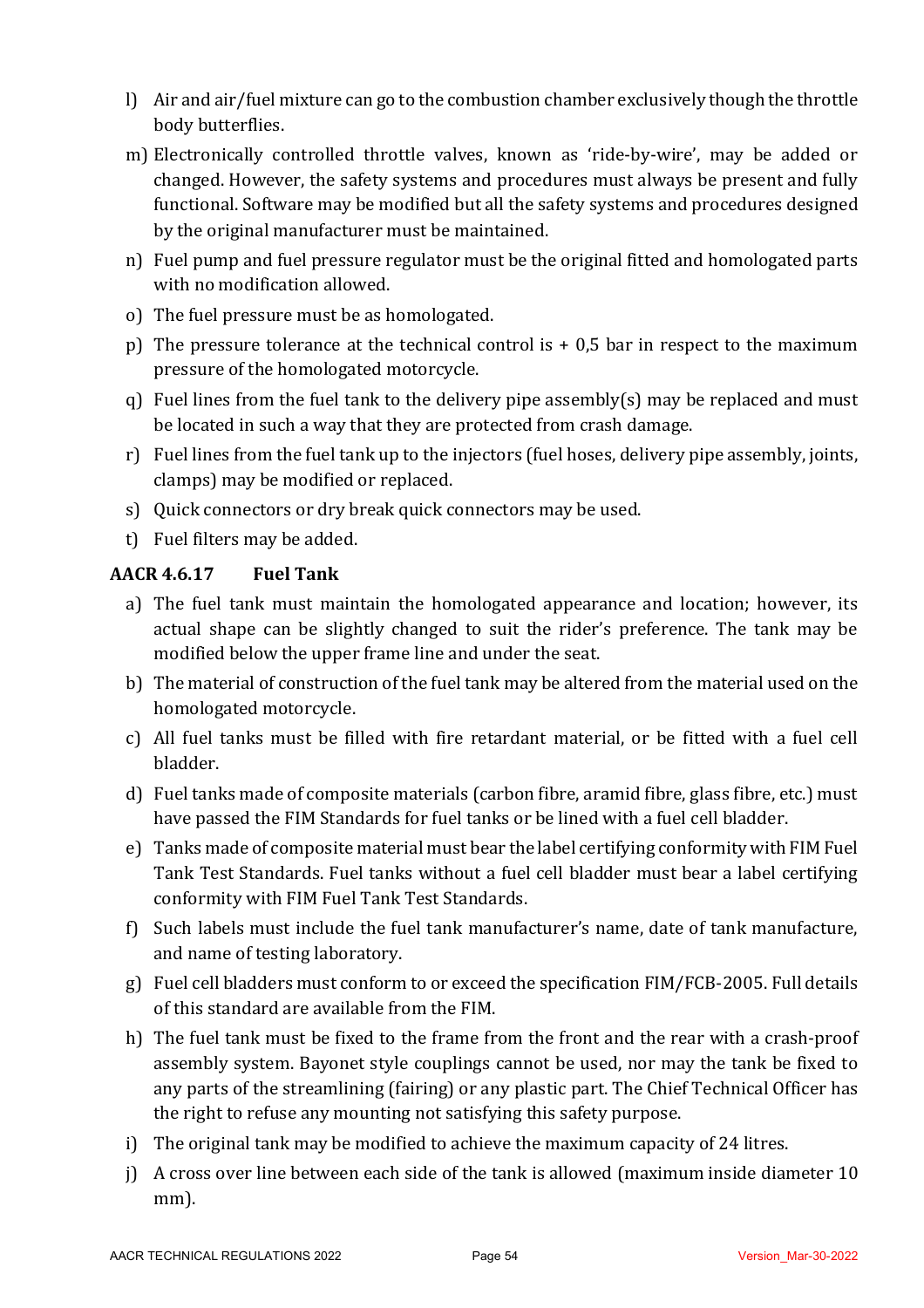- k) Fuel tanks with tank breather pipes must be fitted with non-return valves which discharge into a catch tank with a minimum volume of 250 cc made of a suitable material.
- l) Fuel tank filler caps may be altered or replaced from those fitted to the homologated motorcycle, and when closed, must be leak proof. Additionally, they must be secured to prevent accidental opening at any time.
- m) Fuel petcock (if existing) may be altered, replaced or removed.
- n) Fuel vent lines may be replaced.
- o) A rider spacer/pad may be fitted to the rear of the tank with non-permanent adhesive. The material is free.
- p) The tank can have a cover fitted over it. This cover must fit the shape of the fuel tank.
- q) The sides of the fuel tank may be protected with a cover made of a composite material. These protectors must fit the shape of the fuel tank.
- r) A fuel tank drain valve can be installed and must be located in such a way that it is protected from crash damage.
- s) A spacer between fuel tank and fuel pump can be installed.
- t) The fuel tank may have a heat protection shield /mat attached to its bottom and engine side.

#### **AACR 4.6.18 Exhaust System**

- a) Exhaust pipes and silencers may be modified or changed. Catalytic converters must be removed.
- b) The number of the final exhaust silencer(s) must remain as homologated.
- c) For safety reasons the exposed edge(s) of the exhaust pipe(s) outlet must be rounded to avoid any sharp edges.
- d) Wrapping of the exhaust system is not allowed except in the area of the rider's foot or an area in contact with the fairing for protection from heat.
- e) Titanium and carbon exhausts and silencers are allowed.
- f) The basic noise limit is  $107$  dB/A (with a 3 dB/A tolerance after the race only). Some circuits may have a lower noise limit. This will be published in the Supplementary Regulations of the respective event.
- g) The test RPM for noise control will be as follows:
	- 2-cylinder engines: 5.000 RPM
	- 3-Cylinder engines: 5.000 RPM
	- 4-cylinder engines: 5.500 RPM
- h) Titanium and carbon exhausts and silencers are allowed.

#### **AACR 4.6.19 Sound level control**

See AACR 0.7.

#### **AACR 4.7 ELECTRICS and ELECTRONICS**

#### AACR 4.7.1 **Engine control system (ECU)** / Electronics

a) The engine control system (ECU) must be either: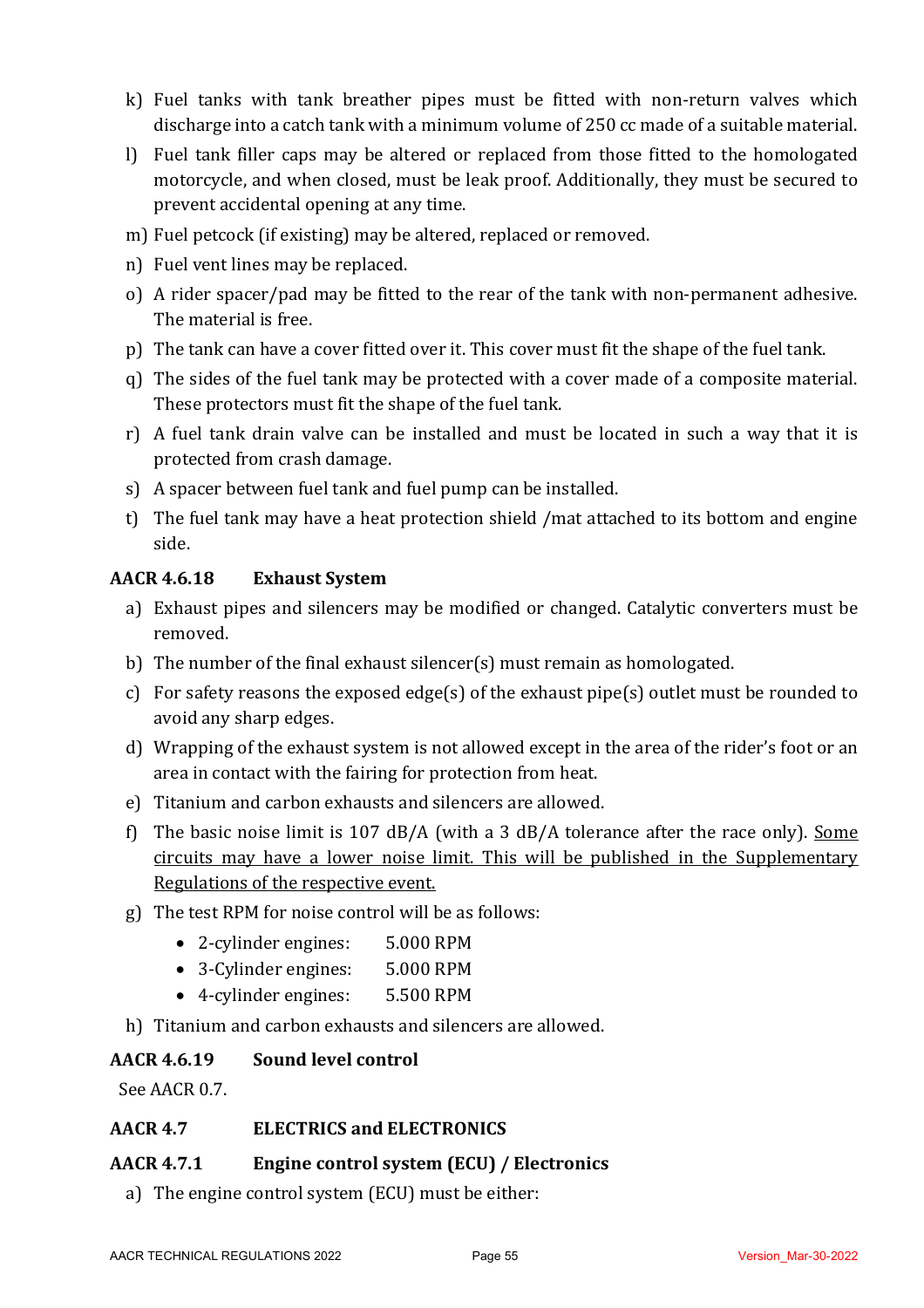- i. The original system as homologated. Flashing the original ECU is allowed, hardware modifications of the ECU are not allowed.
- ii. The original system (with the production ECU, option i.) may have commercially available external ignition and/or injection module/s added. The total combined retail price (software and tuning tools included) on sale to the general public cannot be higher than  $\epsilon$  5.000 (tax excluded). A special connector may be used to connect the module/s and the ECU.
- iii. An FIM/AA approved "Superstock Kit" model (produced and/or approved by the motorcycle manufacturer) may be used. Flashing the KIT-ECU is allowed, hardware modifications of the ECU are not allowed. Commercially available external ignition and/or injection module/s may be added. A special connector/adaptor may be used to connect the  $ECU(s)$  and the original wiring harness. The combined retail price of the full system including software, tuning tool, download / connection cable any activations, upgrades and wiring harness(s) must be less than:
	- 1.  $€$  5.000 (tax excluded) if the system excludes data logging.
	- 2.  $\epsilon$  6.000 (tax excluded) if the system includes data logging.

The ECU (with software and activations) and harness parts must be individually priced and available separately. The separate ECU and harness total must respect the above limits.

- iv. The MoTec M130 engine control unit (ECU). The specifications are still to be *determined*.
- b) Central unit (ECU) may be relocated.
- c) Corner by corner or distance/position-based adjustments are not allowed.
- d) Optional equipment sold by the motorcycle Manufacturer for the homologated model is considered not homologated with the motorcycle and must follow the requirements for approved electronics / data loggers.
- e) During an event the Chief Technical Officer has the right to ask a rider/team substitute their ECU or external module(s) with the FIM  $/$  AA sample received from the Manufacturer. The change has to be done before Sunday warm up.
- f) No extra sensors can be added for **engine** control strategies except shift rod sensor, wheel speed sensors and lambda sensors. Any of these sensors must be included in the Kit ECU and Harness package if required for strategies (including closed loop lambda).
- $g$ ) Other additional electronic hardware not present on the original homologated motorcycle cannot be added with the exceptions noted below.
- h) Resistors/load may be added to replace the parts of the electrical system that have been removed (including lights and lambda sensors) to prevent ECU errors.
- i) An ABS replacement/bypass may be fitted and/or the ABS unit may be dismantled to leave just its ECU.
- j) The external fuel injection modules / ignition modules may not alter any sensor signal relating to the ride by wire system / ECU or control / actuate any part of the motorcycle excepting the fuel injectors / ignition coils.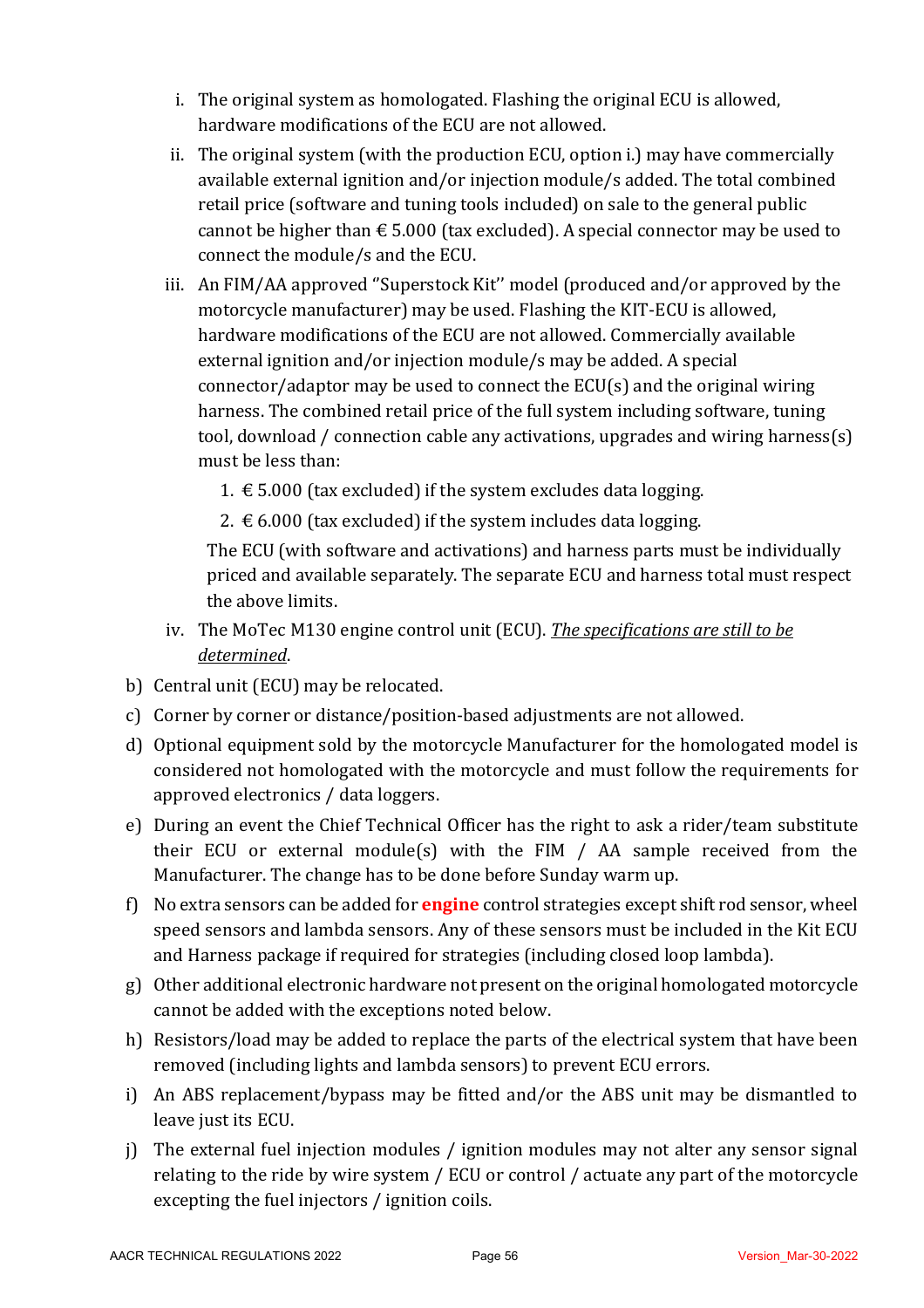- $k)$  Lambda closed loop /auto tuning is permitted.
- l) No external modules may add traction control strategies (such as Traction Control, Launch Control, Anti Wheelie Control) unless originally fitted to the homologated motorcycle or included in the Racing Kit (which must be produced and/or approved by the motorcycle manufacturer) for the homologated motorcycle.
- m) Control strategies (such as Traction Control, Launch Control, Anti Wheelie Control) is only allowed when it is originally fitted to the homologated motorcycle or included in the Racing Kit (which must be produced and/or approved by the motorcycle manufacturer) for the homologated motorcycle.
- n) Data logging systems:
	- i. The data logging system is free, but the specifications listed below must be respected.
	- ii. The Data Logger unit must be available for sale to the public.
	- iii. The sensors must be simple function. No inertial platforms are allowed to be added if an inertial platform is not installed originally on the homologated motorcycle.
	- iv. CAN (or other data protocol) communication from the ECU to an approved Data Logger is allowed without any limitation in CAN channel logger number.
	- v. The Data Logger may not act to control any strategy or setting in the ECU except to replicate the original dashboard signals if the original dashboard is replaced. The logger may not automate these setting changes.
- o) The maximum total price of other active/control/calculation units such as lambda driver modules, quick shifter modules and analogue to CAN converters is  $\epsilon$  1.000 (tax excluded).
- p) Telemetry is not allowed.
- q) No remote or wireless connection to the motorcycle for any data exchange or setting is allowed whilst the engine is running or the bike is moving.
- $r$ ) The wiring harness is free.
- s) Downshift blipping is allowed. External downshift blip modules are allowed.
- t) The addition of an infrared (IR) or GPS based lap timing system is allowed.
- u) Dashboard is free. It may incorporate the Data Logger. There must remain a working tachometer display.
- v) Spark plugs may be replaced.
- w) Spark plug caps / coil on plug, ignition cables and ignition harness are free.
- $x)$  The battery is free and may be relocated. The maximum capacity is 10 Ah.
- y) A lap timer can be fitted.

#### **AACR 4.7.2 Generator Alternator and Electric Starter**

- a) The generator (ACG) may be modified or replaced.
- b) The regulator/rectifier may be modified or replaced.
- c) The electric starter must operate normally and always be able to start the engine during the event.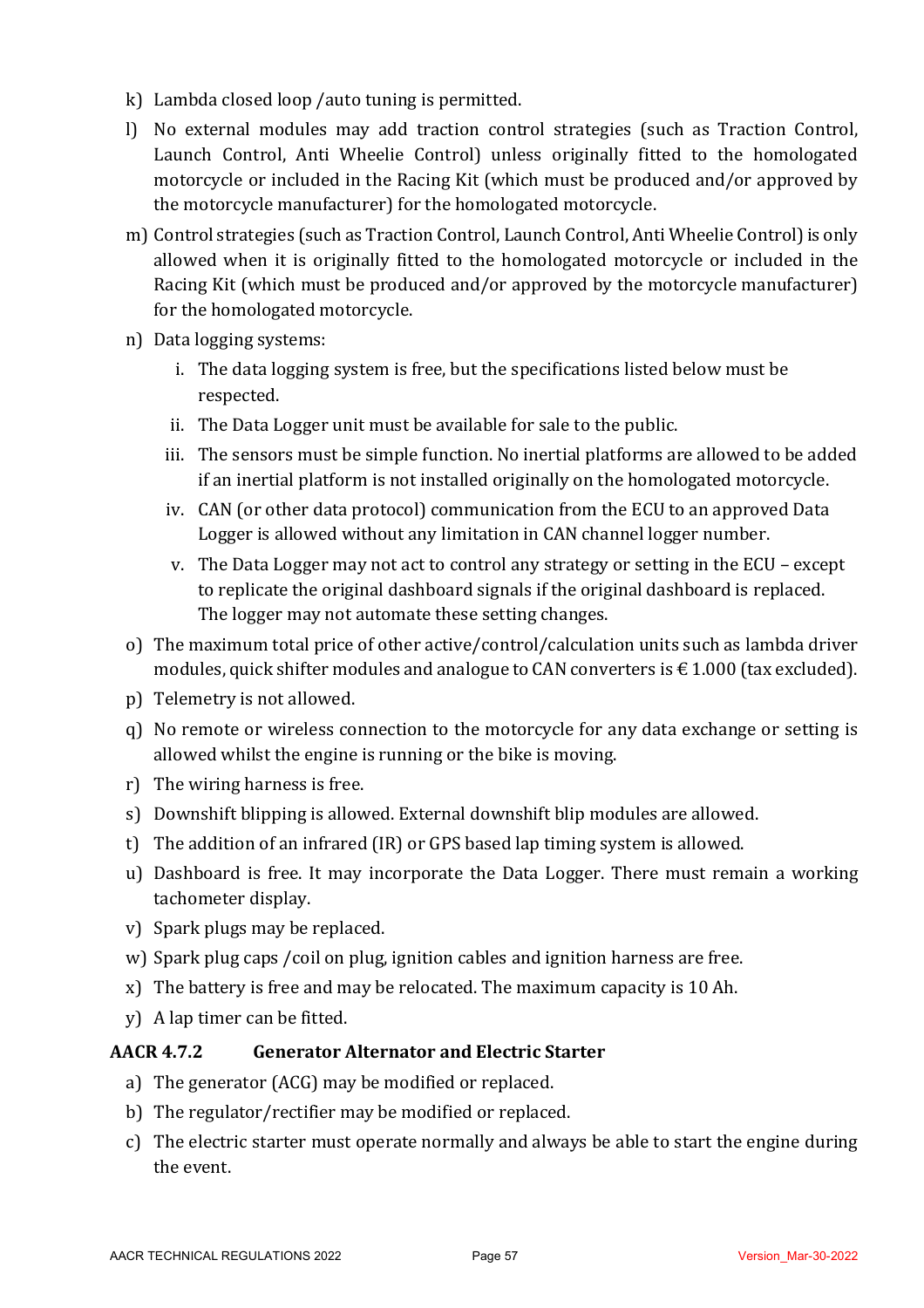- d) During Parc Ferme, the starter must crank the engine at a suitable speed for starting for a minimum of 2 seconds without the use of a boost battery.
- e) The generator must always charge the battery in a sufficient way when the engine is running. The charging voltage must be corresponding to the charging voltage listed in the service manual / kit-manual of the homologated motorcycle.
- f) Operating the motorcycle on the battery only (without a functioning generator) is not allowed.

# **AACR 4.8 MAIN FRAME / CHASSIS**

- a) The use of titanium and carbon (or similar composite materials) in the construction of the main frame, rear sub frame, swing arm and swing arm pivot bolt, front forks, triple clamps, wheel axles, engine mounting parts and handlebars is forbidden. The use of titanium and aluminium alloys in the construction of swing arm pivot bolts and wheel axles is forbidden.
- b) Unless otherwise stated, the use of titanium and aluminium alloys for nuts and screws is allowed.
- c) During the entire duration of the event each rider can only use one (1) complete motorcycle, as presented for Technical Control, with the frame clearly identified with a seal and a valid frame number / chassis number. In case the frame will need to be replaced, the rider or team must request the use of a  $2<sup>nd</sup>$  motorcycle to the AA Technical Officer.
- d) After a crash, the rebuilt motorcycle must be inspected before its use by the Technical Officers for safety checks and a new seal will be placed on the motorcycles frame.
- e) No other spare motorcycle may be on the track.

#### **AACR 4.8.1 Frame Body and Rear Sub Frame**

- a) The frame must remain as originally produced by the manufacturer for the homologated motorcycle.
- b) Holes may be drilled on the frame only to fix approved components (i.e. fairing brackets, steering damper mount, sensors, etc.).
- c) The sides of the frame body may be covered by protective parts made of plastic or composite material. These protectors must fit the form of the frame.
- d) Crash protectors may be fitted to the frame, using existing points (max. length:  $50 \text{ mm}$ ). or fitted into the ends of the wheel axles (max. length: 30 mm).
- e) Crash protectors / frame sliders must not protrude outside the fairing for more than 30 mm.
- f) Nothing may be added by welding or removed by grinding from the main frame body.
- g) All motorcycles must display a valid vehicle identification number (frame number / chassis number) punched on the frame body.
- h) Engine mounting brackets or plates may be modified or replaced, but the use of titanium and carbon (or similar composite materials) is forbidden.
- i) Engine mounting axles, bolts and nuts can be modified or replaced, but must be made of a steel alloy.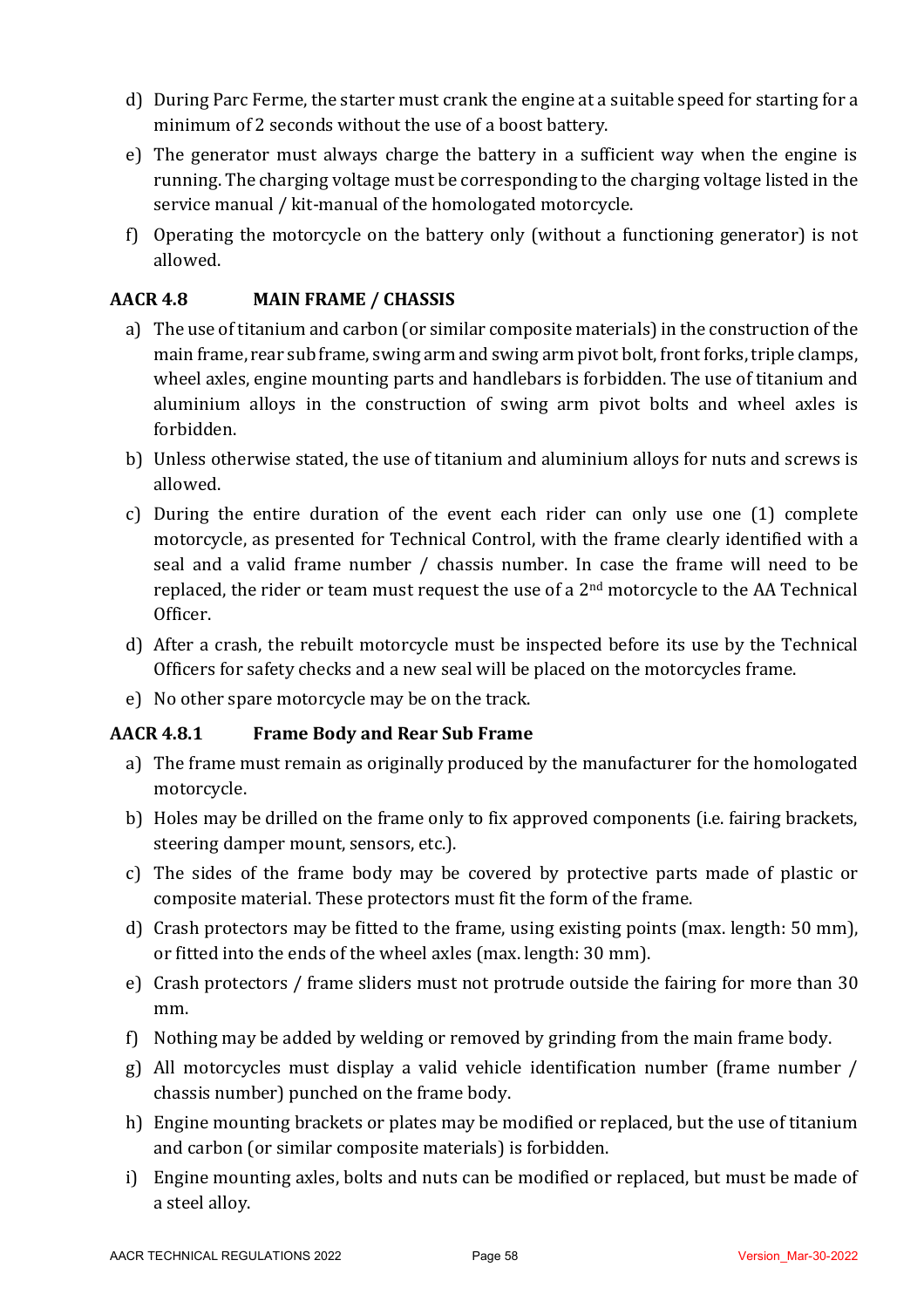- $j$ ) Suspension linkage mounting points on the frame must remain as originally produced by the manufacturer for the homologated motorcycle with no modification allowed.
- $k$ ) Front sub frame / fairing mount may be modified or replaced. The material is free.
- l) Rear sub frame may be modified or replaced, but the use of titanium and carbon (or similar composite materials) is forbidden. Repairing and welding of the sub frame is allowed.
- m) Additional seat brackets may be added, non-stressed protruding brackets may be removed if they do not affect the safety of the construction or assembly. Bolt-on accessories to the rear sub-frame may be removed.
- n) The side stand bracket may be cut or removed.
- o) The paint scheme is not restricted but polishing the frame body or sub-frame is not allowed.
- **p)** If the homologated motorcycle has inserts for the steering bearings or swingarm pivot bolt, then these inserts can be modified or replaced. Modifying the frame body **is not allowed.**

# **AACR 4.8.2 Suspension - General**

- a) The use of titanium and carbon (or similar composite materials) in the construction of the fork and fork clamps is forbidden.
- b) Mechanical forks:
	- i. Original internal parts of the homologated forks may be modified or changed. Aftermarket damper kits or valves may be installed
	- ii. The original surface finish of the fork tubes (stanchions, fork pipes) may be changed. Additional surface treatments are allowed.
	- iii. The original fork may be replaced by an aftermarket fork.
- c) Electronic forks:
	- i. No aftermarket or prototype electronically-controlled suspensions can be used. Electronically-controlled suspension can only be used if already present on the production model of the homologated motorcycle.
	- ii. The electronically-controlled valves must remain as homologated. The shims, spacers and springs not connected with these valves can be changed.
	- iii. The electronic suspension system must work safely in the event of an electronic failure.
	- iv. Electro-magnetic fluid systems which change the viscosity of the suspension  $fluids(s)$  during operation are not permitted.
	- v. The electronic front suspension may be replaced by a mechanical system.
	- vi. Electronic forks may have their complete internal parts (including all electronic control) replaced with a conventional damping system and it will then be considered as a mechanical fork.
	- vii. The original electronic fork may be replaced by an aftermarket mechanical fork.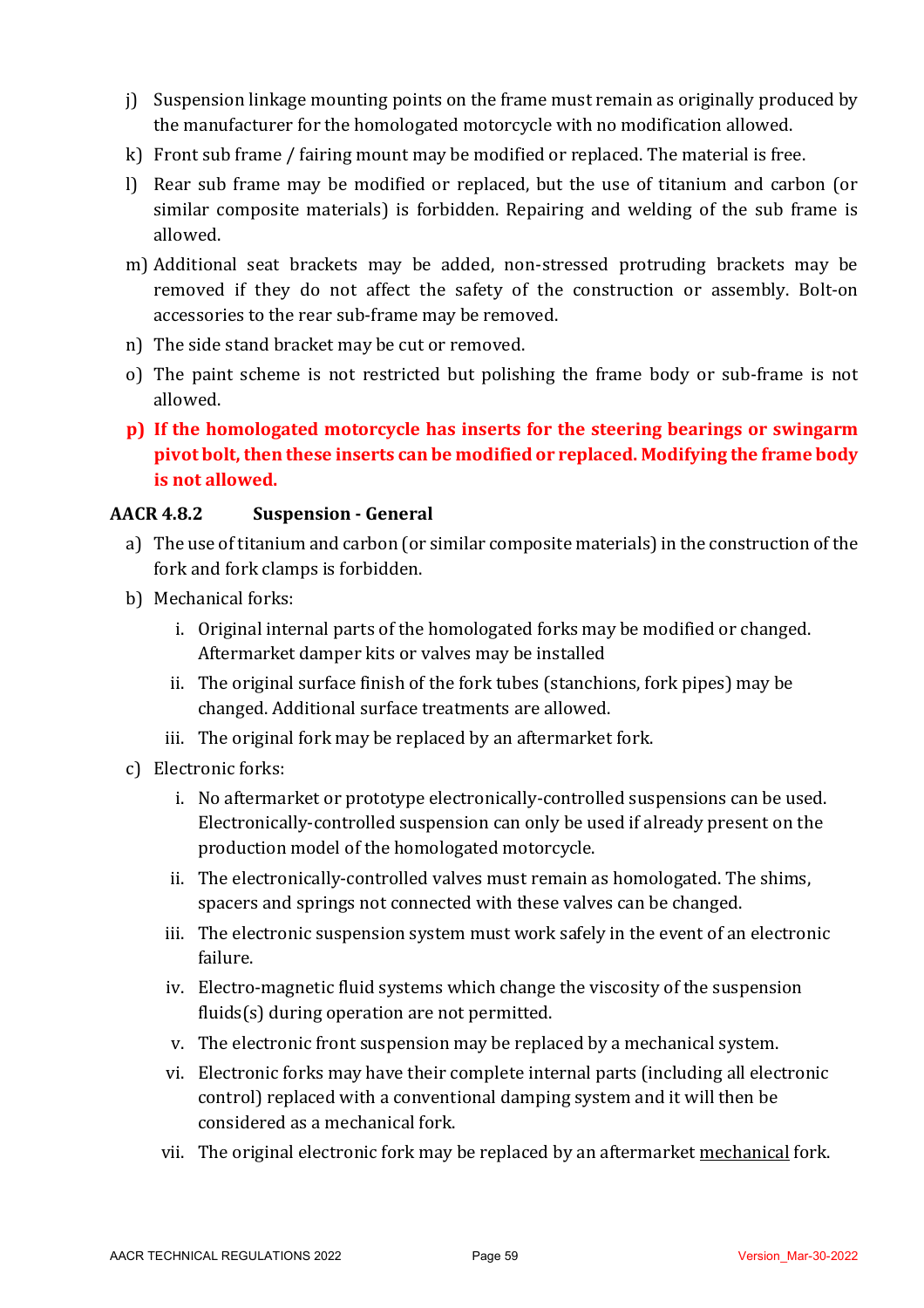# **AACR 4.8.3 Front Fork and Fork Clamps**

- a) The upper and lower fork clamps (triple clamp, fork bridges) may be modified or replaced by aftermarket products.
- b) Steering bearings and inserts are free.
- c) Electronic controlled steering dampers cannot be used if not installed in the homologated motorcycle. However, it must be completely standard (any mechanical or electronic part must remain as homologated).

# **AACR 4.8.4 Swing Arm**

- a) The swing arm may be altered or replaced from those fitted to the homologated motorcycle. However, the type (single or double sided) must remain as homologated.
- b) The use of titanium and carbon (or similar composite materials) in the construction of the swing arm is forbidden if not homologated on the original motorcycle.
- c) Swing arm pivot bolt and nut can be modified or replaced, but must be made of steel.
- d) Swing arm pivot position must remain in the homologated position (as supplied on the production motorcycle). If the standard motorcycle has inserts then the orientation/position of the original inserts may be changed. The inserts can be modified or replaced.
- e) Rear axle/chain adjuster can be modified or replaced.
- f) A solid protective cover (shark fin) must be fixed to the swing arm, and must always cover the opening between the lower chain run, swing arm and rear wheel sprocket, irrespective of the rear wheel position. This must be fitted in such a way to reduce the possibility that any part of the riders' body may become trapped between the lower chain run and the rear wheel sprocket.
- g) Rear wheel stand brackets may be added to the swing arm by welding or by bolts. Brackets must have rounded edges (with a large radius) viewed from all sides. Fastening screws must be recessed. An anchorage system or point(s) to keep the original rear brake calliper in place may be added to the swing arm.
- h) The sides of the swing arm may be protected by protective parts made of plastic or composite material. These protectors must fit the form of the swing arm.

# **AACR 4.8.5 Rear Suspension Unit**

- a) Mechanical Suspensions:
	- i. Rear suspension unit (shock absorber and its spring) may be replaced with aftermarket parts.
- b) Electronic Suspensions:
	- i. No aftermarket or prototype electronically controlled suspension unit may be used, unless such suspension is already present on the homologated motorcycle.
	- ii. The electronically-controlled valves must remain as homologated.
	- iii. The shims, spacers and shock absorber springs not connected with these valves can be changed.
	- iv. The ECU for the electronic suspension must remain as homologated and cannot have GPS capabilities.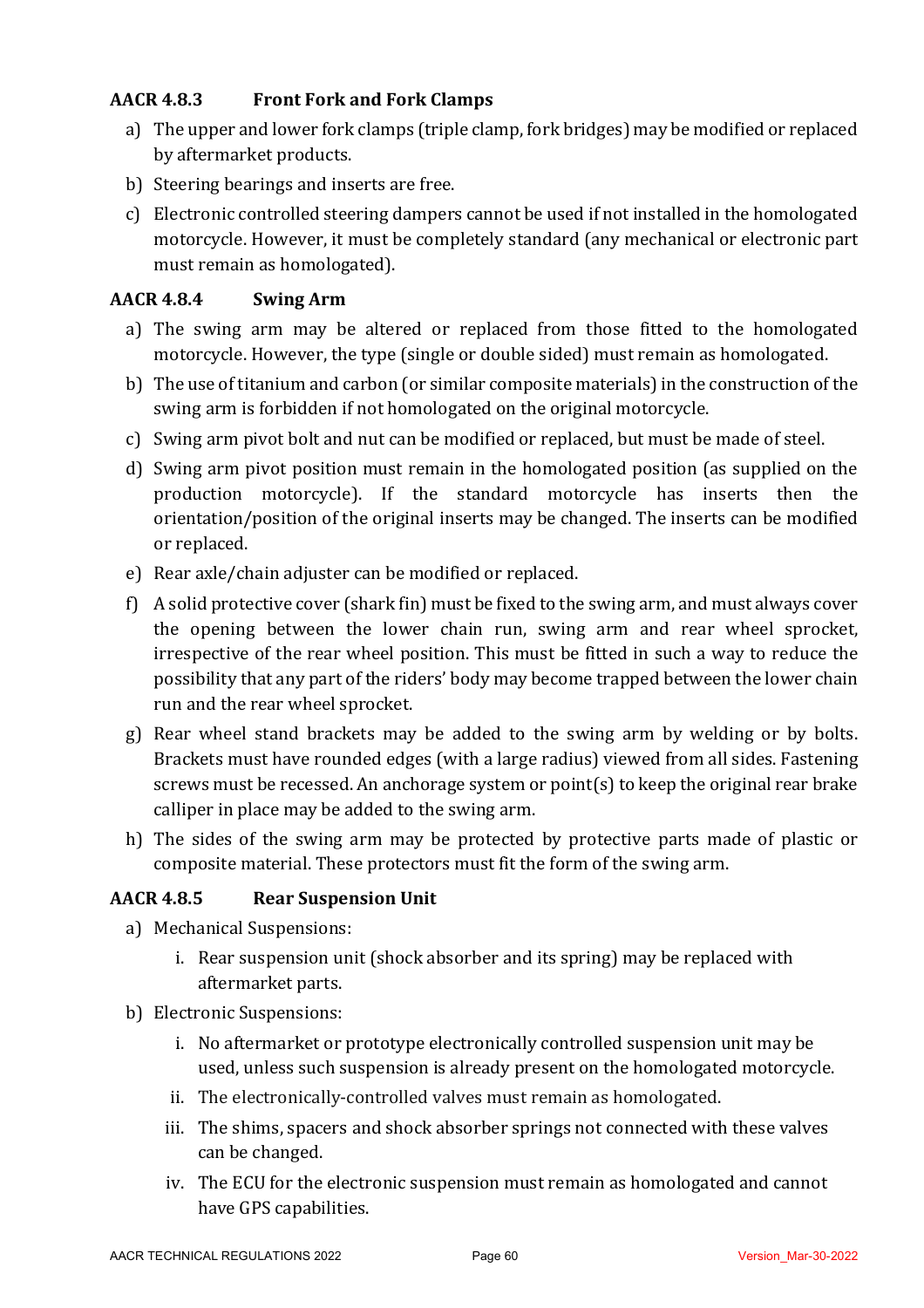- v. The electronic interface between the rider and the suspension must remain as on the homologated motorcycle. It is allowed to remove or disable this rider interface.
- vi. If the standard system has no facility for ride height adjustment the standard shock may be modified to allow shock length change if no hydraulic parts are modified.
- vii. The original suspension system must work properly safe in the event of an electronic failure.
- viii. The electronic shock absorber can be replaced by a mechanical one.
- c) The original attachments to the frame must be as homologated.
- d) Removable top shock mounts can be modified or replaced. A nut may be made captive on the top shock mount and shim spacers may be fitted behind it to adjust the ride height.
- e) The rear suspension linkage may be modified or replaced.

# **AACR 4.8.6 Wheels**

- a) Wheels may be replaced and associated parts that are fitted to the homologated motorcycle may be altered or replaced.
- b) Aftermarket wheels must be made from aluminium alloys.
- c) The use of the following alloy materials for the wheels is not allowed: Beryllium ( $>=5\%$ ), Scandium  $(>=2\%)$ , Lithium  $(>=1\%)$ .
- d) Any modification to the rim or spokes of an integral wheel (cast, moulded, riveted) as supplied by the manufacturer or of a traditional detachable rim is prohibited, except for modifications on the spokes, valves, safety bolts and tyre retention screws sometimes used to prevent tyre movement relative to the rim. If the rim is thus modified, bolts, screws etc. must be fitted for this purpose.
- e) Wheels may be overpainted but the original surface finish cannot be removed.
- f) A non-slip coating/treatment may be applied to the bead area of the rim.
- g) The cushion drive for the rear wheel can be modified or replaced.
- h) Bearings, seals and axles may be modified or replaced by aftermarket products.
- i) The use of titanium, light metal alloys and carbon (or similar composite materials) in the construction of the wheel axles is forbidden.
- i) Axle nuts/bolts can be modified or replaced, but must be made of steel.
- k) Wheel Spacers can be modified or replaced. Modifications to keep spacers in place are permitted.
- l) Bearing spacers can be modified or replaced.
- m) Wheel balance weights are free.
- n) Aluminium or steel inflation valves are compulsory. Angled valves are recommended.
- o) Permitted dimensions:
	- Permitted wheel rim diameter size: 17 inches
	- Permitted front wheel rim width: 3.50 inches
	- Permitted rear wheel rim width: 6,00 inches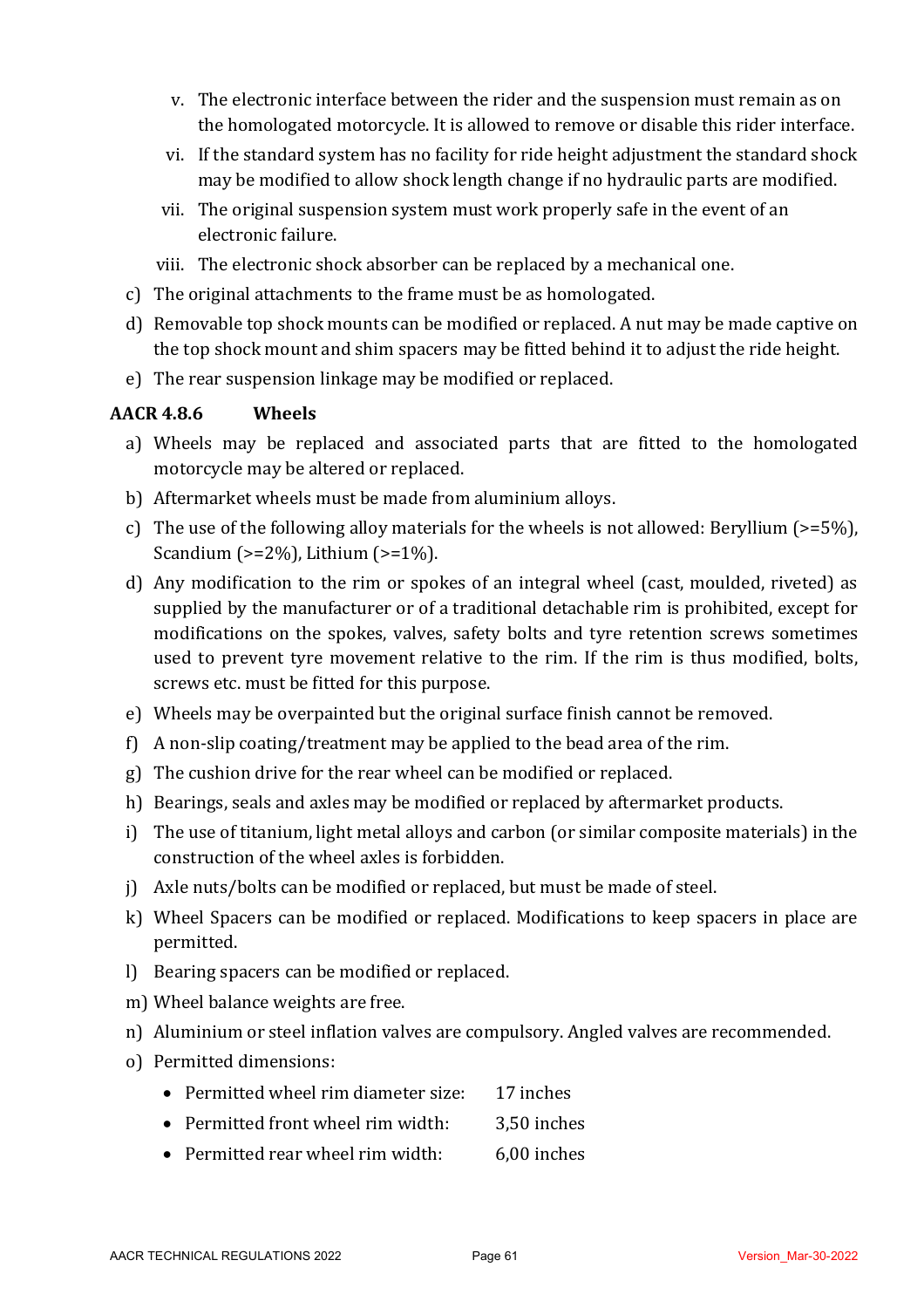### **AACR 4.8.7 Brakes**

- a) Brake discs may be replaced by aftermarket discs which comply with the following requirements:
	- i. Brake discs and carrier must retain the same material as the homologated disc and carrier or steel (max. carbon content 2.1 wt%). All homologated discs are steel.
	- ii. Non-floating or single piece discs may be replaced with floating discs.
	- iii. The outside diameter of the brake disc may be increased but the disc must fit into the homologated brake calliper without any modification of the brake calliper.
	- iv. The thickness of the brake disc may be increased but the disc must fit into the homologated brake calliper without any modification of the brake calliper. The number of floaters is free.
- b) Front and rear brake callipers may be altered or replaced from those fitted to the homologated motorcycle.
- **c)** Only steel bolts/nuts and steel fasteners (8.8 grade or higher) can be used to fasten **the brake callipers.**
- d) Front-brake master cylinder may be altered or replaced from those fitted to the homologated motorcycle.
- e) Rear brake master cylinder may be altered or replaced from those fitted to the homologated motorcycle.
- f) Front and rear brake fluid reservoir may be altered or replaced from those fitted to the homologated motorcycle.
- g) Front and rear hydraulic brake lines may be altered or replaced from those fitted to the homologated motorcycle.
- h) In order to reduce the transfer of heat to the hydraulic fluid it is permitted to add metallic shims to the callipers, between the pads and the callipers, and/or to replace light alloy pistons with steel pistons made by the same manufacturer of the calliper.
- i) The rear brake calliper bracket may be mounted fixed on the swing arm, but the bracket must maintain the same mounting (fixing) points for the calliper as used on the homologated motorcycle.
- j) The swing arm may be modified for this reason to aid the location of the rear brake calliper bracket, by welding, drilling or by using a thread repair insert.
- k) The split of the front brake lines for both front brake callipers must be made above the lower fork bridge (lower triple clamp).
- l) "Quick" (or "dry-brake") connectors in the brake lines are allowed.
- m) Front and rear brake pads may be changed. Brake pad locking pins may be modified for quick change type.
- n) Front brake calliper additional air scoops or ducts are allowed.
- o) Antilock Brake Systems (ABS) are not permitted.
- p) Motorcycles must be equipped with a brake lever protection, intended to protect the handlebar brake lever from being accidentally activated in case of collision with another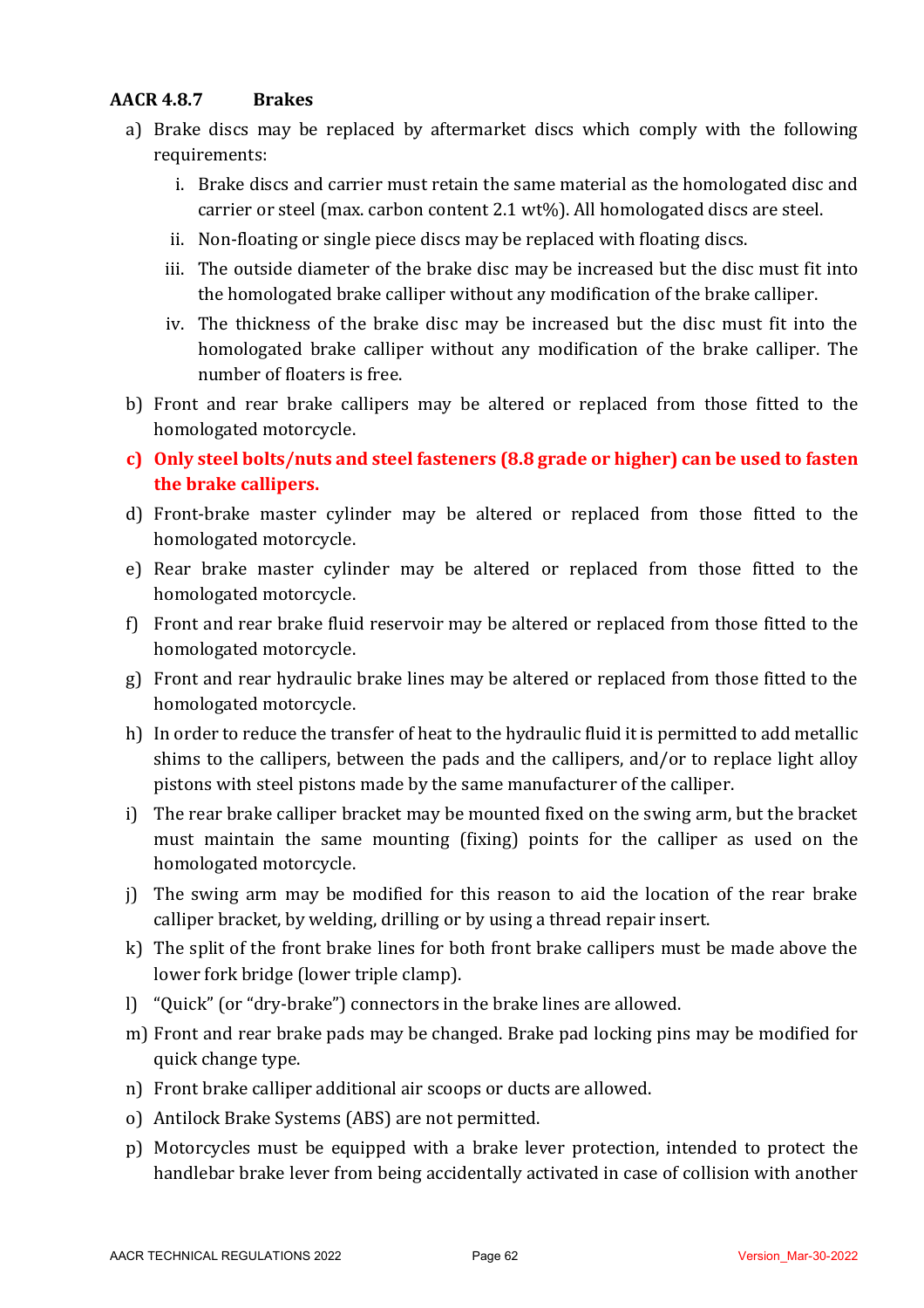motorcycle. FIM approved guards will be permitted without regard of the material. The Chief Technical Officer has the right to refuse any guard not satisfying this safety purpose.

# **AACR 4.8.8 Handle Bars and Hand Controls**

- a) Handle bars may be replaced.
- b) Handle bars and hand controls may be relocated.
- c) Throttle grip can be modified or substituted.
- d) Throttle controls must be self-closing when not held by the hand.
- e) Throttle assembly and associated cables can be modified or replaced but the connection to the throttle body and the throttle controls must remain as homologated. Cable operated throttles (grip assembly) must be equipped with both an opening and a closing cable including when actuating a remote drive by wire grip/demand sensor.
- f) Clutch and brake lever may be exchanged by an after-market model. An adjuster to the brake lever and to the clutch lever is allowed.
- g) Switches can be changed but electric starter switch and engine stop switch must be located on the handle bars.
- h) Welding of handle bars is not allowed.
- i) The use of titanium, carbon fibre, Kevlar<sup>®</sup> or carbon composite materials for handlebars is forbidden.
- j) The use of titanium and aluminium alloys for nuts and screws is allowed.
- $k$ ) Handlebar ends must be plugged with a solid material or rubber covered.
- l) The minimum angle of rotation of the steering stem on each side of the centre line or mid position must be of 15°.
- m) In any position of the handlebars / steering stem, the front wheel, tyre and mudguard must maintain a minimum gap of 10 mm to the bodywork and radiator(s).
- n) Solid stops (other than steering dampers) must be fitted to ensure a minimum clearance of 30 mm between the handlebar with levers and the tank, frame or other bodywork when on full lock to prevent trapping the rider's fingers. **These stops can be adjustable.**
- o) All handlebar levers must be ball-ended (diameter of this ball should be at least 16 mm). This ball can also be flattened, the minimum thickness of the flattened part should be 14 mm and the edges must be rounded. These ends must be permanently fixed and form an integral part of the lever.

# **AACR 4.8.9 Foot Rests and Foot Controls**

- a) The use of titanium, carbon fibre, Kevlar<sup>®</sup> or carbon composite materials for foot rests and foot controls is forbidden.
- b) The use of titanium and aluminium alloys for nuts and screws is allowed.
- c) Foot rests, hangers/brackets and hardware may be replaced and relocated but the hangers / brackets must be mounted to the frame at the original mounting points.
- d) Gear shift must remain operated manually by foot.
- e) Foot rests may be rigidly mounted or a folding type which must incorporate a device to return them to the normal position.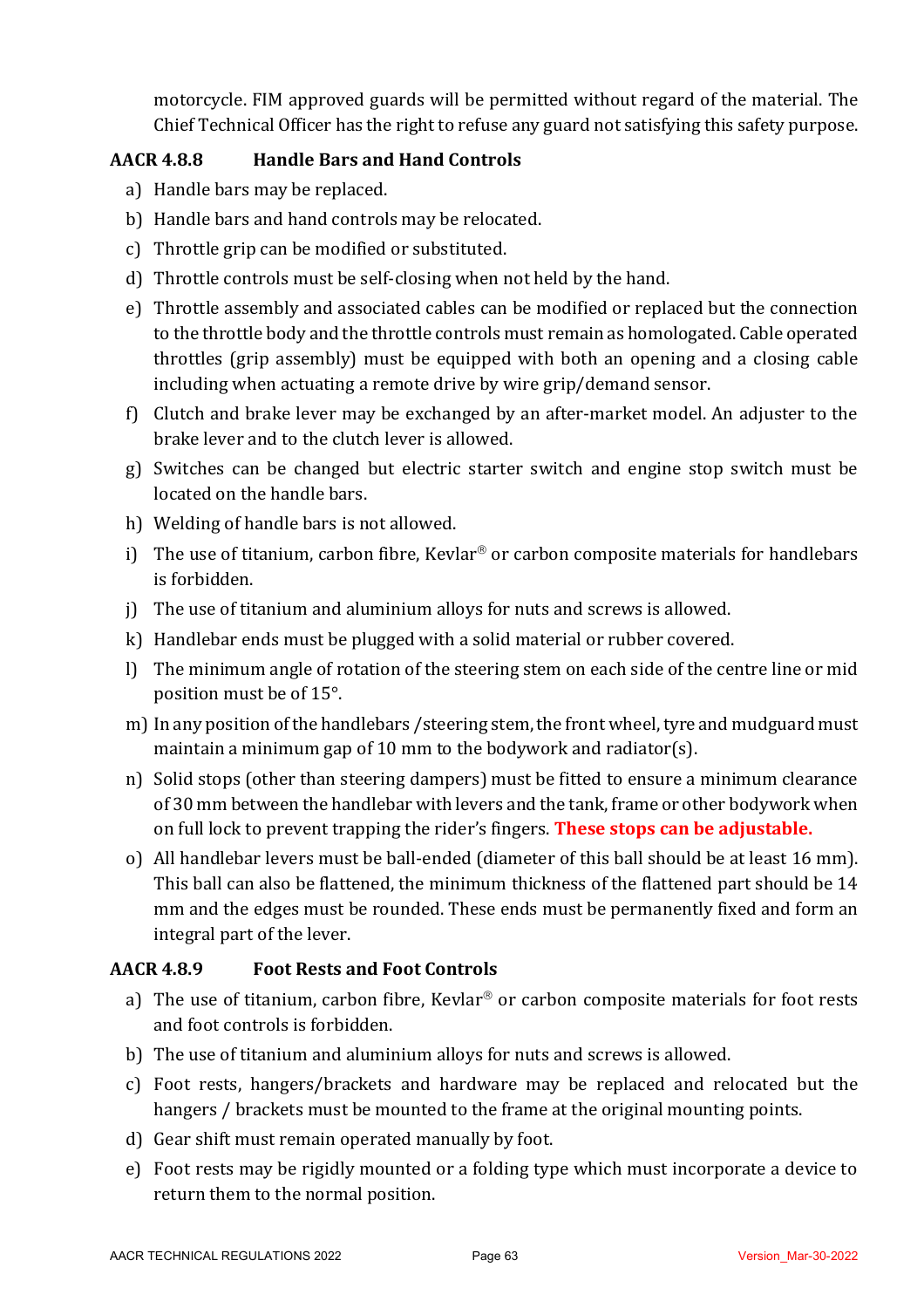- f) The end of the foot rests must be rounded.
- g) Non-folding footrests must have an end (plug) which is permanently fixed, made of plastic, Teflon or an equivalent type material (Alloy), and must be rounded. The plug surface must be designed to reach the widest possible area in order to decrease the risk of injuries to the rider in the case of an accident. The Chief Technical Officer has the right to refuse any solution not satisfying this safety purpose.
- h) The rear brake lever, if pivoted on the footrest axis, must work under all circumstances, such as the footrest being bent or deformed.
- i) A thumb operated rear brake solution is allowed, but there must remain a functioning foot operated rear brake lever. In case of a dispute, the decision of the Chief Technical Officer is final.

# **AACR 4.8.10 Fairing / Body Work**

- a) Fairing, mudguards and bodywork must confirm in principle to the homologated shape as produced by the manufacturer, irrespective of the model year to encourage the most up to date visual impression.
- b) Fairings from a different model year can be used when it is/was homologated and the model year is 2006 or newer. In this case, the complete fairing (upper fairing, lower fairing) must be used as a set.
- c) The material for fairings is free.
- d) Headlight decals should be included.
- e) For all bodywork, paint and decal design is free.
- f) Overall size and dimensions must be the same as the original parts, with a tolerance of  $+$ /-10 mm, respecting the design and features of the homologated fairing as far as possible. The overall width of the frontal area may be  $+10$  mm maximum. The decision of the Chief Technical Officer is final.
- g) Windscreen may be replaced with an aftermarket product. The height of the windscreen is free, with a tolerance of  $+/- 15$  mm measured on the vertical distance from / to the upper fork bridge. The screen must not have sharp edges. The material of the windscreen must be transparent.
- h) Fairing brackets and fasteners may be altered or replaced. The material is free.
- i) The ram-air intake must maintain the originally homologated shape and dimensions with  $a +$ /- 2 mm tolerance.
- j) The original air ducts running between the fairing and the air box may be altered or replaced with  $a + (-2)$  mm tolerance to the homologated parts. The material is free. Particle grills or "wire - meshes" originally installed in the openings for the air ducts may be removed.
- k) The lower fairing must be constructed to hold a minimum of 5 litres in case of an engine breakdown. The lower edges of all the openings in the fairing must be positioned at least 50 mm above the bottom of the fairing.
- l) The lowest point of the rear transverse wall of the lower fairing must be at least 50 mm above the bottom. The angle between this wall and the floor must be  $\leq 90^{\circ}$ .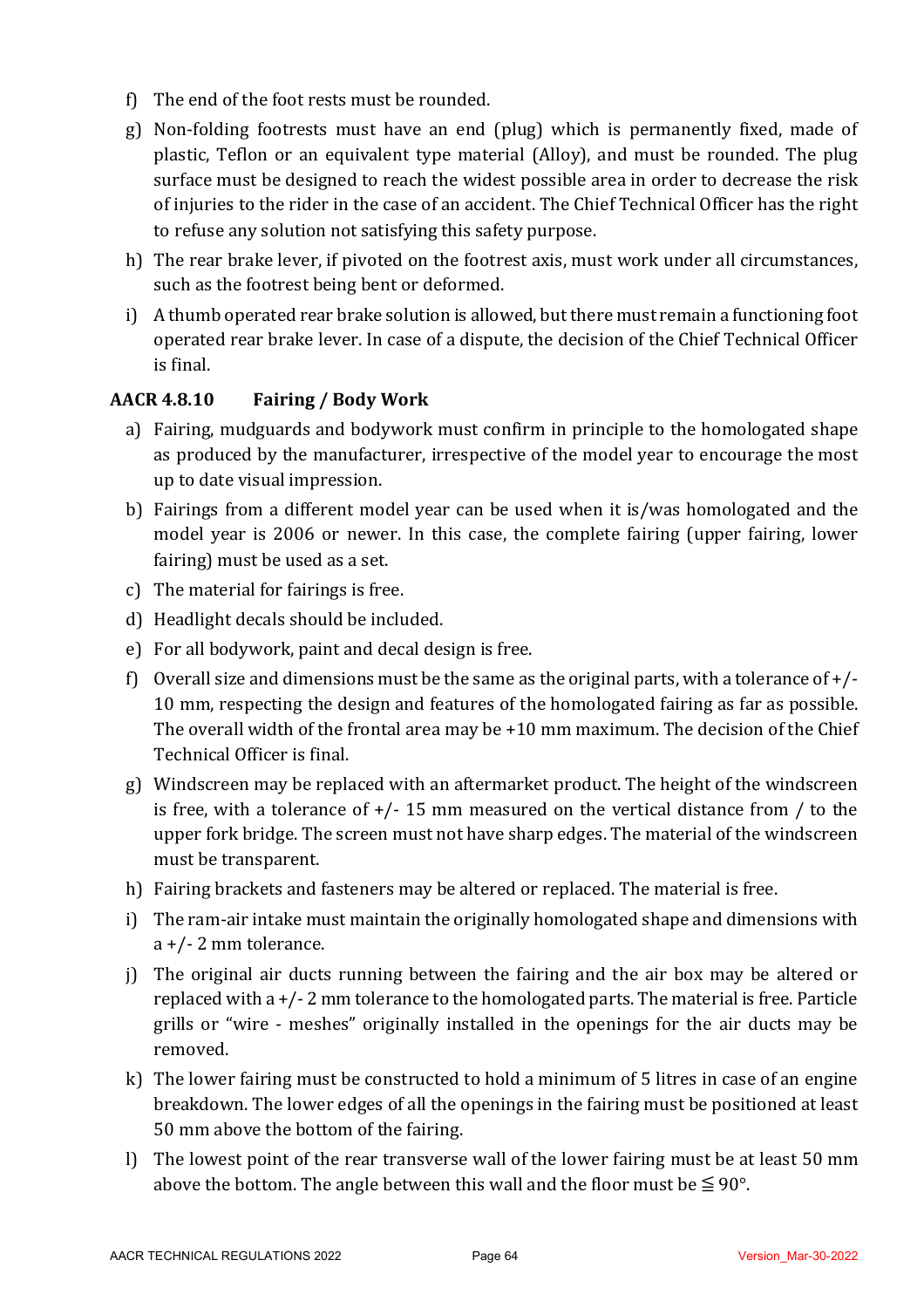- m) The lower fairing must incorporate at least a single opening of **20** mm diameter in the front lower area. This hole must remain sealed in dry conditions and must be opened only in wet race conditions as declared by the Race Director.
- n) Motorcycles may be equipped with a radiator shroud (inner ducts) to improve the air stream towards the radiator, but the appearance of the front, the rear and the profile of the motorcycle must not be changed.
- o) Front mudguard may be modified or replaced and may be spaced upward for increased tyre clearance. The material is free.
- p) Rear mudguard fixed on the swing arm can be modified, replaced, may be spaced upward for increased tyre clearance or removed. The material is free. The chain guard may be removed.
- q) All exposed edges must be rounded.
- r) Wings and Aerodynamic Aids:
	- i. Wings and other aerodynamic aids can only be used if originally fitted to the homologated motorcycle.
	- ii. The wings and other aerodynamic aids must follow the dimensions, profiles and positions of the homologated shapes exactly (tolerance  $+/- 1$  mm). For copies of the OEM parts, the leading edges (including end plates) must have a minimum circumference of 4 mm and must have a rounded end (8 mm radius) or be enclosed / integrated into the fairing.
	- iii. The OEM parts may be used "as is" with the exception that the wing root and  $10$ mm from the end face may be modified to allow mounting to the fairing. This may not be in the form of an extension and the size of the wing will be measured with reference to the face of the wing root.
	- iv. The wings must be fitted in the same relative position (accepting the tolerance allowed for the fairing) and the angle of attack must be within  $+/- 4$  degrees of the original angle of attack relative to the chassis.
	- v. For active or dynamic aerodynamic parts, only the standard homologated mechanism can be used. The range of movement of these parts must be the same as that used by the homologated motorcycle in normal use - not the mechanical maximum.

# **AACR 4.8.11 Seat**

- a) Seat, seat base and associated bodywork may be replaced. The appearance from front, rear and profile must conform in principle to the homologated shape.
- b) The top portion of the rear body work around the seat may be modified to a solo seat.
- c) The material is free.
- d) The homologated seat locking system (with plates, pins, rubber pads, etc.) can be removed.
- e) All exposed edges must be rounded.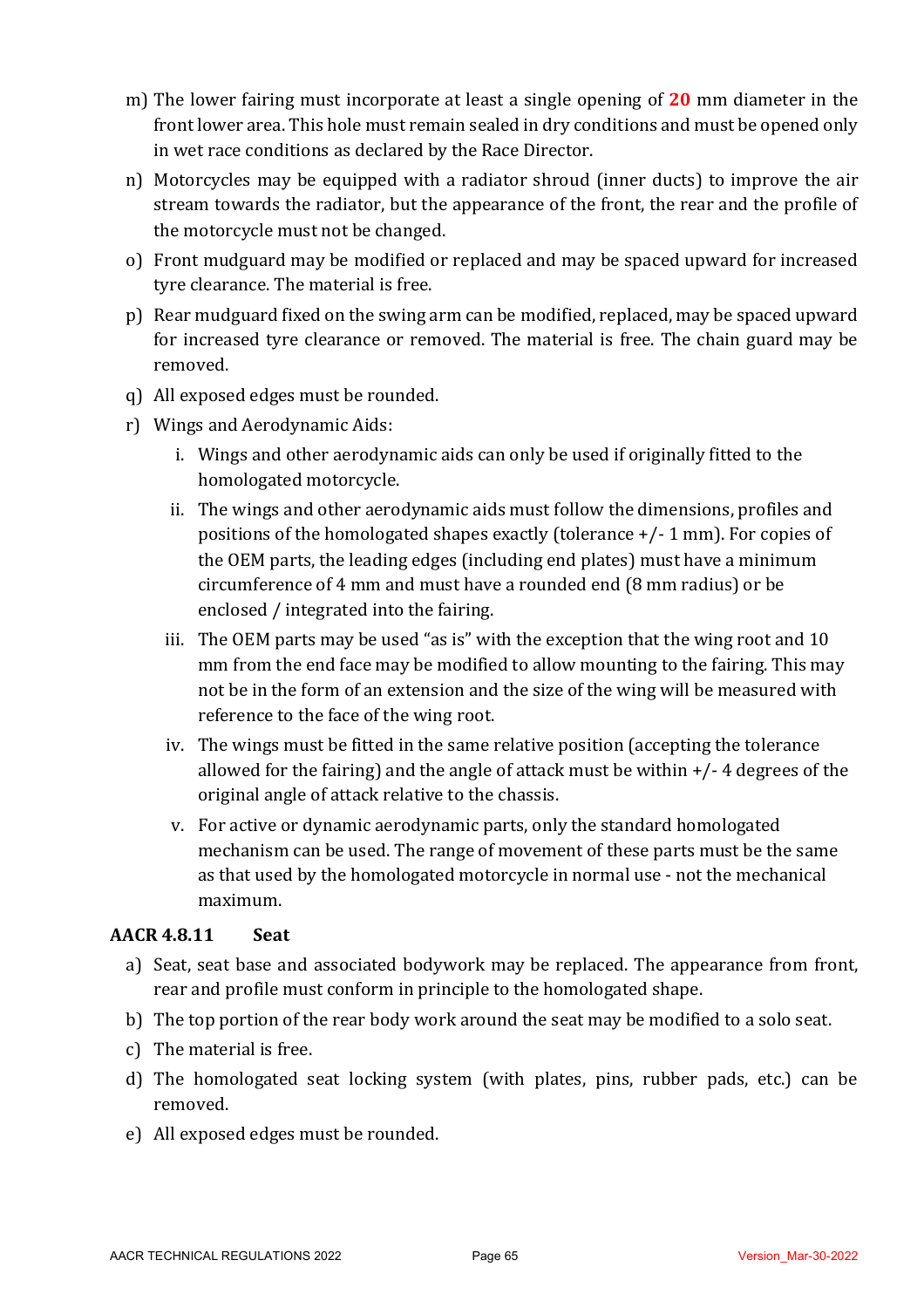### **AACR 4.8.12 Fasteners**

- a) Standard fasteners may be replaced with fasteners of any material and design with the exceptions listed below, or in the relevant sections of this regulations.
- b) Titanium fasteners may be used in structural (highly stressed) locations, but the strength and design must be equal to - or exceed - the strength of the standard fastener it is replacing.
- c) Internal engine bolts, screws and nuts must remain of standard homologated materials or materials of higher specific weight.
- d) The requirements for the materials of axles, bolts and nuts for engine mounting, wheels and swingarm are specified in the relevant sections of this regulations.
- e) Fasteners may be drilled only for safety wiring, but intentional weight-reduction modifications are not allowed.
- f) Thread repair using inserts of different material such as Helicoil<sup>®</sup> and Time-Sert<sup>®</sup> are allowed.
- g) Fairing/body-work fasteners may be changed to a quick disconnect type, the material is free.
- h) Aluminium fasteners may only be used in non-structural (low stressed) locations.
- i) In case of a dispute, the decision of the Chief Technical Officer is final.

# **AACR 4.8.13 Rear Safety Light**

See AACR 0.2.3.

# **AACR 4.9** The following items MAY BE altered or replaced

- a) Any type of lubrication, brake or suspension fluid may be used.
- b) Gaskets and gasket materials.
- c) Bearings of any type and brand may be used.
- d) Painted external surface finishes and decals.
- e) Material for brackets connecting non-original parts (fairing, exhaust, instruments, etc.) to the frame (or engine) can be made from titanium or fibre reinforced composites.
- f) Protective covers for the frame, chain, footrests can be made in other material like fibre composite material if these parts do not replace original parts mounted on the homologated motorcycle.

# **AACR** 4.10 The following items MAY BE removed

- a) Emission control items (anti-pollution) in or around the air box and engine (O2 sensors, air injection devices)
- b) The air injection control system (valve, solenoid, tubes) may be removed. In this case, connections to the cylinder head cover / cylinder head must be plugged.
- c) Speedometer and related wheel spacers.
- d) Bolt on accessories on a rear sub frame.
- e) The original left and right handlebar switch, e.g. light switch, horn switch, turn signal switch, etc.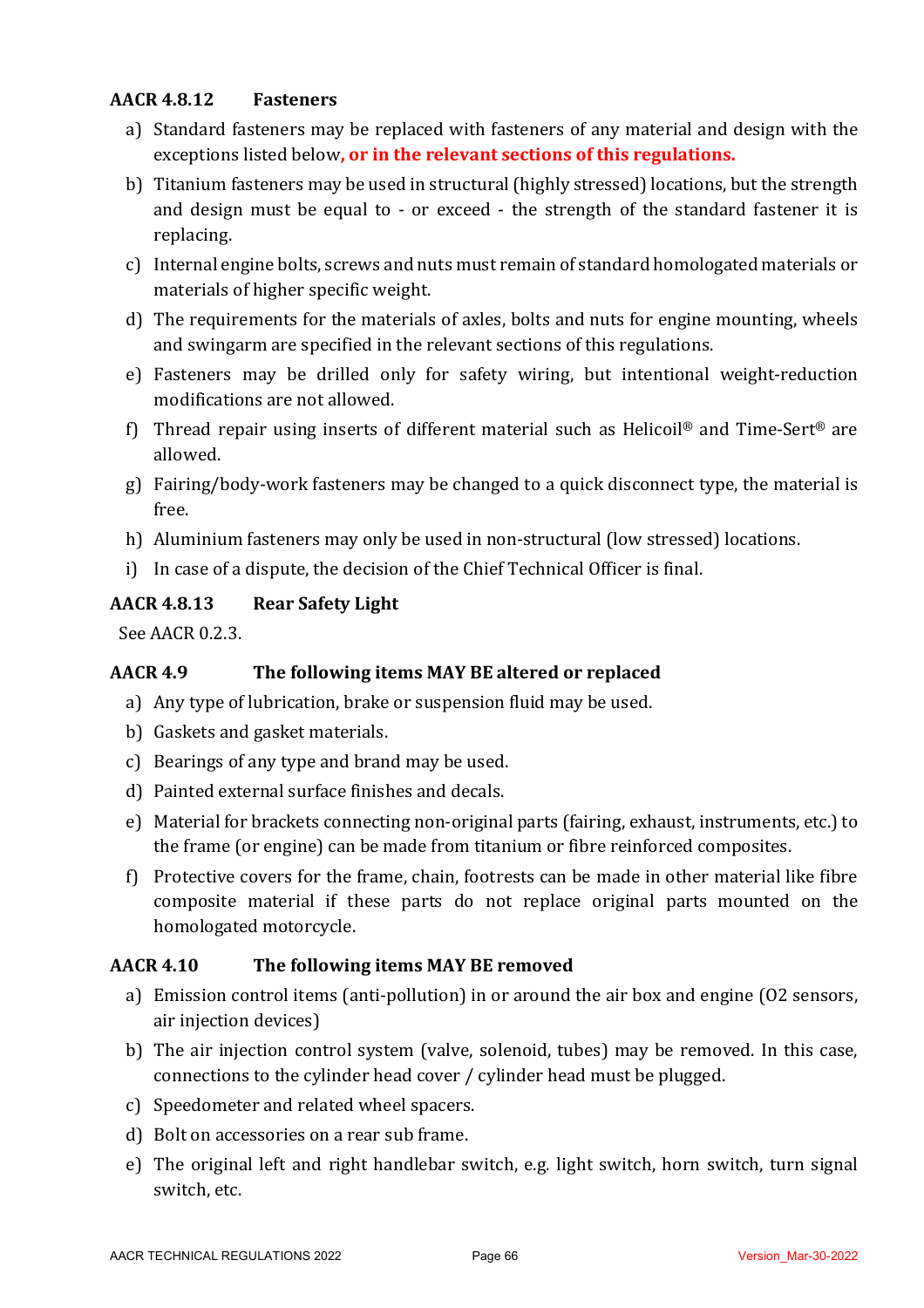### **AACR** 4.11 The following items MUST BE removed

- a) Headlamp, rear lamp and turn signal indicators (when not incorporated in the fairing). Openings must be covered by suitable materials.
- b) Rear-view mirrors.
- c) Horn.
- d) License plate bracket.
- e) Tool box.
- f) Helmet hooks and luggage carrier hooks.
- g) Passenger foot rests.
- h) Passenger grabs rails.
- i) Safety bars, centre and side stands must be removed (fixed brackets must remain excepting side stand bracket).
- j) Catalytic convertors.

#### **AACR** 4.12 **The following items MUST BE altered**

- a) Motorcycles must be equipped with a functional ignition kill switch or button mounted on a side of the handlebar (within reach of the hand while on the hand grips) that is capable of stopping a running engine. The button or switch must be RED.
- b) Throttle controls must be self-closing when not held by the hand.
- c) All drain plugs, oil filler caps and oil dip sticks must be safety wired. External oil filter(s) screws and bolts that enter an oil cavity must be safety wired (i.e. on crankcase, oil radiator).
- d) All motorcycles must have a closed breather system. The oil breather line must be connected and discharge in the air box.
- e) Where breather or overflow pipes are fitted they must discharge via existing outlets. The original closed system must be retained; no direct atmospheric emission is permitted.
- f) Motorcycles must be equipped with a red light on the instrument panel that will illuminate in the event of oil pressure drop.

#### **AACR 4.13 Timekeeping instruments**

See AACR 0.8.

# **AACR 4.14 Onboard cameras**

 $Sep$  AACR  $0.10$ .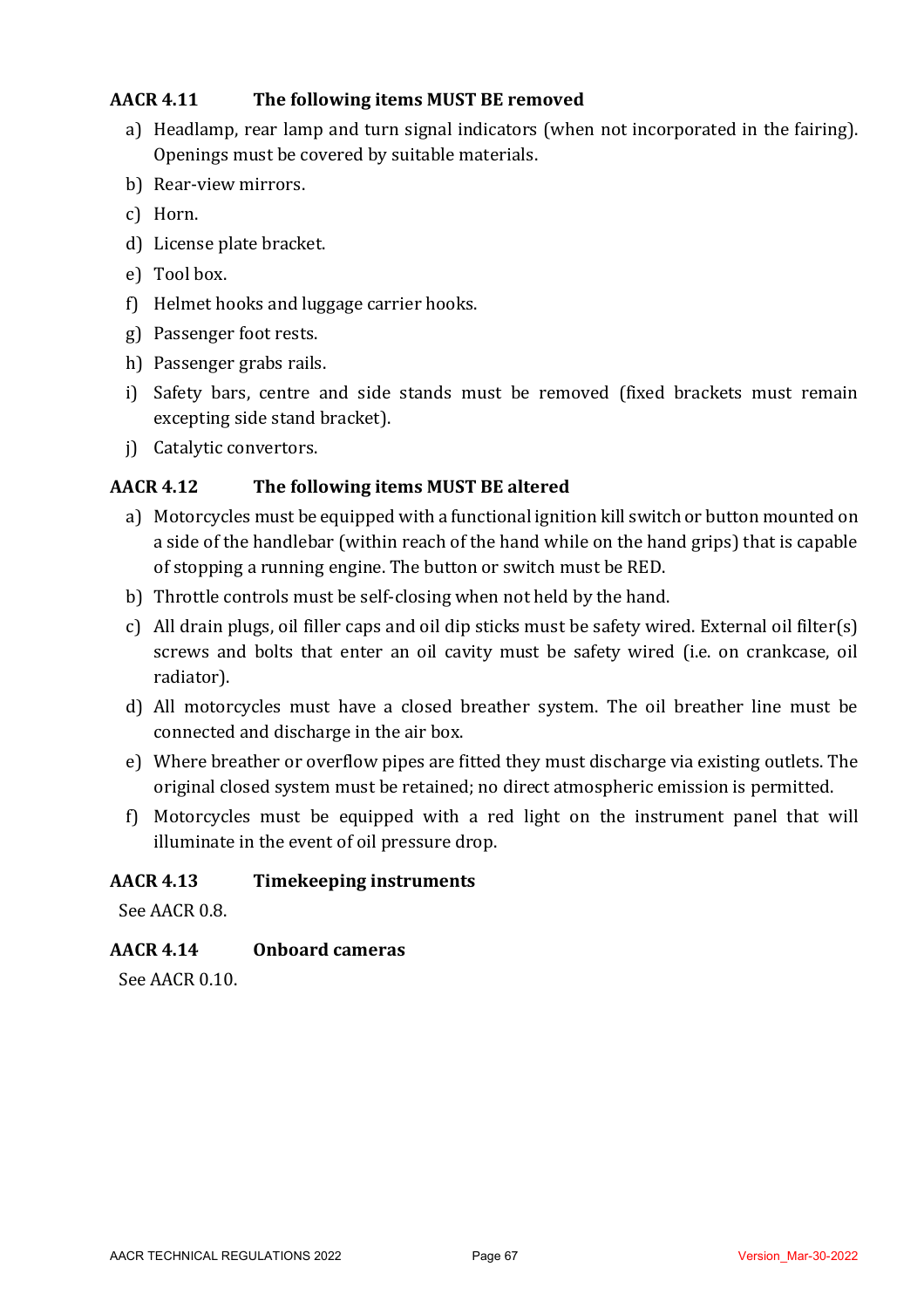# **APPENDIX A: STARTING NUMBERS**



| The sizes for all the front numbers are: | Minimum height                | 120 mm          |
|------------------------------------------|-------------------------------|-----------------|
|                                          | Minimum width                 | 60 mm           |
|                                          | Minimum stroke                | $20 \text{ mm}$ |
|                                          | Minimum space between numbers | $10 \text{ mm}$ |
| The sizes for all the side numbers are:  | Minimum height                | 100 mm          |
|                                          | Minimum width                 | 50 mm           |
|                                          | Minimum stroke                | $15 \text{ mm}$ |
|                                          | Minimum space between numbers | $10 \text{ mm}$ |